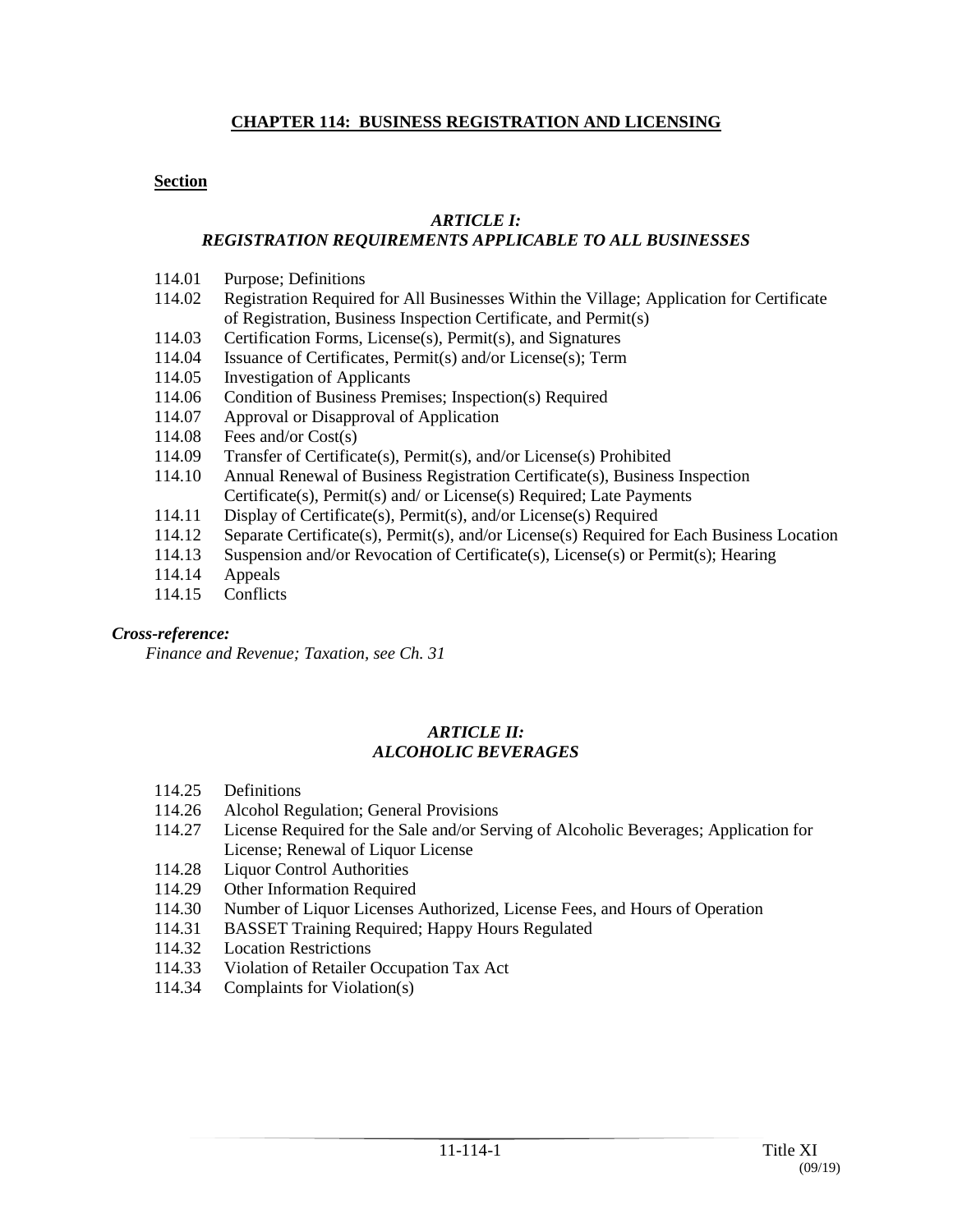### *ARTICLE III: AMUSEMENT DEVICES AND VENDING MACHINES*

114.40 Amusement and Vending Machine Fees; License Required

#### *ARTICLE IV: TOBACCO PRODUCTS AND ALTERNATIVE NICOTINE PRODUCTS*

- 114.50 Definitions
- 114.51 Tobacco Vendor's License Required
- 114.52 Underage Persons
- 114.53 Sample Distribution
- 114.54 Vending Machines; Locking Devices
- 114.55 Smoke-Free Illinois Act

#### *ARTICLE V: MASSAGE ESTABLISHMENTS*

- 114.60 Definitions
- 114.61 Exemptions
- 114.62 Massage Establishment License Required
- 114.63 Application for Massage Establishment License; Term
- 114.64 Limitations and Restrictions on Issuance and Renewal of License
- 114.65 Review by Corporate Authorities of Denial of License
- 114.66 Regulations Applicable to Employees
- 114.67 Facility Requirements<br>114.68 Other Operating Requi
- **Other Operating Requirements**
- 114.69 Change of Location or Manager; Transfer of License<br>114.70 Employment of Massage Therapist Required
- Employment of Massage Therapist Required
- 114.71 Unlawful Acts
- 114.72 Inspections
- 114.73 Suspension or Revocation of Establishment License

#### *ARTICLE VI: VIOLATIONS; PENALTIES*

114.99 Violation; Penalties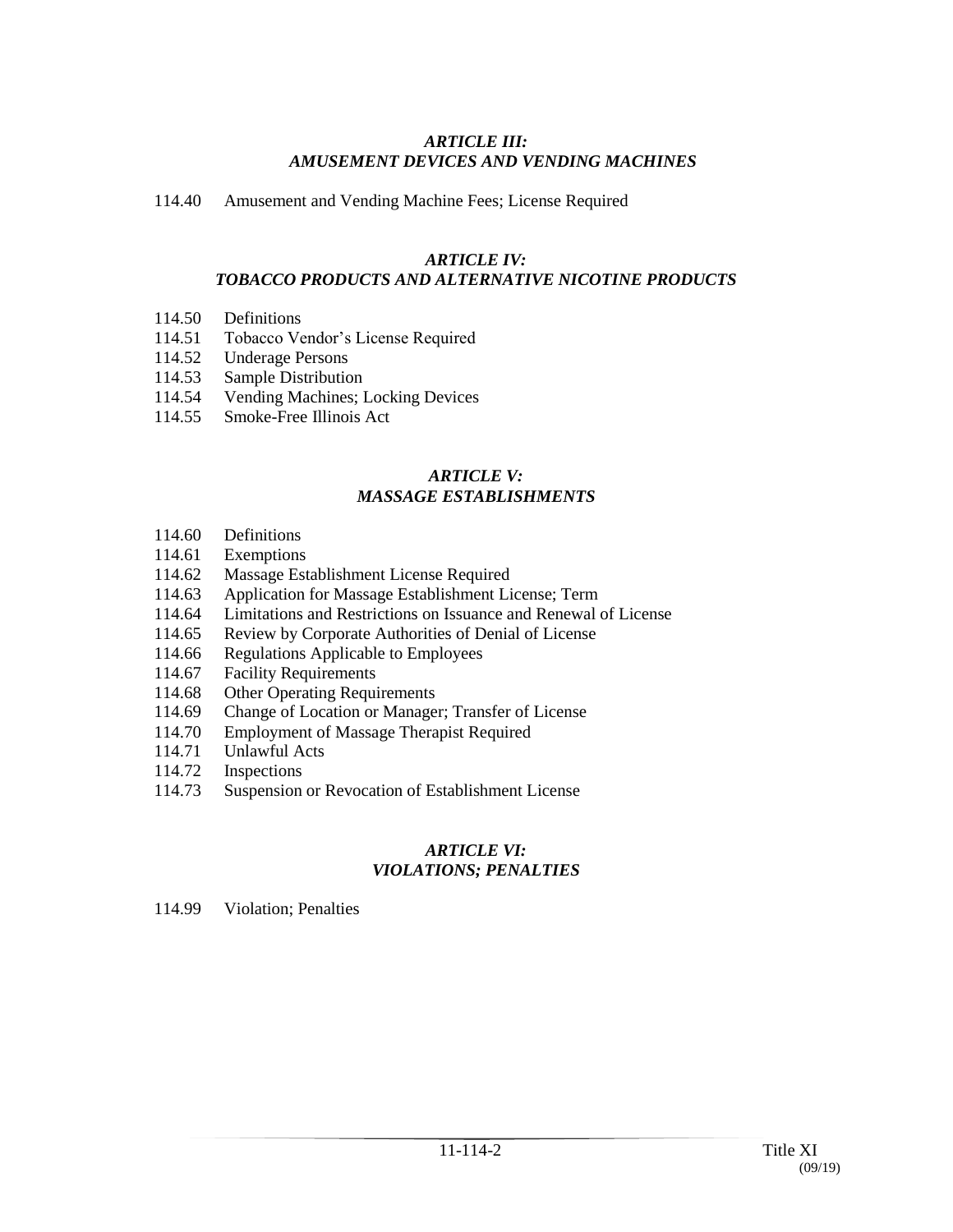### *ARTICLE I: REGISTRATION REQUIREMENTS APPLICABLE TO ALL BUSINESSES*

### ' **114.01 PURPOSE; DEFINITIONS:**

- (A) Purpose: The purpose of this Article I is to establish certain requirements for the registration, licensing and permitting of all businesses that are established, operated and/or maintained within the corporate limits of the Village in order to protect the public health, safety and welfare. Except as expressly provided herein, the provisions of this Article I shall also be applicable to all certificate(s), license(s), and permit(s) issued pursuant to this Title.
- (B) Definitions: For purposes of this Title, the following words shall have the meaning(s) set forth below:

*BUILDING INSPECTOR*: The Building Inspector (sometimes referred to as the "Building and Zoning Official") identified in Chapter 150, "Building Regulations", of this Code, or his or her designee. (Sometimes referred to herein as the "Code Enforcement Officer")

*BUSINESS*: Any business, occupation, and/or profession having its place of business within the corporate limits of the Village.

*CORPORATE AUTHORITIES*: The President and Board of Trustees of the Village.

*PERSON*: Any individual, sole proprietorship, corporation, association, partnership, limited liability company, or any legal entity.

*POSSESS or POSSESSION*: To be within the physical control of a person or within the area of a person's reasonably expected physical control (i.e., in their constructive possession), but for the purpose of this Chapter, "possession" shall not include the act of lawfully serving of alcoholic liquor to one or more customers at tables on the licensed premises by an employee of a licensee with a current, valid license issued therefor pursuant to this Article II in the course of their employment if such employee meets the age and supervision requirements of this Article II.

*VILLAGE*: The Village of Port Barrington, Lake and McHenry Counties, Illinois.

(Ord. 3-8-A, passed 10/18/2006; Amd. Ord. 2018-12-01, passed 12/19/2018) Penalty, see § 114.99

### ' **114.02 REGISTRATION REQUIRED FOR ALL BUSINESSES WITHIN THE VILLAGE; APPLICATION FOR CERTIFICATE OF REGISTRATION, BUSINESS INSPECTION CERTIFICATE, AND PERMIT(S):**

- (A) Annual Registration of Business Required:
	- (1) Any person who desires to establish and/or operate, and any person who is presently operating and/or maintaining a business within the corporate limits of the Village is required to register such business with the Village on an annual basis, on a form provided by the Village, prior to commencement of and/or continuance of the operation(s) of any such business within the Village, and to apply to the Village for and receive from the Village the required: (1)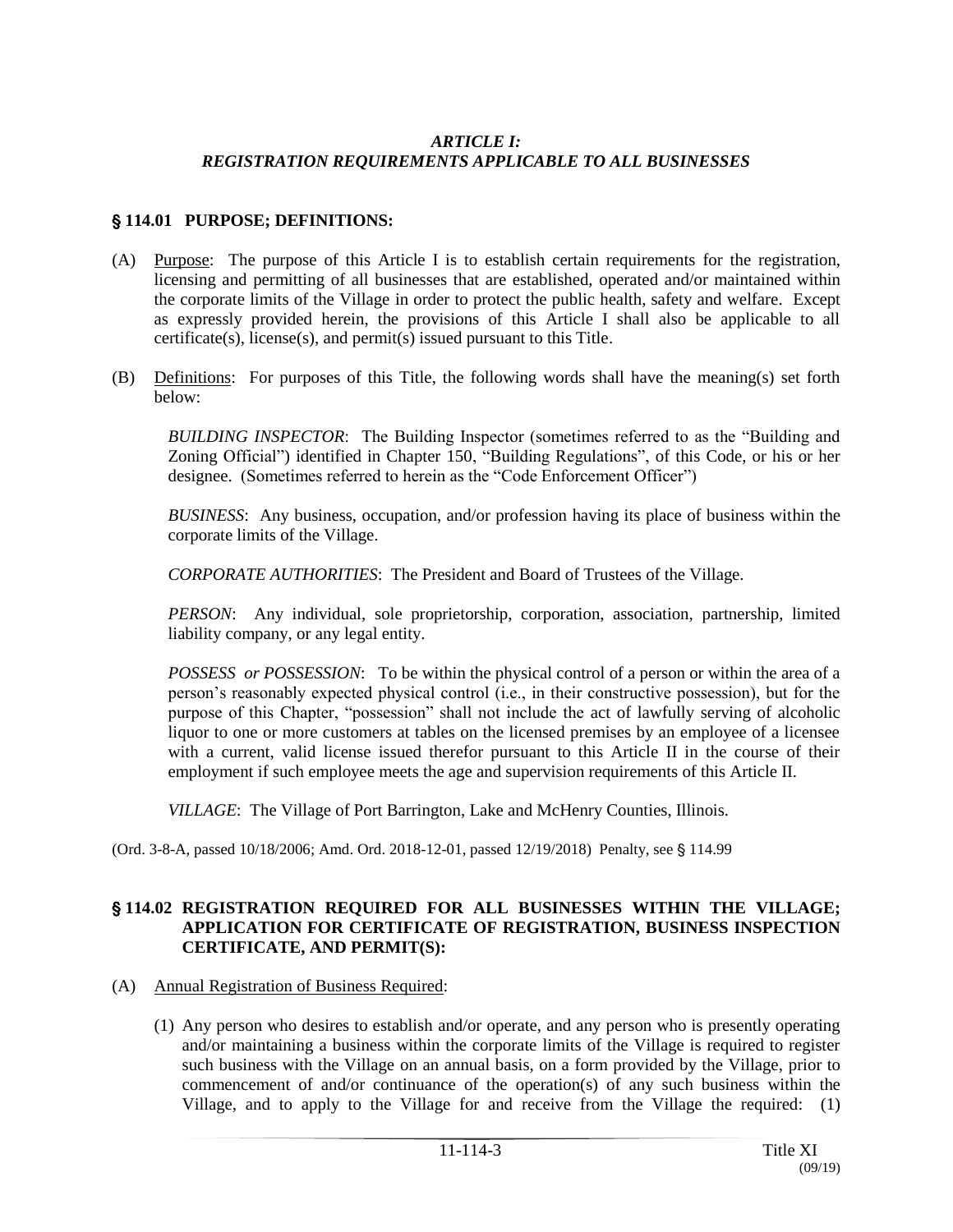Certificate of Registration for such business; (2) Business Inspection Certificate; (3) any required license(s) and/or permit(s); and (4) pay to the Village any required fee(s) and/or cost(s) relative thereto. (The Certificate of Registration and the Business Inspection Certificate are sometimes collectively referred to in this Chapter as the "Certificates".)

(2) Upon completion of the application process and approval of the respective application by the Village President, the Village will issue to the applicant(s) the required Certificates and any required license(s) and/or permit(s), and the applicant(s) may thereafter commence the operation of said business within the Village.

## (B) Annual Application for Business Inspection Certificate(s), Permit(s), and/or License(s) Required:

- (1) On an annual basis, and not later than April 1 of each year, and prior to commencing and/or continuing the operation of any business within the Village, any person who desires to establish, operate, and/or maintain a business within the corporate limits of the Village is required to apply to the Village for, receive from the Village, and post on the business premises the required Certificate of Registration, Business Inspection Certificate, and if applicable, any permit(s) and/or license(s) otherwise required for each such business, and pay to the Village any required fee(s) and/or costs relative thereto.
- (2) Should any information submitted in an application change during the term of the respective certificate and/or permit issued by the Village, the applicant is required to promptly notify the Village of Port Barrington of any such change and submit to the Village an amended application containing the new information and any supporting documentation required by the Village.
- (C) Application Forms: Applications for the Certificate of Inspection required by this Article I and any required permit(s) and/or license(s) to conduct a business within the Village shall be made in writing and submitted to the Village Clerk on the respective form(s) provided by the Village Clerk's office. All such forms must be fully completed and executed by all of the respective applicant(s), and must be submitted to the Village Clerk together with all required supporting documentation and the applicant's payment of any required fee(s) and/or cost(s).
- (D) Fingerprinting of Applicant(s) and Background Checks Required: As part of the application process:
	- (1) All applicants for the establishment, operation, and/or maintenance of any new business within the Village, and all applicants for the annual renewal of any existing business within the Village, shall be subject to fingerprinting and a criminal history background check which will be conducted by the applicable law enforcement agency in which such business is or is proposed to be located. This requirement shall apply to all applicants, including but not limited to: (1) individual applicants and/or sole proprietorships; (2) in the case of a partnership, to each partner; (3) in the case of a limited liability company, to each manager; and (4) in the case of a corporation, to each officer, director and shareholder owning 5% or more of the stock of the corporation. At the sole discretion of the Village Administrator, relative to the annual renewal of any business within the Village, subsequent fingerprinting and/or background check(s) of the respective applicant(s) may thereafter be required only on a random basis if the applicant(s) have once been fingerprinted and the respective background check(s) approved by the Village.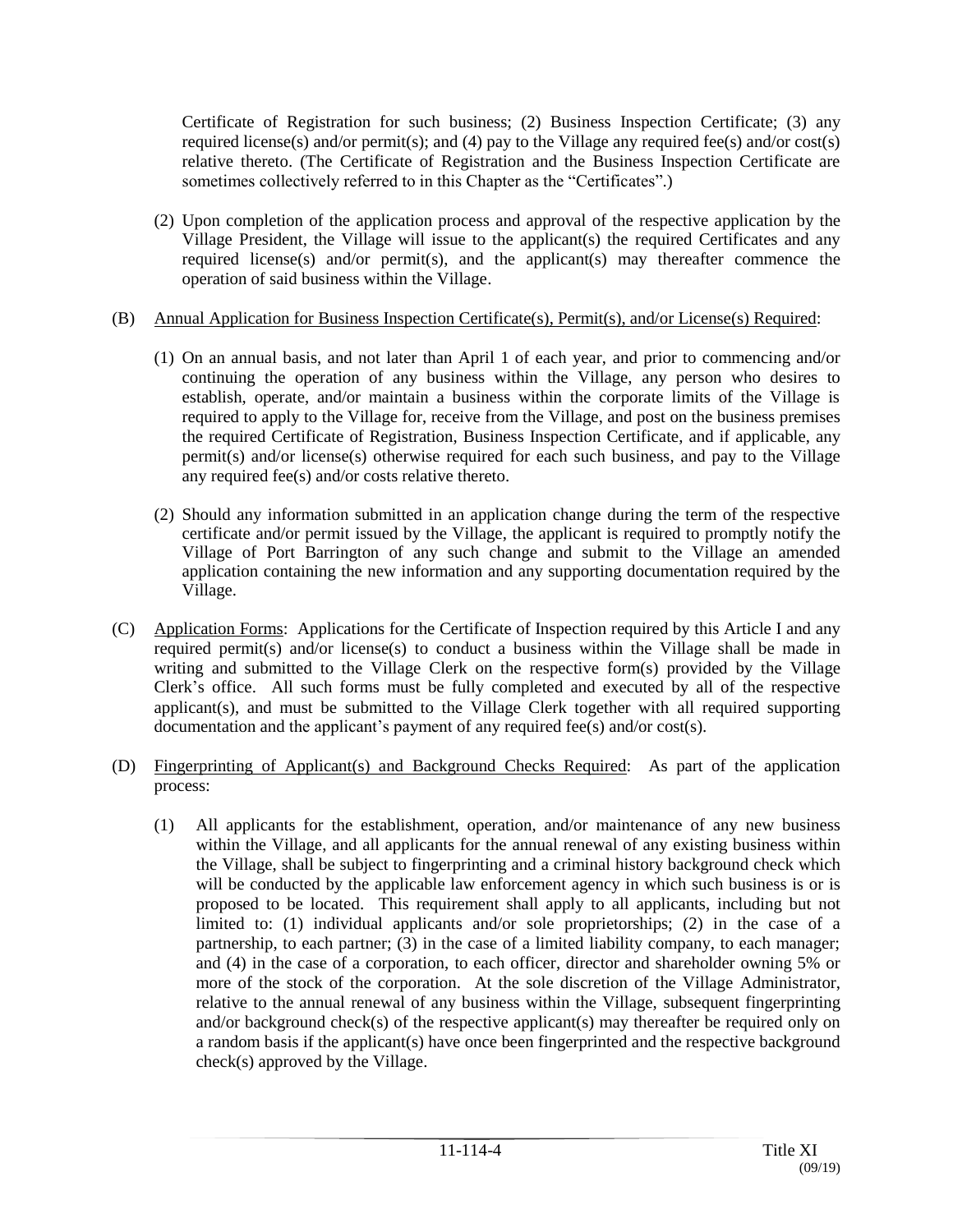- (2) No Certificate(s), permit(s) and/or license(s) shall be issued by the Village until at least 30 days after the date an applicant submits a completed application to the Village, or the date the Village receives all required and/or requested supporting documents and the application is considered by the Village to be complete, whichever is later. The Village Clerk shall forward a copy of each complete application to the applicable law enforcement agency in order for such law enforcement agency to perform the required fingerprinting and criminal background  $check(s)$  on the respective applicant $(s)$ , and provide a copy of the results thereof to the Village President for his or her review and approval or disapproval.
- (3) All fee(s) for applicant fingerprinting and the required background check(s) shall be the responsibility of the applicant to pay prior to, and as a condition of, the Village's issuance of the required business Certificates, permit(s) and/or license(s) and shall also be a debt due and owing to the Village.
- (E) Review, Approval or Disapproval of Applications: After receipt by the Village Clerk of a completed application and all supporting documentation, including but not limited to the required inspection report(s) of the business premises, fingerprinting results and background check results, the Village Clerk shall forward the completed application to the Village President for his or her review, approval, or disapproval prior to the Village's issuance of any business certificates, permit(s) and/or license(s).
- (F) All applicants, and any and all businesses operating within the corporate limits of the Village, are required to comply with all applicable federal and State regulations and all applicable Ordinance(s) of the Village of Port Barrington in the conduct of the respective business.
- (G) The Village Clerk shall keep and maintain a complete record of all businesses registered with the Village as well as copies of the Certificate of Registration, Business Inspection Certificate and any permit(s) and/or license(s) issued by the Village, if any, for each such business.
- (H) On or before March 1 of each year, the Village Clerk, or his or her designee, shall send to each business registered with the Village a notice via regular U.S. Mail advising that the Business Inspection Certificate and any permit(s) and/or license(s), if applicable, for said business is or are required to be renewed with the Village on or before April 30 of that respective year.

(Ord. 3-8-A, passed 10/18/2006; Amd. Ord. 2018-12-01, passed 12/19/2018)

## ' **114.03 CERTIFICATION FORMS, LICENSE(S), PERMIT(S) AND SIGNATURES:**

Except as otherwise specifically provided in this Article I, each valid Certificate of Registration, Business Inspection Certificate, and permit and/or license issued by the Village shall bear the signature or facsimile thereof of the Village President and Village Clerk.

(Ord. 3-8-A, passed 10/18/2006; Amd. Ord. 2018-12-01, passed 12/19/2018)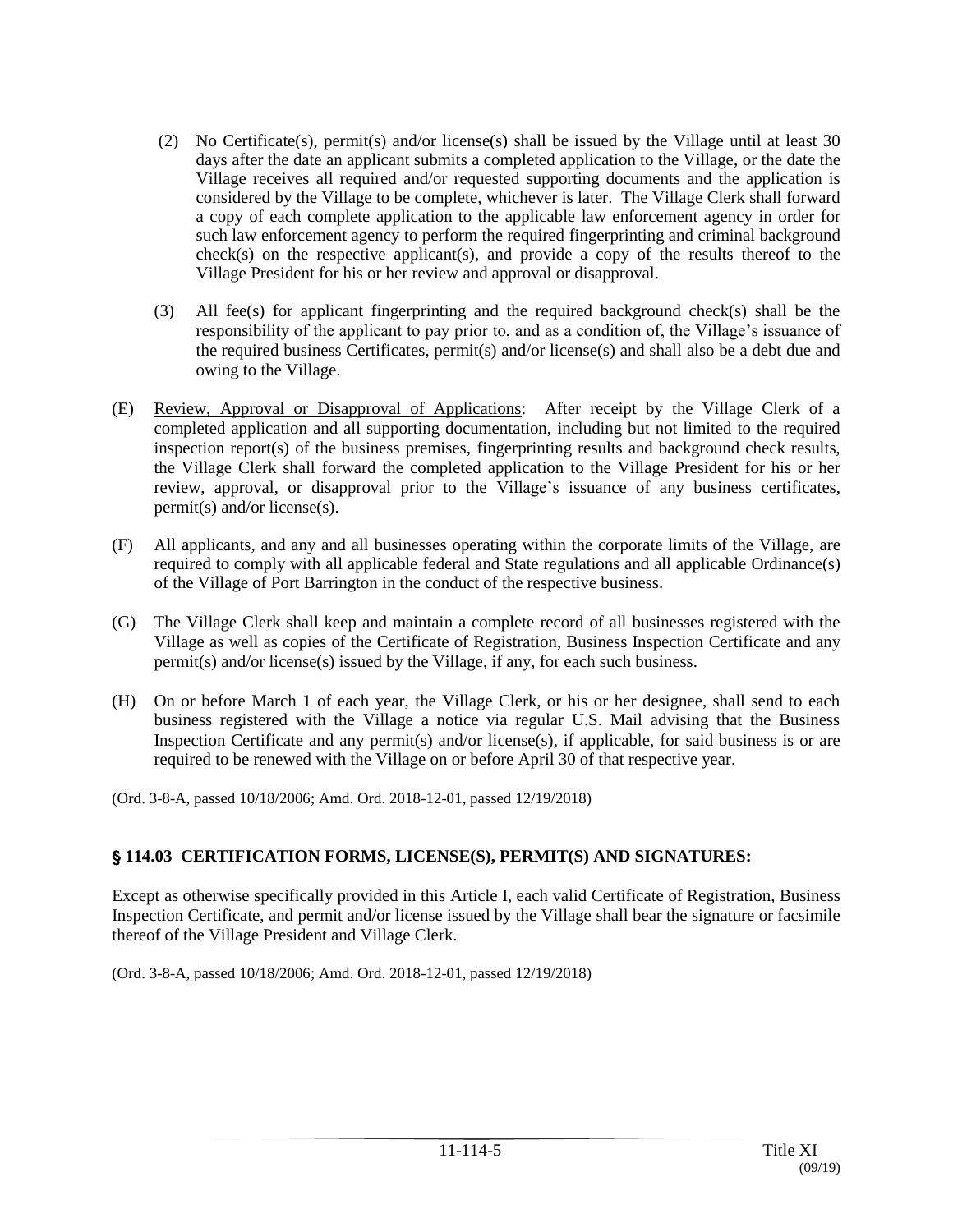### ' **114.04 ISSUANCE OF CERTIFICATES, PERMIT(S) AND/OR LICENSE(S); TERM:**

- (A) The Village President, or his or her designee, will endeavor to complete the review, approval, and/or disapproval of a fully completed and executed application for a Certificate of Registration, Business Inspection Certificate, and/or any required permit(s) and/or license(s) for establishment, operation, and/or maintenance of a business within the Village within a reasonable time after the Village's receipt of a completed application therefor and all supporting documentation, subject to the Village's timely receipt of any required or requested additional submittals and the results of the required fingerprinting and background check(s) of each applicant.
- (B) Prior to and as a condition of the Village's issuance of any Business Inspection Certificate, it is and shall be the responsibility of an applicant for the establishment, operation, and/or maintenance of a business within the Village to timely schedule with the Village's Building Inspector and permit the required inspection(s) and/or reinspection(s) of the business premises and to promptly remedy any deficiencies in the premises identified in writing by the Village's Building Inspector.
- (C) Upon approval of any such application and related documentation by the Village President and the Village's receipt of the applicant's payment of all fee(s) and cost(s) due the Village associated therewith, the Village President, or his or her designee is hereby authorized to issue the required Certificate of Registration, Business Inspection Certificate, and, if applicable, any required business permit(s) and/or license(s) for the respective period ending April 30 of the fiscal year following issuance thereof, or any portion thereof.
- (D) Except as otherwise specifically provided in this Chapter, each Certificate of Registration, Business Inspection Certificate, and permit(s) and/or license(s) issued for a business pursuant to this Chapter shall terminate on April 30 of the fiscal year following issuance thereof.
- (Ord. 3-8-A, passed 10/18/2006; Amd. Ord. 2018-12-01, passed 12/19/2018)

## ' **114.05 INVESTIGATION OF APPLICANTS:**

- (A) Upon receipt of an application for a license or permit, or renewal thereof, the Village Clerk shall promptly refer the application to the proper Village official or employee for the purpose of inspection and investigation to determine compliance with all applicable ordinances and regulations.
- (B) The officials or employees reviewing an application shall make a report thereon, favorable or otherwise, after due investigation and promptly upon obtaining all relevant information relating to the applicant.
- (C) Upon receipt of all related investigative reports, the Village Clerk shall forward the reports, together with the application, to the Village President and Board of Trustees for evaluation and determination.

(Ord. 3-8-A, passed 10/18/2006)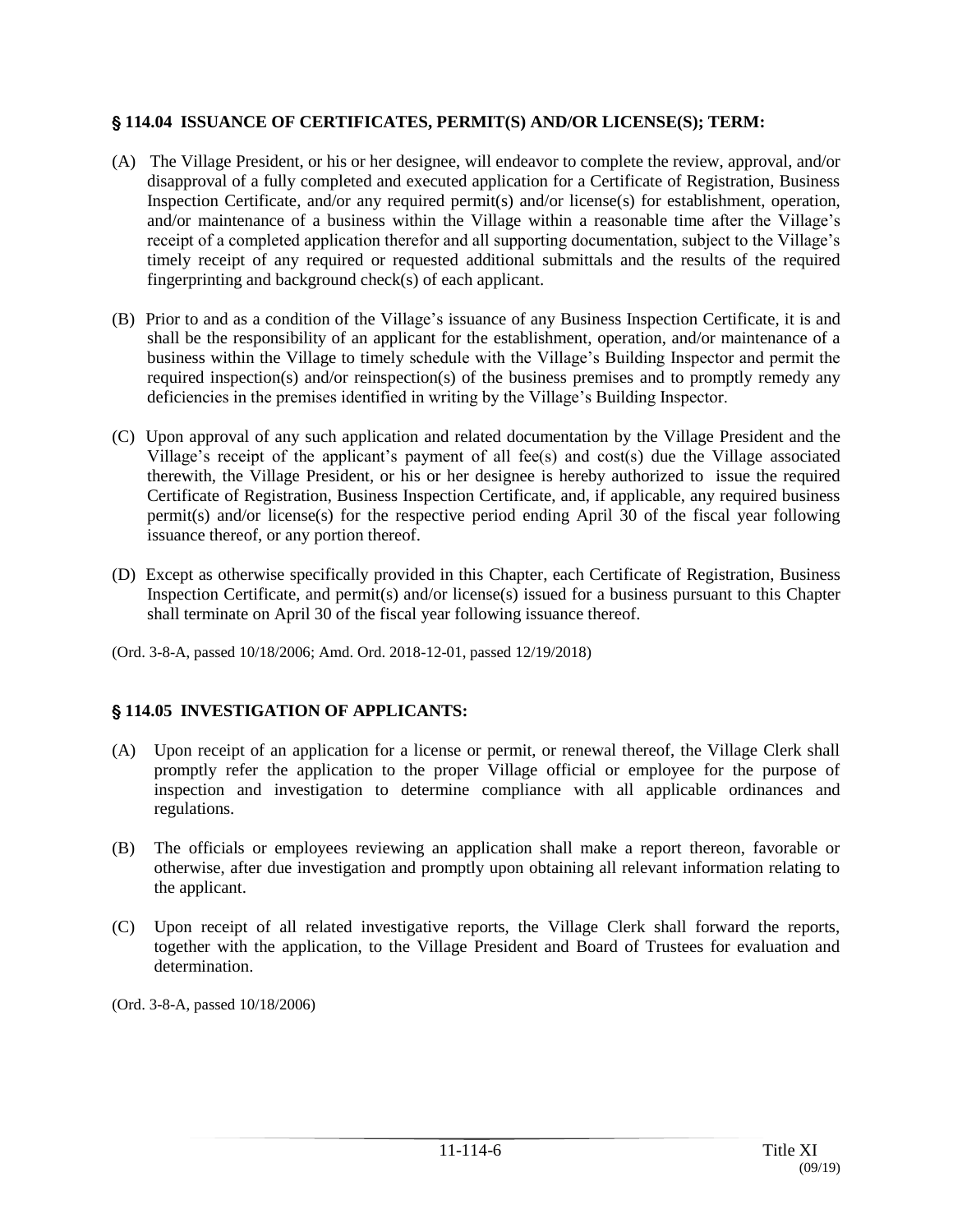### ' **114.06 CONDITION OF BUSINESS PREMISES; INSPECTION(S) REQUIRED:**

- (A) As a condition precedent to the Village's issuance of the required annual Business Registration Certificate and annual Business Inspection Certificate, all premises used for or in connection with the operation of a business located within the Village are required to be in good condition and shall be subject to an annual inspection and/or any subsequent reinspection(s), if necessary, by the Village in order to secure compliance with all applicable provisions of the Village of Port Barrington Code of Ordinances.
- (B) The Village's Building Inspector shall be required to and is hereby authorized to conduct one or more inspection(s) and/or any subsequent reinspection(s), if necessary, of the premises of every business registered, or proposed to be registered, with the Village on an annual basis prior to the Village's issuance of the required annual Business Registration Certificate and the required annual Business Inspection Certificate for the respective business and premises, and/or as often as reasonably necessary to ensure compliance by the business with this Chapter and all other applicable ordinances of the Village.
- (C) Upon completion of each inspection of a business premises, the Building Inspector shall prepare a written report of the condition of such premises, including but not limited to a list of any deficiencies identified in the premises and/or any remedial action required to be taken by the applicant(s) and/or the owner(s) and/or operator(s) of the premises in order for the Village to issue the required annual Business Registration Certificate and the required annual Business Inspection Certificate. The Building Inspector shall provide a copy of such inspection report to the Village Clerk and to the applicant(s) and/or owner(s) and/or operator(s) of the premises as soon as possible after any such inspection or reinspection.
- (D) As a condition precedent to the Village's issuance of the required annual Business Registration Certificate and annual Business Inspection Certificate, if any deficiency(ies) in the premises are identified in the inspection report, the applicant(s) and/or the owner(s) of the premises shall be required to remedy all such deficiencies in a timely manner and schedule a subsequent reinspection of the premises with the Building Inspector who shall reinspect the premises and prepare a further written inspection report relative to the subsequent condition of the premises to document whether or not the premises is in compliance with the applicable ordinances of the Village. The Building Inspector shall provide a copy of such reinspection report to the Village Clerk and to the applicant(s) and/or owner(s) and/or operator(s) of the premises as soon as possible after any such reinspection.
- (E) All applicants for the establishment, operation, and maintenance of a business within the Village are required to permit such inspection(s) and/or reinspection(s) and pay to the Village the required fee(s) for any such inspection(s) and/or reinspection(s) in those amount(s) as set forth in this Article I.
- (F) If an applicant disagrees with the results of the Building Inspector's inspection report, said applicant may appeal to the Village President relative thereto. Any such appeal may delay the Village's issuance of any required Certificate(s) and/or any applicable permit(s) and/or license(s).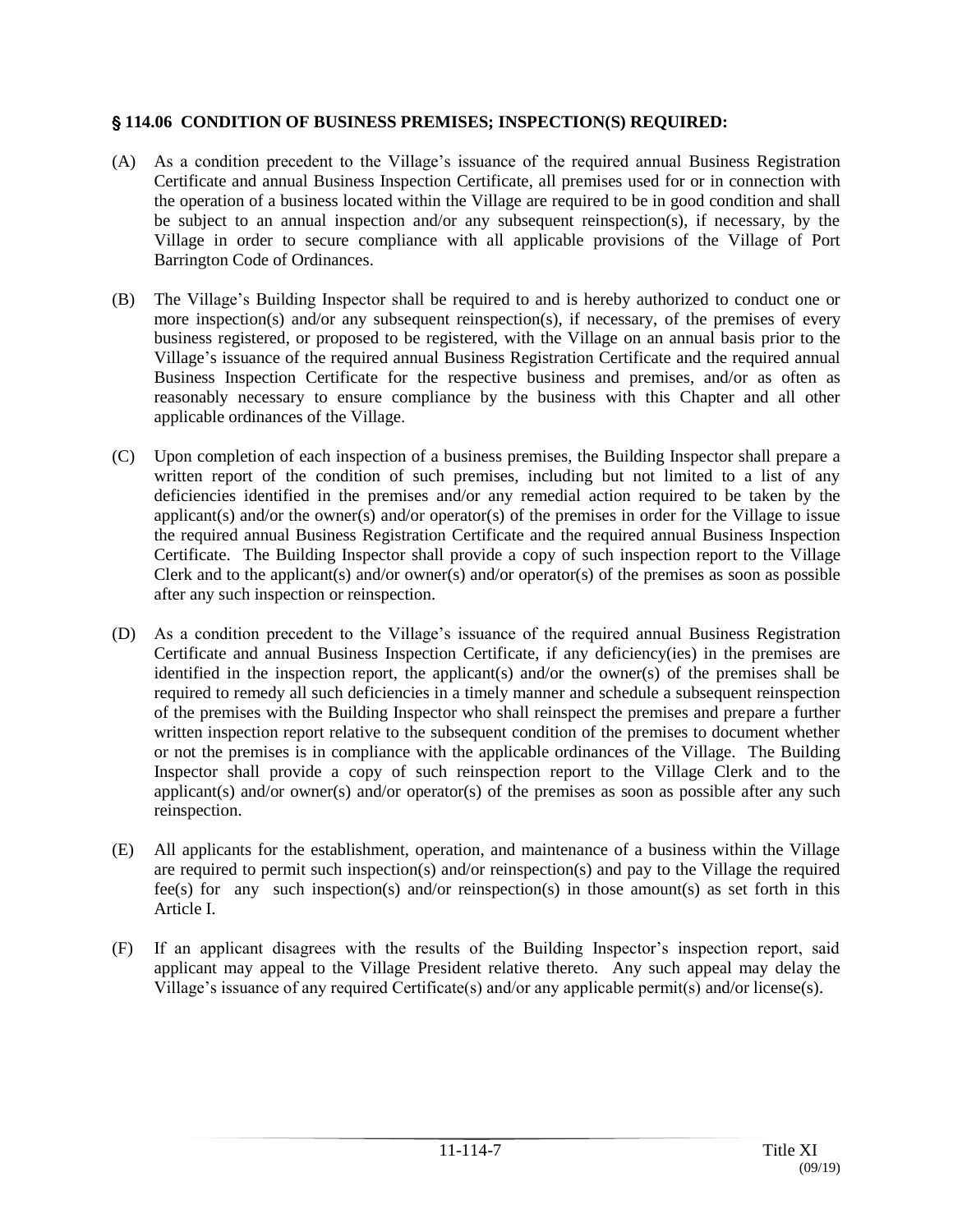(G) Failure by an applicant to either permit or to provide convenient access to the premises in order to allow the Building Inspector to complete the required inspection(s), provide samples of products, or otherwise provide any data or other information as the Village may reasonably require to evaluate an application, shall constitute sufficient cause for the Village's disapproval of an application for the required Certificates or permit(s) and/or license(s), if applicable.

(Ord. 3-8-A, passed 10/18/2006; Amd. Ord. 2018-12-01, passed 12/19/2018)

## ' **114.07 APPROVAL OR DISAPPROVAL OF APPLICATION:**

Upon receipt of a fully-completed application for the establishment, operation, and/or maintenance of a business within the Village, the Village Clerk shall forward such application and all supporting documentation to the Village President for his or her review, approval, or disapproval as follows:

- (A) Except as otherwise specifically provided in this Article I, if it shall appear to the Village President that the matters and circumstances relating to an application require that the applicant submit to the Village further information before a proper determination can be made, the application shall be returned to the Village Clerk for the inclusion of any such additional information as may be specified necessary and appropriate.
- (B) Except as otherwise specifically provided in this Article I, if, after due consideration of the information contained in an application and the related supporting documentation, the Village President shall determine that the matters concerning the application are unsatisfactory, the Village President may disapprove the application, indicating the reasons therefor. Thereupon, the Village Clerk shall be directed to promptly notify the applicant that the application is disapproved, and that no Certificate(s) and/or permit(s) and/or license(s) will be issued.
- (C) Except as otherwise specifically provided in this Article I, if, after due consideration of the information contained in an application and the related supporting documentation, the Village President shall determine that the application is satisfactory, the application shall be approved. Thereupon, the Village Clerk shall be directed by the Village President to promptly notify the applicant that the application is approved and the required Certificate of Registration, Business Inspection Certificate, and permit(s) and/or license(s), if applicable, may be issued.
- (D) If an application is disapproved by the Village President, the applicant may appeal such decision to the Corporate Authorities of the Village pursuant to the provisions contained in this Article I.
- (E) An application may be disapproved for any of the reasons stated in Sections 114.13 of this Chapter or stated in Section 114.27(G) of this Chapter.
- (Ord. 3-8-A, passed 10/18/2006; Amd. Ord. 2018-12-01, passed 12/19/2018)

### ' **114.08 FEES AND/OR COSTS:**

(A) In addition to any fee(s) and/or cost(s) otherwise required by this Chapter to be paid by an applicant, all businesses registered with the Village pursuant to this Chapter shall be required to apply to the Village for a Business Registration Certificate and Business Inspection Certificate on an annual basis no later than April 30 of each year and pay to the Village an annual non-refundable inspection service fee to cover the cost of processing the respective annual application and the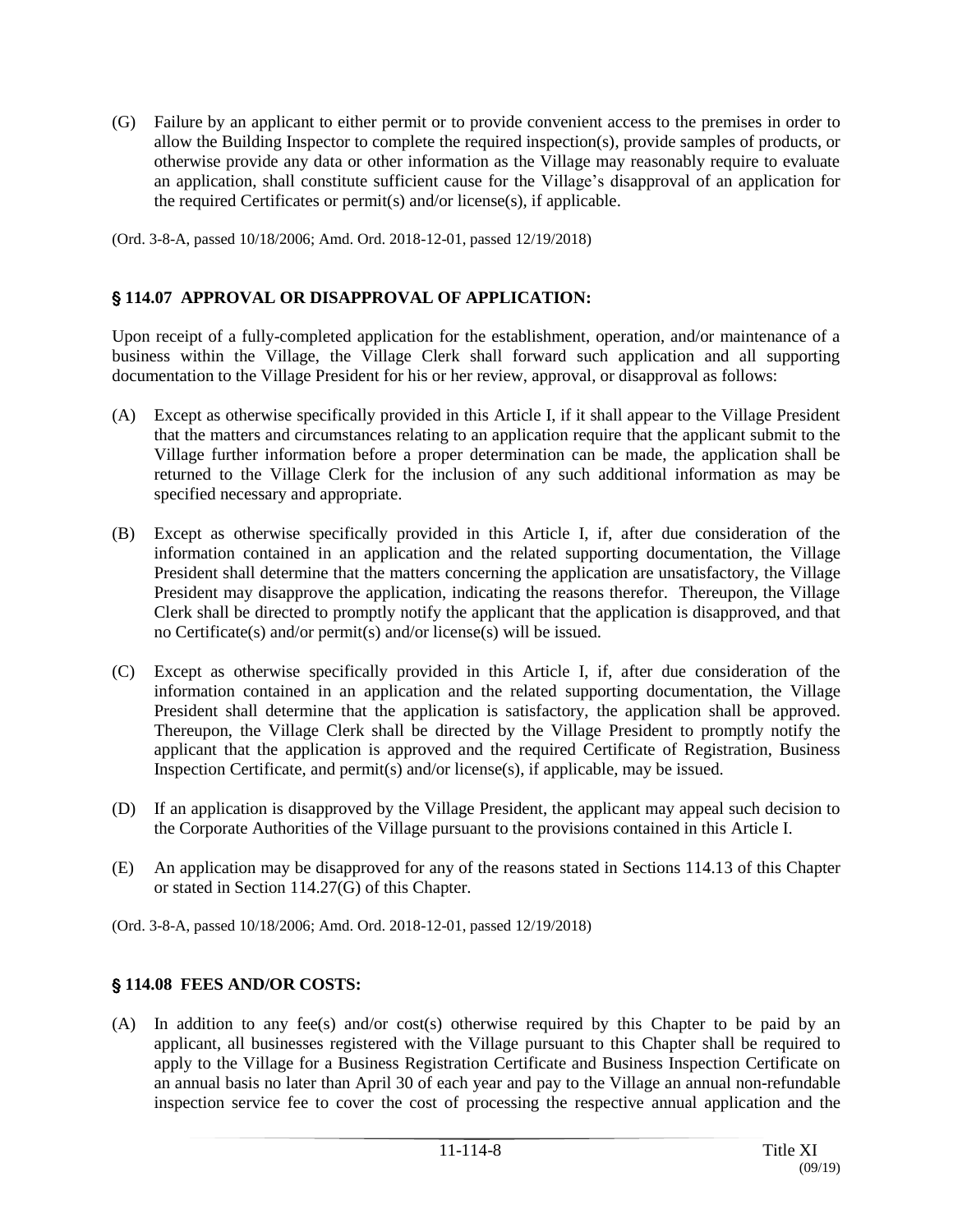inspection and/or one (1) reinspection of the business premises, identification of any violation(s) of applicable Village ordinance(s) and/or of any other applicable fire prevention and/or life safety regulations, the cost of which will be an annual non-refundable fee payable to the Village on or before April 30 of each year of \$200.00. Such fee will cover processing the respective application and the initial annual inspection and one re-inspection only of the same premises. This fee is a flat fee that shall not be prorated for applications received after April 30 of any given year.

- (B) For any subsequent inspection after the first reinspection of the same premises, an applicant shall be required to pay to the Village an additional non-refundable fee of \$100.00 for each such subsequent inspection.
- (C) All fee(s) and/or cost(s) required to be paid by an applicant pursuant to this Chapter are nonrefundable.

(Ord. 3-8-A, passed 10/18/2006; Amd. Ord. 2018-12-01, passed 12/19/2018)

## ' **114.09 TRANSFER OF CERTIFICATE(S), PERMIT(S), AND/OR LICENSE(S) PROHIBITED:**

Registration Certificate(s), Business Inspection Certificate(s), and any permit(s) and/or license(s) issued by the Village for a business pursuant to this Chapter are specific to the particular applicant and business and may not be transferred to another person.

(Ord. 3-8-A, passed 10/18/2006; Amd. Ord. 2018-12-01, passed 12/19/2018)

### ' **114.10 ANNUAL RENEWAL OF BUSINESS REGISTRATION CERTIFICATE(S), BUSINESS INSPECTION CERTIFICATE(S), PERMIT(S) AND/OR LICENSE(S) REQUIRED; LATE PAYMENTS:**

- (A) Annual Renewal of Business Registration Certificate(s) and Business Inspection Certificate(s), Permit(s), and/or License(s) Required: On or before April 30 of each year, each business premises is required to be inspected and/or reinspected, if necessary, the required Business Registration Certificate(s) and Business Inspection Certificate(s) and/or any related permit(s) and/or license(s) issued by the Village, and the applicable fee(s) and/or cost(s) therefor paid to the Village. It is and shall be unlawful for any business to operate within the Village without current, valid Certificate(s) and/or without any other required Village permit(s) and/or license(s).
- (B) Late Payment(s): Whenever an application for renewal of Business Registration Certificate(s) and Business Inspection Certificate(s) and/or any related permit(s) and/or license(s) is received after April 30 of any given fiscal year, the annual fee required to be paid by an applicant as set forth in this Article shall be based on the following schedule: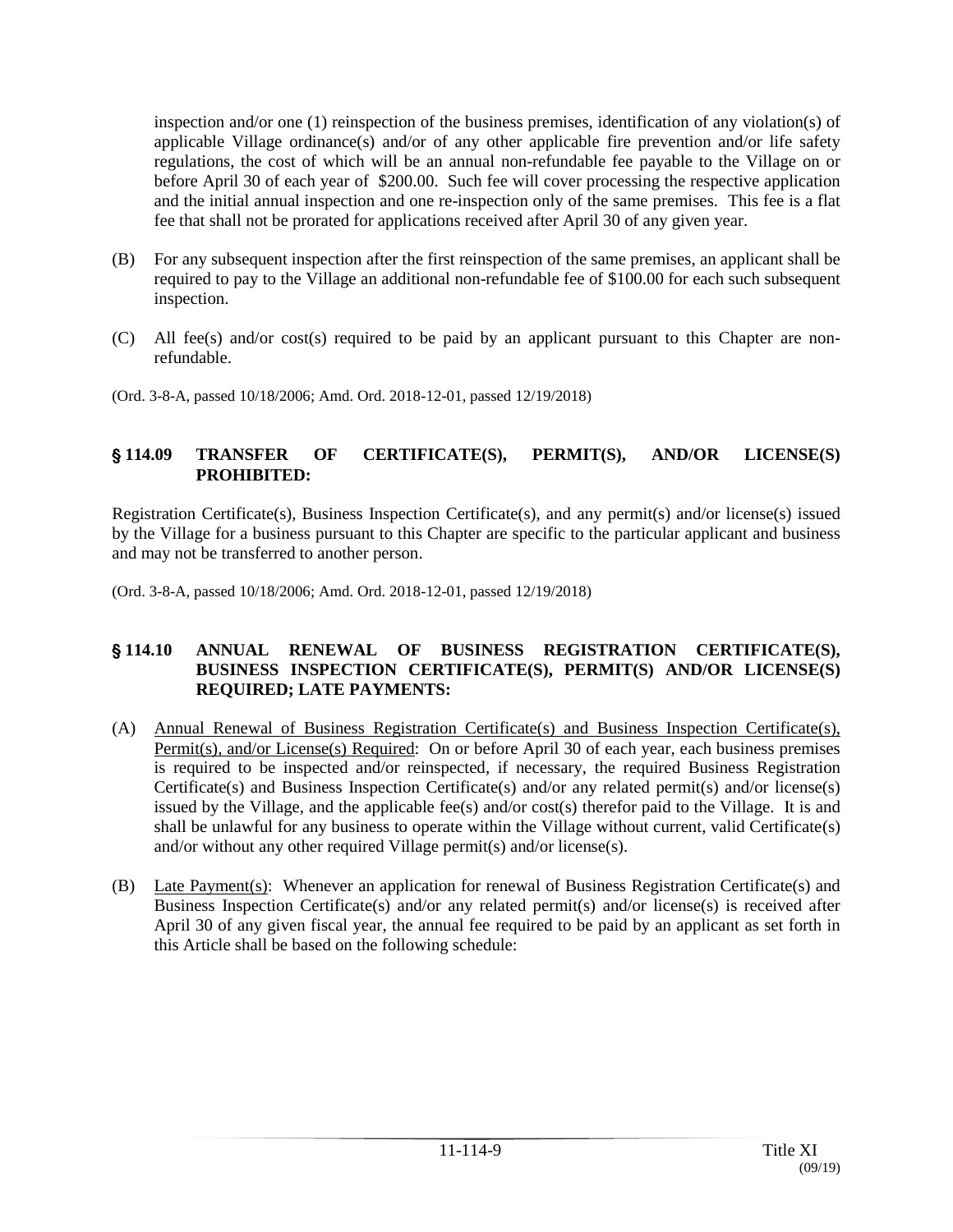| <b>Application for</b><br><b>Renewal Received</b> |                         | <b>Required</b><br>Fee |
|---------------------------------------------------|-------------------------|------------------------|
| On or After                                       | <b>But On or Before</b> |                        |
| May 1                                             | June $30$               | 125% of annual fee     |
| July 1                                            | August 31               | 150% of annual fee     |
| September 1                                       | October 31              | 175% of annual fee     |
| November 1                                        | December 31             | 200% of annual fee     |

(Ord. 3-8-A, passed 10/18/2006; Amd. Ord. 2018-12-01, passed 12/19/2018)

## ' **114.11 DISPLAY OF CERTIFICATE(S), PERMIT(S) AND/OR LICENSE(S) REQUIRED:**

Every person conducting a business within the corporate limits of the Village is required to keep on display at all times in a prominent place on the business premises the respective current, valid Certificate of Registration, Business Inspection Certificate, and any permit(s) and/or license(s) issued by the Village relative to such business.

(Ord. 3-8-A, passed 10/18/2006; Amd. Ord. 2018-12-01, passed 12/19/2018) Penalty, see § 114.99

### ' **114.12 SEPARATE CERTIFICATE(S), PERMIT(S), AND/OR LICENSE(S) REQUIRED FOR EACH BUSINESS LOCATION:**

A Certificate of Registration, Business Inspection Certificate, and/or any other applicable permit(s) and/or license(s) for a business located within the corporate limits of the Village which are required by the applicable provisions of this Village Code shall be applicable only to one location of the business operation. A separate Certificate of Registration, Business Inspection Certificate, all other applicable permit(s) and/or license(s) shall be required for each separate and specific location of any such business, whether or not each such business is owned, operated, and/or managed by the same person and whether or not each such business has the same classification. For the purpose of this Chapter, "one location" shall mean all buildings containing a principal or accessory use which buildings are connected or located on the same lot or parcel.

(Ord. 3-8-A, passed 10/18/2006; Amd. Ord. 2018-12-01, passed 12/19/2018)

### ' **114.13 SUSPENSION AND/OR REVOCATION OF CERTIFICATE(S), LICENSE(S), OR PERMIT(S); HEARING:**

(A) Any Certificate(s), permit(s), and/or license(s) issued to a business operating within the Village may be suspended and/or revoked for cause by the Village President after notice thereof to the applicant(s), business owner(s) and/or operator(s), as the case may be, and a hearing thereon as provided in this Article I, including but not limited to for any of the following: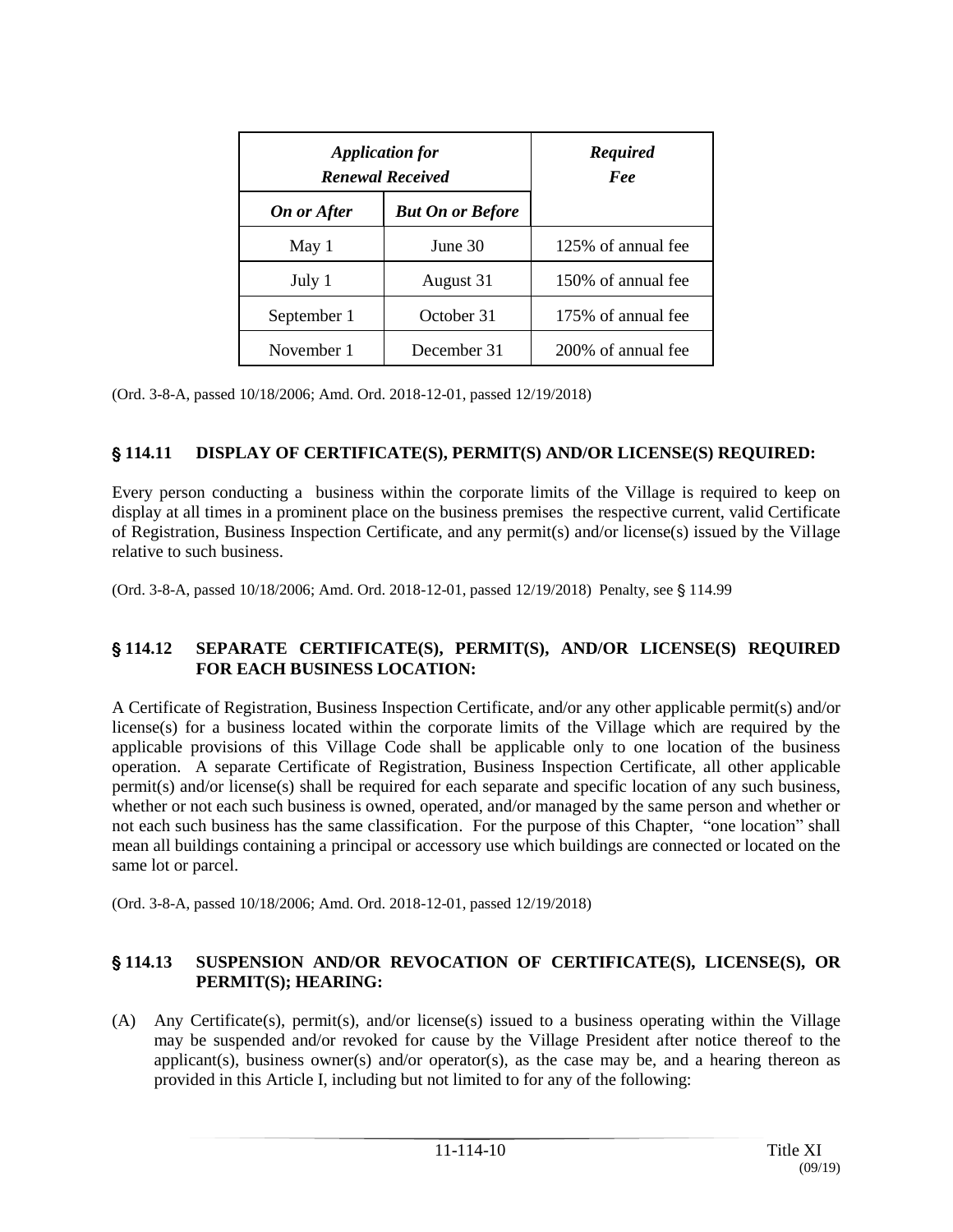- (1) Any fraud, misrepresentation, or false statement contained in an application for any required Certificate of Registration, Business Inspection Certificate, and/or any other permit(s) or license(s); and/or
- (2) Any violation of: (a) any applicable federal and/or state regulations, (b) any applicable provisions of the Village's Code of Ordinances, (c) the terms and conditions of any Certificate(s), license(s), permit(s) and/or approval(s) issued by the Village for and/or relating to the subject business, and/or (d) any violation existing and/or continuing on the premises on which said business is operated; and/or
- (3) If the applicant and/or permittee and/or owner(s) and/or operator(s) of the subject business have been found guilty by a court of competent jurisdiction of any felony or of a crime or offense involving moral turpitude, and/or any offense opposed to decency and/or morality; and/or
- (4) The applicant and/or permittee and/or owner(s) and/or operator(s) of the subject business being found liable of any offense involving moral turpitude, and/or any offense which is opposed to decency and/or morality by an administrative adjudication hearing officer or other administrative tribunal; and/or
- (5) Failure of an applicant and/or permittee to pay on a timely basis any fee(s), cost(s), fine(s) and/or penalty(ies) due and owing to the Village; and/or
- (6) Refusing to provide convenient access to the business premises or samples of the product(s), data or other information as may be reasonably requested by the Village in evaluating any application for renewal of any Certificate(s), permit(s), license(s) and/or approval(s) relative to the subject business or the premises.
- (B) The suspension and/or revocation of any Certificate(s) and/or permit(s) issued by the Village for the subject business shall not preclude the Village's prosecution of any applicant(s), and/or any business owner(s) and/or operator(s), and/or the owner(s) of the property on which the subject business is located and the imposition of any additional or other fine(s), cost(s), and/or penalty(ies) for the violation of any federal and/or state laws and/or regulations, any applicable provisions of this Village Code and/or of any other applicable ordinances of the Village.
- (C) Prior to the Village's denial, suspension or revocation of any Certificate, permit, or license issued by the Village, a hearing relative thereto shall be held before the Village President, at which time the applicant(s) shall be given an opportunity to be heard. Notice of said hearing shall be given to the respective applicant(s) and/or permittee in writing, setting forth the specific grounds of the complaint and the time and place of the hearing. The notice shall be sent by certified mail, return receipt requested, to the applicant(s) and/or the permittee at their last known address at least seven (7) days prior to the date of the hearing as set forth in said notice.
- (D) At said hearing, the applicant(s), licensee(s) and/or permittee(s), as the case may be, shall be permitted to be represented by counsel at the sole expense of the applicant(s), licensee(s) and/or permittee(s) and shall be given the right to be heard and to submit evidence and cross-examine witnesses. The Village President shall preside at said hearing and shall render the decision on said matter.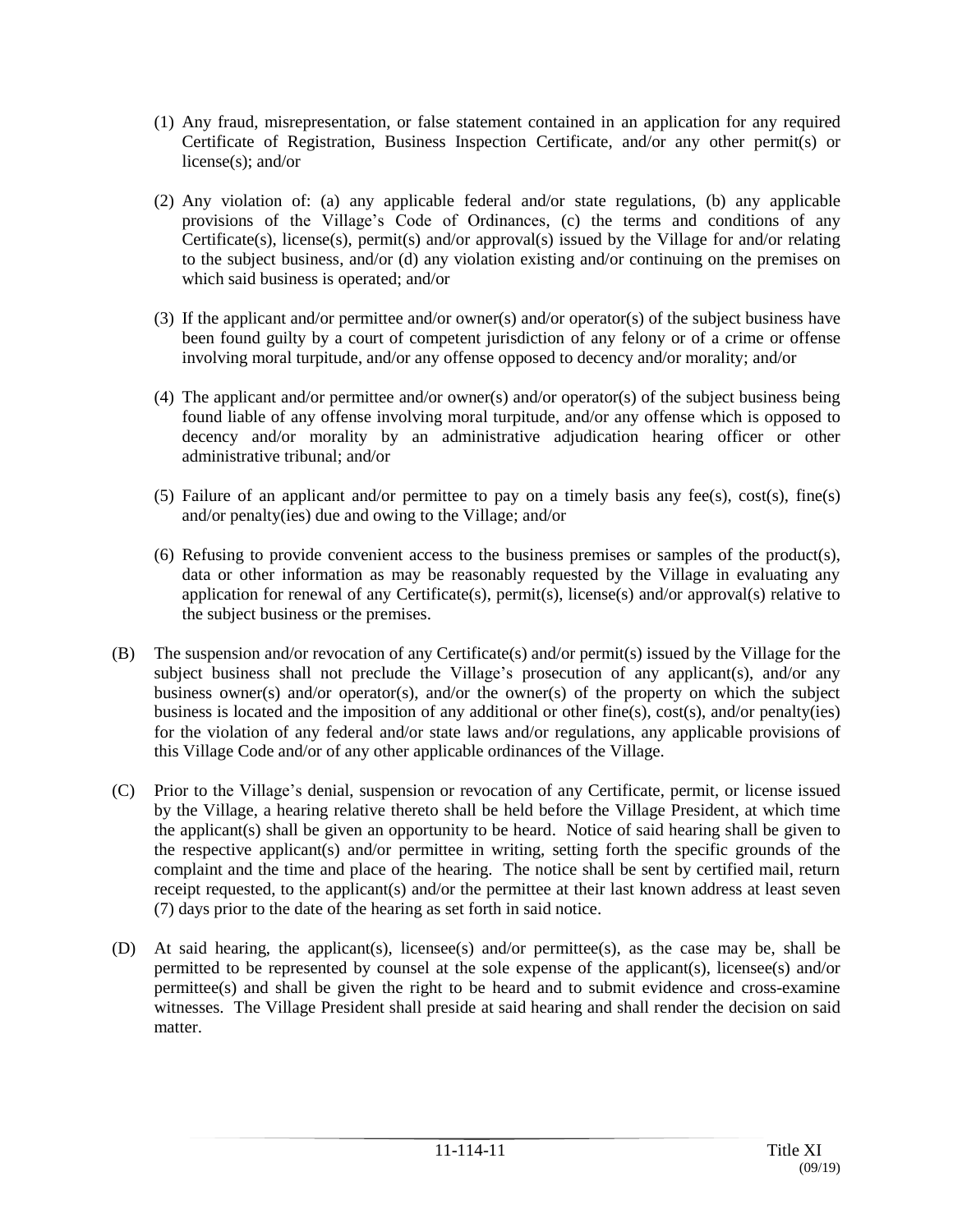- (E) Recovery of Fees: Whenever any Certificate, permit, license, and/or approval hereunder has been revoked or suspended as provided for in this Chapter, the licensee shall not be refunded any monies that have been paid for said Certificate, permit, and/or license.
- (Ord. 3-8-A, passed 10/18/2006; Amd. Ord. 2018-12-01, passed 12/19/2018)

# ' **114.14 APPEALS:**

- (A) Right to Appeal: After a hearing before the Village President, any person aggrieved of a decision by the Village President in regard to:
	- (1) the disapproval by the Village President of an application for a Certificate of Registration, Business Inspection Certificate, and/or any required permit(s), license(s), and/or approval(s) for establishment and/or operation of a business within the Village, and/or
	- (2) the decision of the Village President at a hearing to suspend and/or revoke any business Certificate(s), permit(s), license(s), and/or approval(s) issued by the Village relative to the establishment and/or operation of a business within the corporate limits of the Village,

such person may appeal any such decision to the Board of Trustees. A request for appeal shall be in writing and submitted to the Village President within ten (10) days of the decision rendered by the Village President which is the subject of said appeal.

- (B) Consideration by Village Board of Trustees: The Board of Trustees of the Village shall consider an appeal at its next regularly scheduled meeting which is at least five (5) days after receipt of a written request for an appeal, at which time the applicant, permittee, or licensee, as the case may be, shall be entitled to present such appeal orally or in writing and may be represented by counsel at such meeting at his or her sole expense.
- (C) The Board of Trustees of the Village will act on said appeal within ten (10) days after the completion of the hearing thereon and shall either uphold the decision of the Village President or reverse the Village President's decision and direct the issuance of the subject business Certificate(s), permit(s), and/or license(s) which the Village President had disapproved and/or denied. The decision of the Board of Trustees on an appeal is and shall be final and subject to judicial review only by a court of competent jurisdiction.
- (D) Notwithstanding the foregoing, any decision by the Village President, acting as the Local Liquor Control Commissioner, relative to the suspension or revocation of any Liquor License issued and any fine imposed on a licensee by the Village President shall solely be appealable to the Illinois Liquor Control Commission as provided by the Illinois Liquor Control Act, and such appeals shall be based upon the record of proceedings held before the Local Liquor Control Commissioner.
- (Ord. 3-8-A, passed 10/18/2006; Amd. Ord. 2018-12-01, passed 12/19/2018)

## ' **114.15 CONFLICTS:**

In the event of any conflict between the provisions of this Article I and any other provisions in this Chapter, the more restrictive provisions shall apply.

(Ord. 2018-12-01, passed 12/19/2018)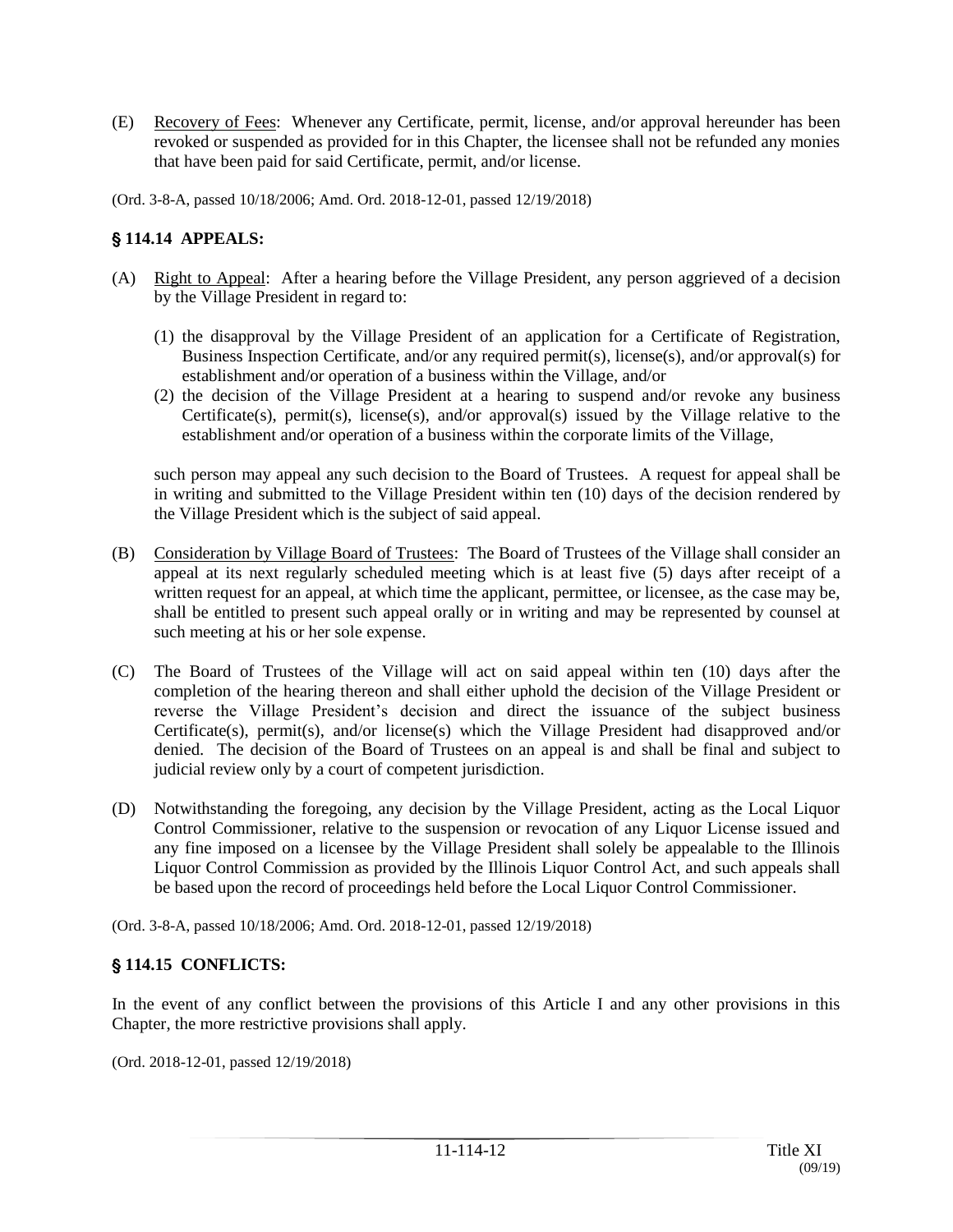### *ARTICLE II: ALCOHOLIC BEVERAGES*

## ' **114.25 DEFINITIONS:**

Except as otherwise set forth in this Title, words and phrases used in this Title shall have the respective meanings ascribed to them in the Illinois Liquor Control Act (235 ILCS 5/1-1, et seq.), as amended from time to time.

For purposes of this Article II, "Alcoholic Beverages", the following term(s) shall have the following meaning(s) ascribed to them:

*AMBIENT SOUND LEVEL*: Means the sound level of all-encompassing sound associated with a given environment, being usually a composite of sound from many or differing sources generated from a single parcel of property or a single commercial activity.

*LICENSED PREMISES:* Any premises having a current and valid liquor license issued by the Village pursuant to this Chapter may be referred to in this Chapter or in other Chapters of this Village Code as the "licensed premises".

*PERSON:* Means any natural person, firm, company, corporation, partnership, limited liability company, or any other legal entity.

(Ord. 2015-09-02, passed 09/16/15; Amd. Ord. 2018/12/01, passed 12-19-2018; Amd. Ord. 2019-09-03, passed 09/18/2019)

## ' **114.26 ALCOHOL REGULATION, GENERAL PROVISIONS:**

(A) Individuals Restricted:

It shall be unlawful for any licensee, officer, associate, member, representative, agent or employee of such licensee to sell, give or deliver alcoholic liquor to any person under the age of twenty one (21) years, or to any intoxicated person or to any person known by him/her to be a habitual drunkard, spendthrift, insane, mentally ill, mentally deficient or in need of mental treatment, and no person, after purchasing or otherwise obtaining alcoholic liquor shall sell, give or deliver such alcoholic liquor to another person under the age of twenty one (21) years, except in the performance of a religious ceremony or service, or acting at the direction of a law enforcement officer; provided, however, no licensee to whom a license has been issued pursuant to the provisions of this Chapter shall permit or allow any employee or other person, male or female, under the age of twenty one (21) years, to draw, pour, mix, serve, or sell any alcoholic liquor, provided, however, nothing contained in this section or in this Chapter shall prohibit or be construed to prohibit the temporary possession of alcoholic liquor by an employee of a licensee holding a Class A or Class AA Liquor License which employee is at least eighteen (18) years of age but less than twenty one (21) years of age, while lawfully serving alcoholic liquor to one or more customers at table(s) in the course of their employment, if such employee is always working under the supervision of another employee of the licensee who is at least twenty one (21) years of age.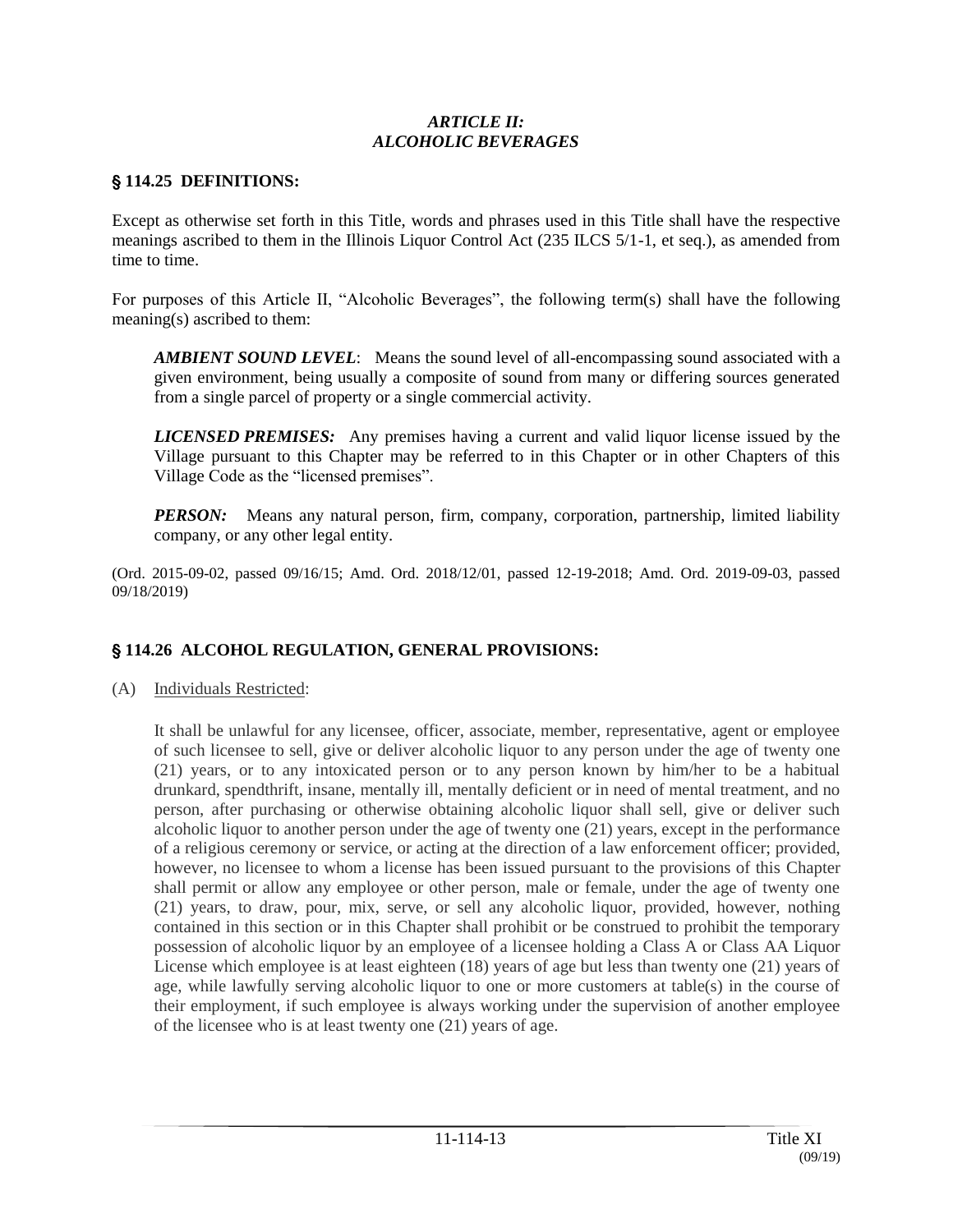### (B) Misrepresentation of Age:

It shall be unlawful for any person under the age of twenty one (21) years to misrepresent his or her age for the purpose of purchasing or obtaining alcoholic liquor in any place in the Village where alcoholic liquor is sold. If a licensee or licensee's agent or employees believe, has reason to believe, or should have reason to believe that a sale or delivery to a prospective recipient is prohibited, shall, before making such sale or delivery, demand presentation of some form of positive identification containing proof of age, issued by a public officer in the performance of his official duties. Reasonable care in compliance with the provisions of this subsection shall be competent evidence and may be considered in prosecution, revocation or suspension for the violation of any section of this Chapter relating to a person's age but shall not act as a defense or bar to prosecution, revocation or suspension for the violation of any other provision of this Chapter.

### (C) Identification:

- (1) Transfer, Alteration or Defacing Identification: No person shall transfer, alter or deface such an identification card, allow another person to use their identification card, use the identification card of another, carry or use a false or forged identification card or obtain an identification card by means of false information all for the purpose of obtaining or seeking to obtain alcoholic liquor. No person shall purchase, accept delivery or have possession of alcoholic liquor in violation of this section.
- (2) Demand For Identification: If a licensee or licensee's agents or employees believe or have reason to believe that a sale or delivery of any alcoholic liquor is prohibited because of the age of this prospective recipient, he/she shall, before making such sale or delivery, demand presentation or some form of positive identification containing proof of age issued by a public officer in the performance of his or her official duties.
- (3) Refusal to Serve: For the purpose of preventing the violation of this Article II, any licensee, or licensee's agent or employee, may refuse to sell or serve alcoholic beverages to any person who is unable to produce the required written evidence of identity and of the fact that he/she is over the age of twenty one (21) years.

### (D) Minors:

- (1) No person under the age of twenty one (21) years may purchase, receive, accept, have in his or her possession or control, or consume any alcoholic beverages.
- (2) It shall be unlawful for any licensee, licensee's agent or employee, to permit any person under the age of twenty one (21) years to draw, pour or mix any alcoholic liquor.
- (3) No persons under twenty one (21) years of age shall purchase, accept delivery or have possession of or consume alcoholic liquor.
- (4) No person after purchasing or otherwise obtaining alcoholic liquor shall sell, give or deliver such alcoholic liquor to another person under the age of twenty one (21) years, except in the performance of a religious ceremony or service, or acting at the direction of a law enforcement officer.
- (5) It is unlawful for any person to knowingly suffer, permit or allow the violation of the provisions of this section in any motor vehicle, conveyance, vessel, house, apartment, room, hotel room, shed, yard, premises, or other area of which such person is the owner, lessee, permittee, bailee, legal possessor or occupier thereof. Whenever a person is present within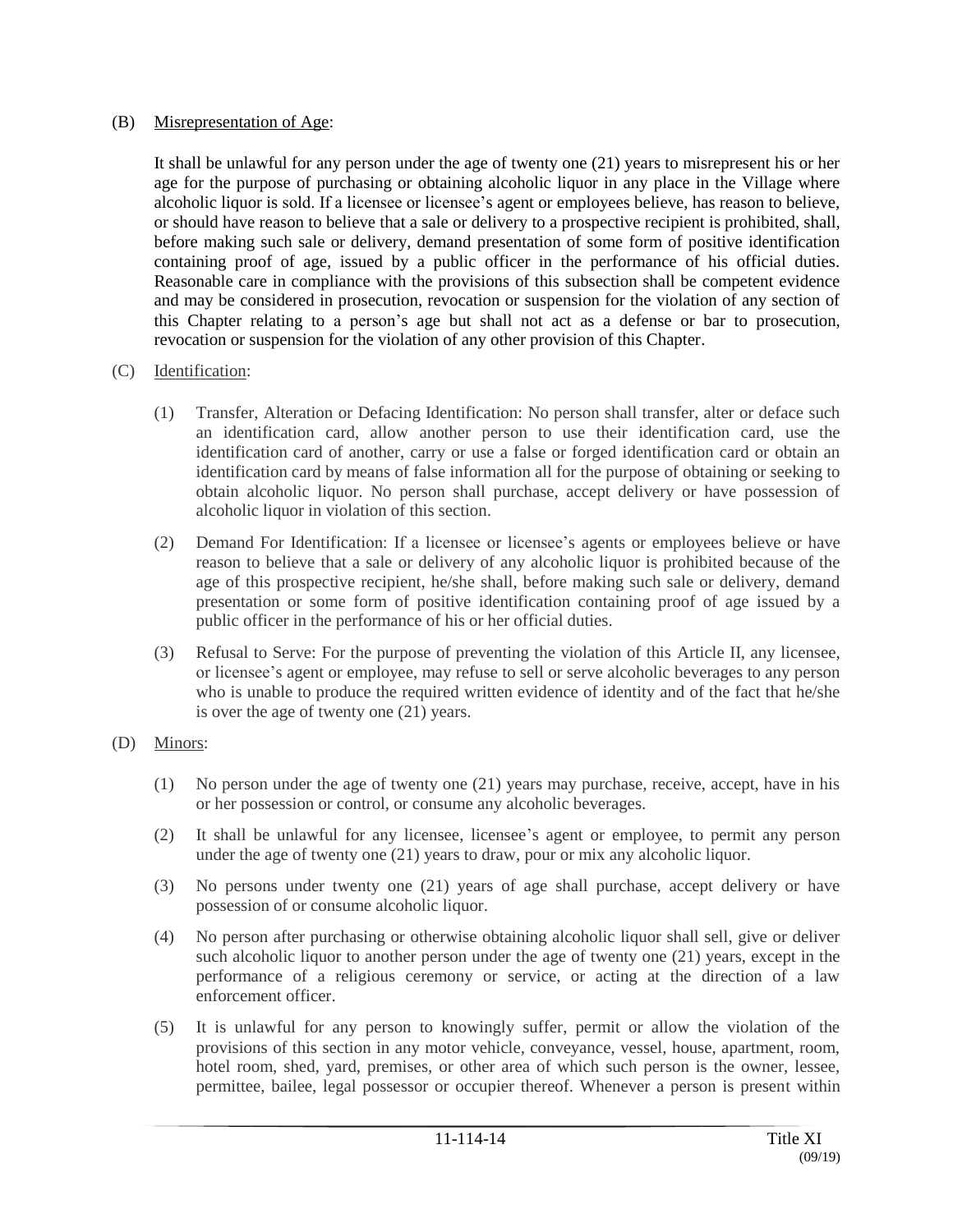any motor vehicle, conveyance, vessel, house, apartment, room, hotel room, shed, yard, premises or other area of which such person is the owner, lessee, permittee, bailee, legal possessor or occupier thereof at the time that a violation of the provisions of this section occurs therein, it shall be prima facie evidence that such person had knowledge of such violation.

- (6) It shall be unlawful for any parent or guardian to permit any minor child of which he or she be parent or guardian to violate any provisions of this section.
- (7) It shall be unlawful for any person under the age of twenty one (21) to remain in any motor vehicle, conveyance, vessel, house, apartment, room, hotel room, shed, yard, premises, or other area when said person knows, or reasonably should know, that one or more other persons under the age of twenty one (21) years are located in such motor vehicle, conveyance, vessel, house, apartment, room, hotel room, shed, yard, premises, or other area are:
	- (a) In possession of any cannabis or controlled substance prohibited by Illinois statute, except in compliance with and as authorized by the Compassionate Use Act;
	- (b) In possession of any alcoholic beverages, except that a person under the age of twenty one (21) years may be in possession of or consume alcoholic beverages in the performance of a bona fide religious service or ceremony.
- (8) It shall be unlawful for any person who has ownership or control of any premises to knowingly suffer, permit or allow two (2) or more persons under the age of twenty one (21) years to assemble or be assembled on such premises:
	- (a) In possession of any controlled substance prohibited by Illinois statute or to be in possession of any cannabis, except in compliance with and as authorized by the Compassionate Use Act;
	- (b) If any of such person(s) are in possession of any alcoholic beverages, except that a person under the age of twenty one (21) years may be in possession of or consume alcoholic beverages in the performance of a bona fide religious service or ceremony.
- (9) Nothing contained herein shall prohibit, or be construed as prohibiting a person under the age of twenty one (21) years from:
	- (a) Participating in a religious ceremony;
	- (b) Acting at the direction of a law enforcement officer;
	- (c) Having the temporary possession of alcoholic liquor as an employee of a Class A or Class AA licensee which employee is at least eighteen (18) years of age but less than twenty one (21) years of age, while lawfully serving alcoholic liquor to one or more customers at table(s) in the course of their employment, if such employee is always working under the supervision of another employee of the licensee who is at least twenty one (21) years of age.
- (E) No person shall bring onto or within, sell, give away or drink any alcoholic liquors on any Village property or on any public street, except: a) alcoholic liquor may be transported on public highways, streets and alleys but only in the original package and with the seal unbroken, except as otherwise permitted by Section 6-33 of the Illinois Liquor Control Act; or b) pursuant to a special temporary license approved by the Village President as the Village's Local Liquor Control Commissioner, or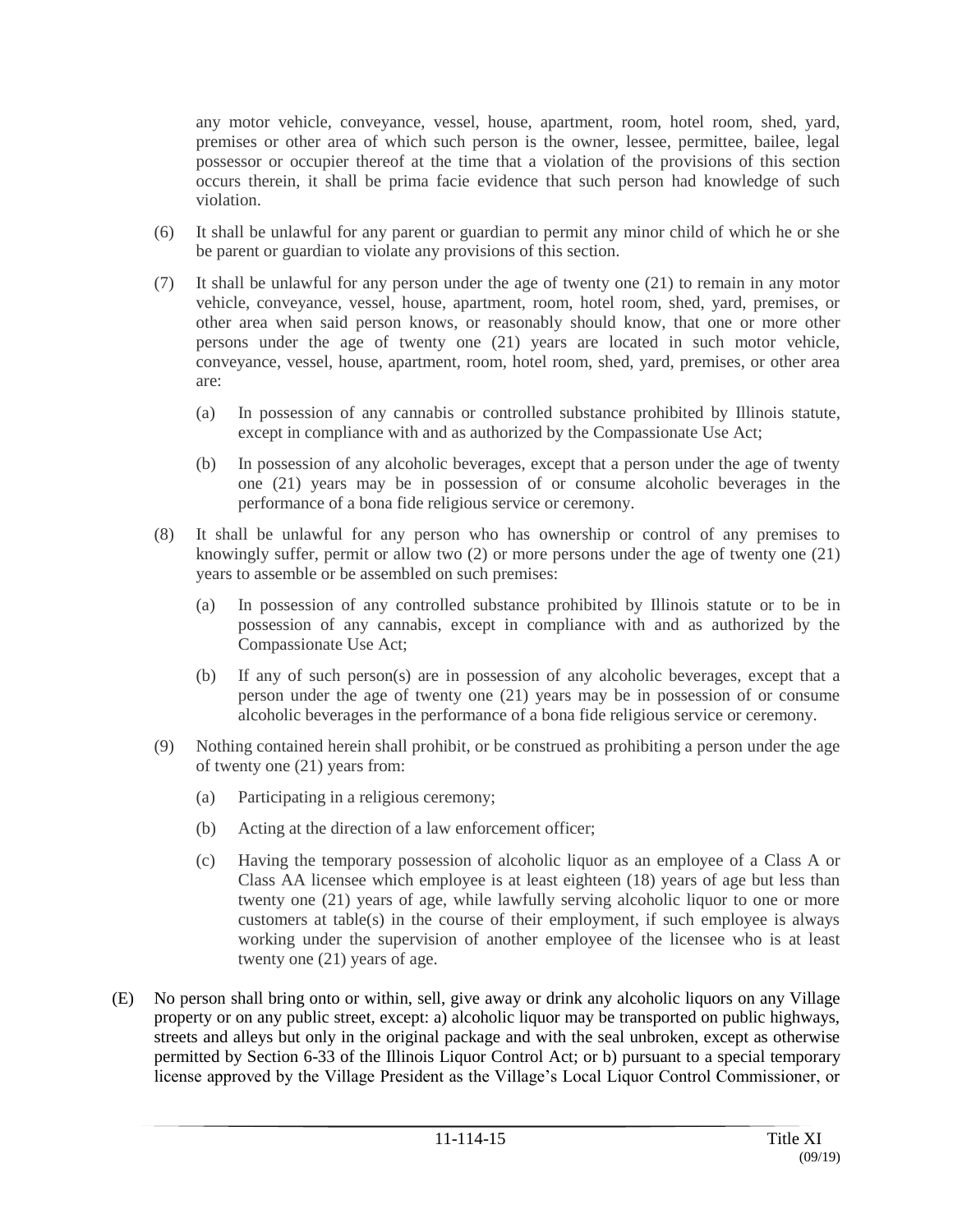by one of his or her deputies, authorizing the use of specified location(s) on a Village street or on other Village property.

- (F) Prohibited Acts and Conditions:
	- (1) Refilling Original Packages: No person licensed under this chapter shall fill or refill, in whole or in part, any original package of alcoholic liquor with the same or any other kind or quality of alcoholic liquor and it shall be unlawful for any person to have in his or her possession for sale at retail any bottles, casks or other containers containing alcoholic liquors, except in original packages.
	- (2) Solicitation Of Drinks: It shall be unlawful for any licensee, licensee's manager or other person in charge of any licensed premises where alcoholic liquor is sold or offered for sale for consumption thereon to engage, employ or permit the engagement or employment of any person nor shall any person be permitted to remain on said premises, who shall solicit any patron or customer thereof to purchase alcoholic or nonalcoholic liquor.
	- (3) Denial Of Civil Rights: No licensee licensed under the provisions of this chapter shall deny or permit licensee's agents and employees to deny any person the full and equal enjoyment of the accommodations, advantages, facilities and privileges of any premises in which alcoholic liquors are authorized to be sold subject only to the conditions and limitations established by law and applicable alike to all citizens.
	- (4) Sales On Credit: No person shall sell or furnish alcoholic liquor at retail to any person on credit or on a passbook, or order on a store, or in exchange for any goods, wares or merchandise, or in payment for any services rendered; and if any person shall extend credit for such purpose, the debt thereby attempted to be created shall not be recoverable at law, provided that nothing herein contained shall be construed to prevent any club from permitting checks or statements for alcoholic liquor to be signed by members or bona fide guests of members and charged to the account of such members or guests in accordance with the bylaws of said club, and provided further that nothing herein contained shall be construed to prevent any hotel from permitting checks or statements for liquor to be signed by regular guests residing at said hotel and charged to the accounts of said guests, and provided further that nothing herein contained shall be construed to prevent payment by credit card or other credit device for the purchase of liquor in the original package or container for consumption off the premises.
	- (5) Employment of Minors: No licensee to whom a license has been issued pursuant to the provisions of this chapter shall employ any person, male or female, under the age of twenty one (21) years for the purpose of drawing, pouring, mixing, serving or selling any alcoholic liquor.
	- (6) Premises: Where alcoholic liquor is sold or offered for sale for consumption thereon to engage, employ or permit the engagement or employment of any person nor shall any person be permitted to remain on said premises, who shall solicit any patron or customer thereof to purchase alcoholic or nonalcoholic liquor.
	- (7) Employees and Others: It shall be unlawful to employ in any premises open to the public or engaged in the transportation, processing, preparation or packaging of food or beverages any person who the employer knew or should have known based upon reasonable observation was afflicted with, or who is a carrier of, any contagious or infectious disease; and it shall be unlawful for any person who knew or should have known that he or she was afflicted with or a carrier of any such disease to work in or about any such premises.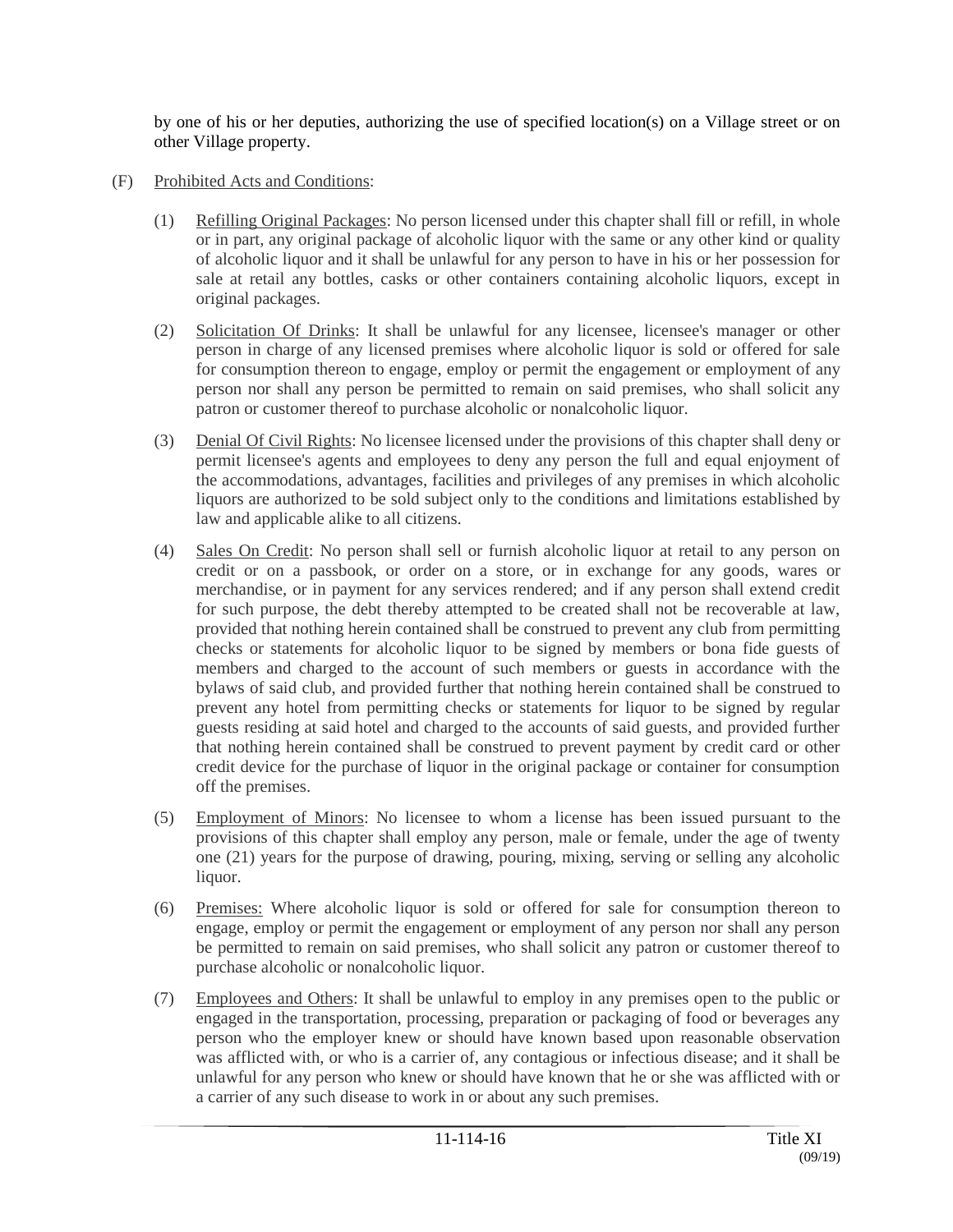- (8) Bringing Liquor Onto Licensed Premises: Except as otherwise provided by the Illinois Liquor Control Act and/or by this Chapter for consumption on its licensed premises, at no time shall any person bring or be permitted by the licensee to bring any alcoholic liquor which is not part of the inventory of the licensee onto any licensed premises to allow consumption of such alcoholic liquor on such licensed premises.
- (9) Nuisance Noise Prohibited:
	- (A) Except as provided in Paragraph 9(C) below, it shall be unlawful for any person to make, allow, permit, cause, or continue any amplified music and/or other entertainment and/or other sound, whether live or recorded, and/or any other amplified sound to be emitted, played or broadcast out of doors or into the out-of-doors on or from any licensed premises unless a Special Event Permit (Category 1, 2 or 3) to authorize an amplified sound special event has been issued for the licensed premises and/or for such special event for the specific date(s) and time(s) in accordance with Chapter 115, "Special Events".
	- (B) Except as provided in Paragraph 9(C) below, it shall be unlawful for any person to make, allow, permit, cause and/or continue the emission from any licensed premises of any noise that disturbs, injures, and/or endangers the comfort, repose, health, peace, and/or safety of any other person or person(s) on any other property, including but not limited to any one or more of the following:
		- (i) It shall be unlawful for any person to make, allow, permit, cause and/or continue any noise to be emitted on or from any licensed premises by use and/or operation of a sound amplifying device any sound which can be heard by any person at a distance of not less than one hundred feet (100') from any property line of the licensed premises at any time if such amplified sound disturbs, injures, and/or endangers the comfort, repose, health, peace and/or safety of any other person or persons, including but not limited to any amplified live and/or recorded music, and/or other entertainment and/or other sound; and
		- (ii) It shall be unlawful for any person to make, allow, permit, cause and/or continue any amplified live or recorded music and/or other entertainment and/or other sound to be played, emitted and/or broadcast on and/or from any licensed premises, unless authorized by a special event permit issued by the Village pursuant to Chapter 115, "Special Events", of this Village Code, and then only if subparagraphs  $(B)(i)$ ,  $(B)(ii)$ , and  $B(iii)$  of this Paragraph  $9(B)$  are not violated by such amplified live or recorded music and/or other entertainment, and/or other sound shall in any event be caused, permitted and/or allowed which can be heard at any property line of the licensed premises after 9:00 p.m. on Sundays, Mondays, Tuesdays, Wednesdays, and Thursdays, and after 11:59 p.m. on Fridays, on Saturdays, and/or on any night immediately preceding a bank holiday if such amplified sound disturbs, injures, and/or endangers the comfort, repose, health, peace and/or safety of any other person or persons; and
		- (iii) It shall be unlawful for any person to make, allow, permit, cause, and/or continue any amplified live and/or recorded music and/or other entertainment and/or other sound to be emitted, played, and/or broadcast by any means on and/or from any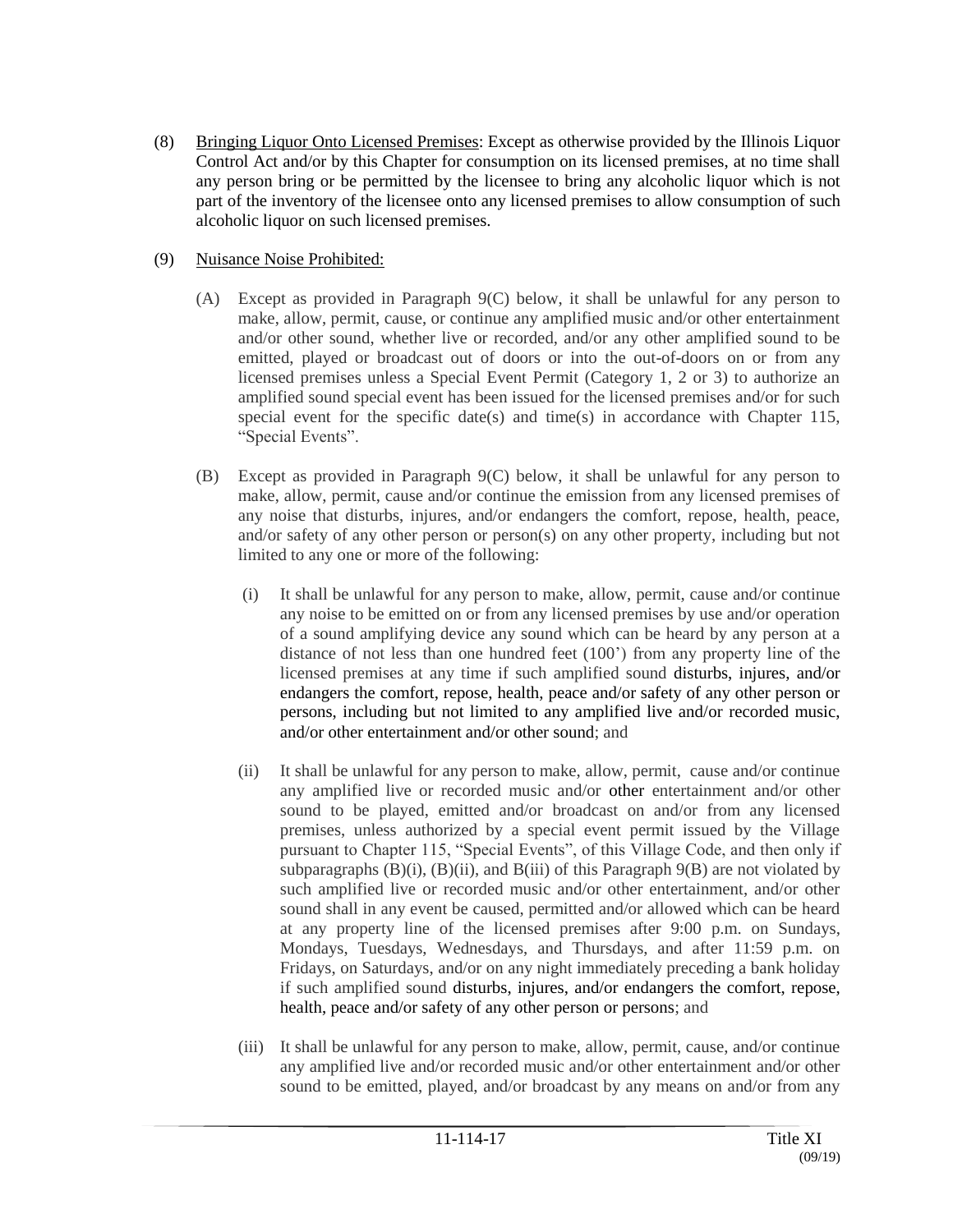licensed premises outside of any building (including from on and/or within any building and/or from on and/or within any porch, deck, truck*,* trailer, tent, canopy, boat, dock, raft, pier, and/or other location lacking one or more permanent wall(s) and/or lacking a roof or part of a roof and/or on or within any other temporary structure) after 9:00 p.m. on Sundays, Mondays, Tuesdays, Wednesdays, and Thursdays, and after 11:59 p.m. on Fridays, on Saturdays, or on any night immediately preceding a bank holiday, and without any limitation on the foregoing, no such amplified sound shall in any event disturb, injure, and/or endanger the comfort, repose, health, peace and/or safety of any other person or persons.

(C) Notwithstanding anything contained in this Paragraph 9 or in Section 91.048 to the contrary, a licensee which operates a permanent outdoor facility as an integral part of the licensed premises may provide, as a part of the operation of such outdoor facility, the outdoor broadcast of television, video, and/or other recorded music and/or other sound in, at, or into such outdoor facility after 9:00 p.m. on Sundays, Mondays, Tuesdays, Wednesdays, and Thursdays, and after 11:59 p.m. on any Friday or Saturday night, or on any night immediately preceding a bank holiday until the applicable closing hour as required by this Chapter if, and only if such broadcast sound is not discernable as part of the ambient sound level at any property line of the licensed premises.

(Ord. 2018-12-01, passed 12/19/2018; Amd. Ord. 2019-09-03, passed 09/18/2019)

## ' **114.27 LICENSE REQUIRED FOR THE SALE AND/OR SERVING OF ALCOHOLIC BEVERAGES; APPLICATION FOR LICENSE; RENEWAL OF LIQUOR LICENSE:**

- (A) All persons desiring to engage in the business of selling, serving, and/or offering for sale alcoholic beverages within the corporate limits of the Village are and shall be required to comply with the provisions of this Article II as well as with the provisions of Article I of this Chapter, including but not limited to the requirements for fingerprinting and criminal history background checks.
- (B) Village and State Licenses Required: No person shall engage in the business of or act as a liquor dealer, selling, serving, or offering for sale alcoholic beverages within the corporate limits of the Village, without first having obtained a current, valid license therefor issued by the State of Illinois as well as the applicable liquor license issued by the Village President, or his or her designee.
- (C) No person shall sell or offer for sale any alcoholic beverages in violation of any license therefor issued by the Village, in violation of any license therefor issued by the State of Illinois, in violation of any ordinance of the Village, and/or in violation of the Illinois Liquor Control Act (235 ILCS 5/1-1, et seq.).
- (D) It shall be a condition precedent to the Village's issuance of any liquor license hereunder that the respective licensee obtain, keep in full force during the entire term of any license issued hereunder, and provide to the Village Clerk respective Certificate(s) of Insurance for Dram Shop insurance in statutory amounts as well as liquor liability and public liability coverages, each in the separate amount of not less than one million dollars (\$1,000,000.00), insuring against any claim or injury or damages arising out of or in any way relating to said activity, business or occupation conducted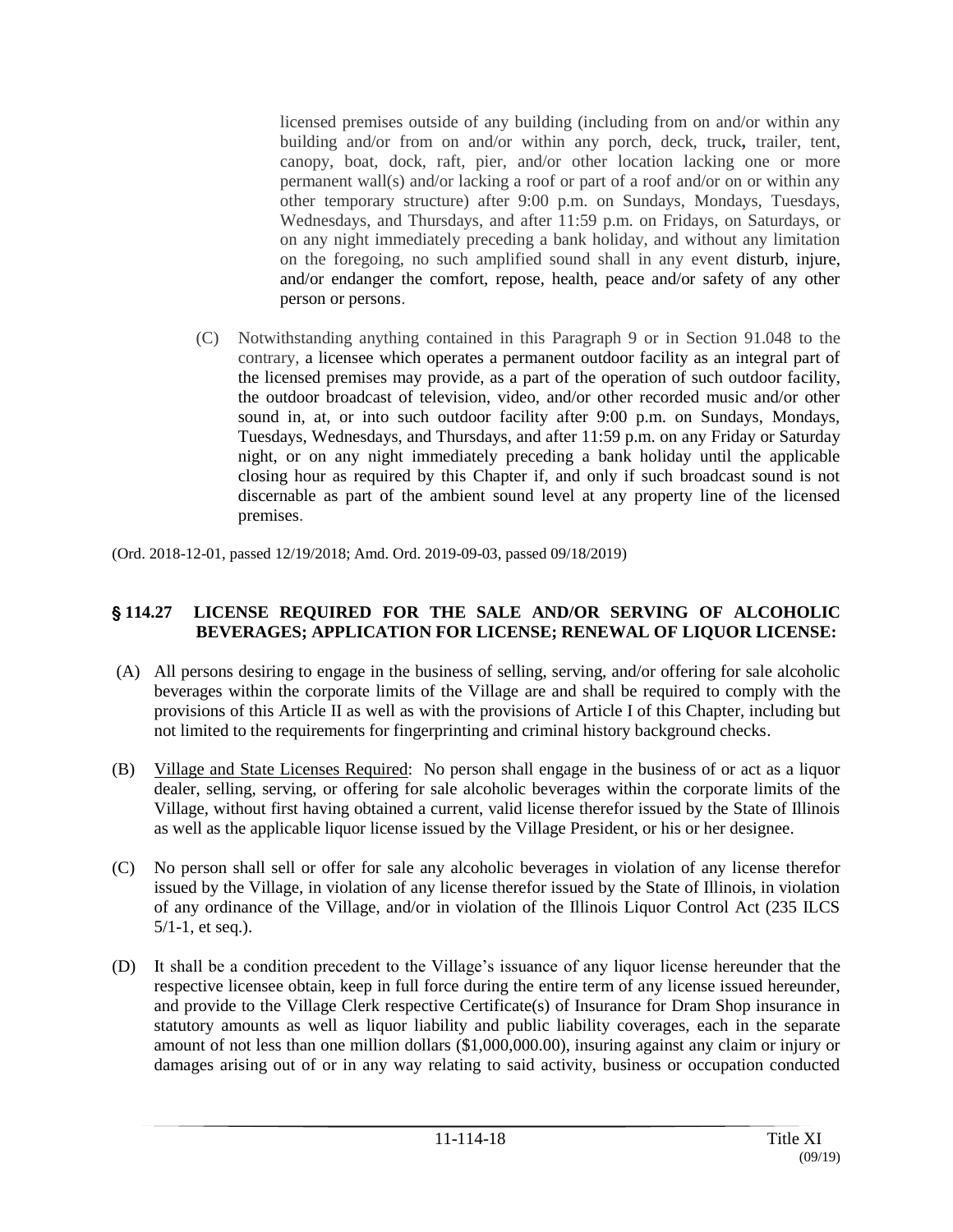pursuant to the respective license, with each such policy naming "the Village of Port Barrington, its elected and appointed officials, officers, employees, and agents" as additional insureds.

- (E) Application for License:
	- (1) All persons desiring to engage in the business of selling, serving, and/or offering for sale alcoholic beverages within the corporate limits of the Village are and shall be required to submit to the Village President a fully-completed application for a license therefor on a form provided by the Village Clerk, together with any required and/or requested supporting documentation together with the payment of any required fee(s) and/or cost(s) relative thereto, for review thereof by the Village President as the Local Liquor Control Commissioner.
	- (2) All premises shall be maintained in full compliance with the provisions of this Code requiring the premises to be in safe condition and requiring the safe and sanitary storage and handling of items for human consumption, and as a condition precedent to the Village's issuance of a license hereunder, prior to the beginning of each license year, all applicants shall submit certificates and/or approved inspections issued within the last ninety (90) days from the respective County Health Department, from the applicable Fire Protection District, and from the Village's Building Inspector, confirming that the proposed licensed premises complies with the respective regulations of each such jurisdiction.
- (F) Renewal of Liquor License: In addition to the requirements set forth in Article I of this Chapter, any person having a liquor license issued by the Village pursuant to this Chapter may renew such license at the expiration thereof, provided such person is then qualified to receive such license and the premises for which such renewal license is sought are suitable for such purpose, and provided further that such renewal privilege shall not be construed as a vested right which shall, in any case, either prevent a revocation of the license for cause or which shall in any case prevent the Board of Trustees from decreasing the number of licenses to be issued within the Village.
- (G) Persons Not Eligible for License: No license required by the provisions of this Chapter shall be issued to:
	- (1) A person who is not a resident of the Village, unless the licensee is a corporation or limited liability company;
	- (2) A person who is not of good character and reputation;
	- (3) A person who is not a citizen of the United States;
	- (4) A person who has been found guilty of a felony under any federal or state law, if the Local Liquor Control Commissioner determines after investigation that such person has not been sufficiently rehabilitated to warrant the public trust. The burden of proof relative to sufficient rehabilitation shall be on the applicant;
	- (5) A person who has been found guilty of keeping a place of prostitution or promoting prostitution or pandering;
	- (6) A person who has been found guilty of any offense or misdemeanor involving moral turpitude or opposed to decency and morality;
	- (7) A person whose license issued pursuant to the Illinois Liquor Control Act, as amended from time to time, or this Chapter has been revoked for cause;
	- (8) A person who at the time of application for renewal of any license issued under this Chapter would not be eligible for such license upon a first application;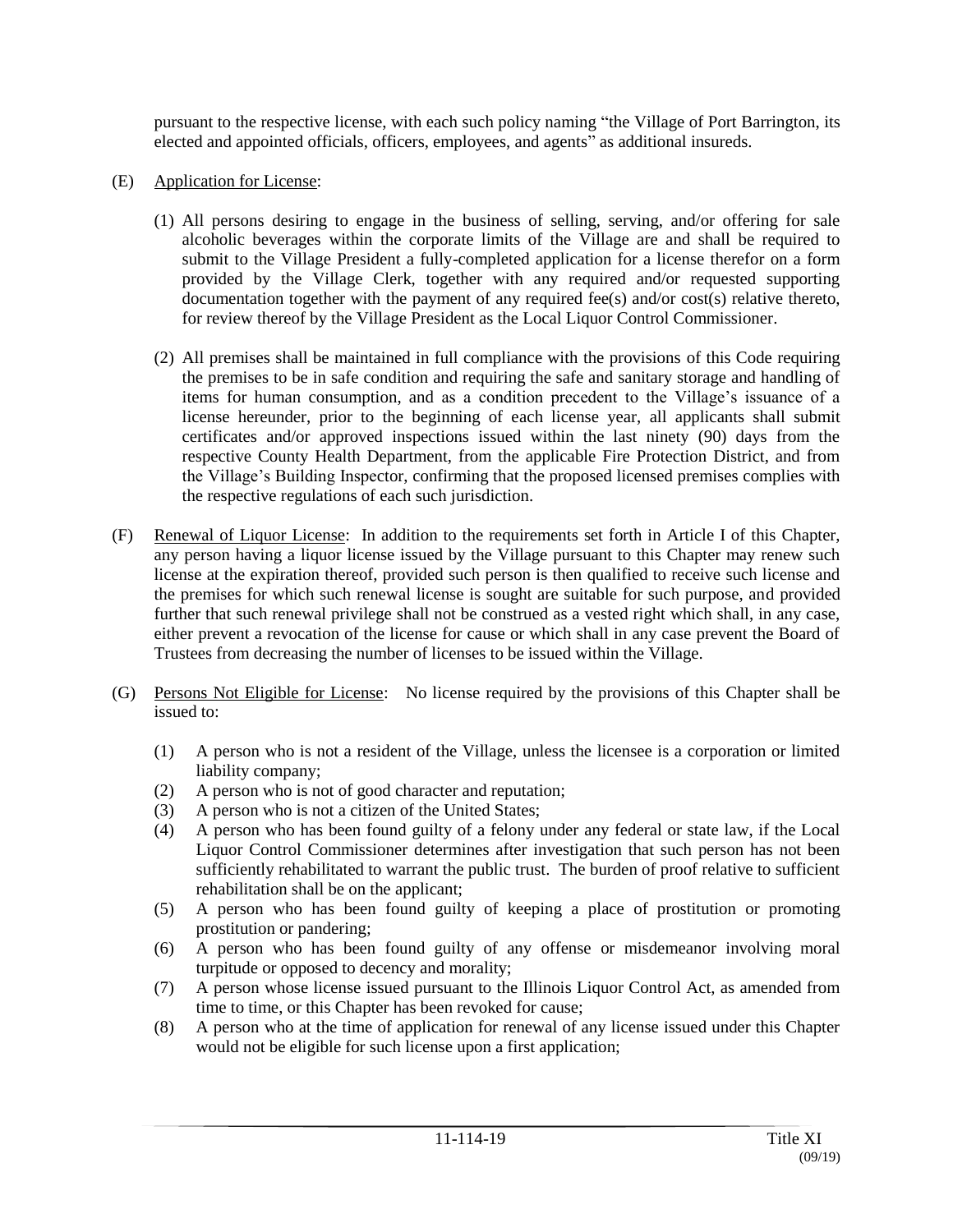- (9) A partnership or limited liability company, unless all of the partners or members of such a partnership and/or all of the members and managers of a limited liability company shall be qualified to obtain a license;
- (10) A corporation or limited liability company, if any member, officer, manager or director thereof, or any stockholder or stockholders owning in the aggregate more than five percent (5%) of the stock of such corporation, would not be eligible to receive a license under the Illinois Liquor Control Act or this Chapter for any reason other than citizenship and residence within the political subdivision;
- (11) A corporation or limited liability company, unless it is incorporated in Illinois or unless it is a foreign corporation which is qualified by law to transact business in the State of Illinois;
- (12) A person whose place of business is conducted by a manager or agent unless such manager or agent possesses the same qualifications required by the licensee;
- (13) A person who has been found guilty of a violation of any federal or state law concerning the manufacture, possession or sale of alcoholic liquor, subsequent to the passage of the Illinois Liquor Control Act or shall have forfeited his bond to appear in court to answer charges for any such violation;
- (14) A person who does not beneficially own the premises for which a license is sought or does not have an executed lease thereon for the full period for which the license is to be issued;
- (15) Any law enforcing public official, including any member of the Local Liquor Control Commission, if any, President of the Village Board of Trustees, any member of the Village Board of Trustees, and no such official shall be interested in any way, either directly or indirectly, in the manufacture, sale or distribution of alcoholic liquor, except that a license may be granted to such official in relation to premises which are not located within the territory subject to the jurisdiction of that official if the issuance of such license is approved by the state Liquor Control Commission;
- (16) A person who is not a beneficial owner of the business to be operated by the licensee;
- (17) A person who has been found guilty of a gambling offense as proscribed by any of subsections (a)(3) through (a)(11) of Section  $28-1$  of, or as proscribed in Section  $28-1.1$  or Section 28-3 of the Illinois Criminal Code, as heretofore or hereafter amended, or as proscribed by a statute replaced by any of the aforesaid statutory provisions;
- (18) A person or entity to whom a federal gaming device stamp or a federal wagering stamp has been issued by the federal government for the current tax period, unless the person or entity is eligible to be issued a license under the Raffles and Poker Runs Act (230 ILCS 15/0.01, et seq.);
- (19) Any person who is not eligible for a Village license under Section 114.13 of this Village Code.
- (H) Display of License Required: Every licensee shall cause the respective license issued by the Village to be framed and hung in plain view in a conspicuous place on the licensed premises.
- (I) Change in Personnel: Any addition or change in owner(s), partner(s), manager(s), member(s), officer(s), director(s), shareholder(s), or any other change in ownership or management personnel shall be reported in writing to the Local Liquor Control Commissioner within ten (10) days of the change. All new personnel shall meet all the standards of this Article and must otherwise qualify to hold a liquor license. All such changes in personnel shall be subject to review by the Local Liquor Control Commissioner.
	- (1) When a license has been issued to an entity, and a change of owner(s), partner(s), manager(s), member(s), (officer(s), director(s), shareholder(s), or any other change in ownership or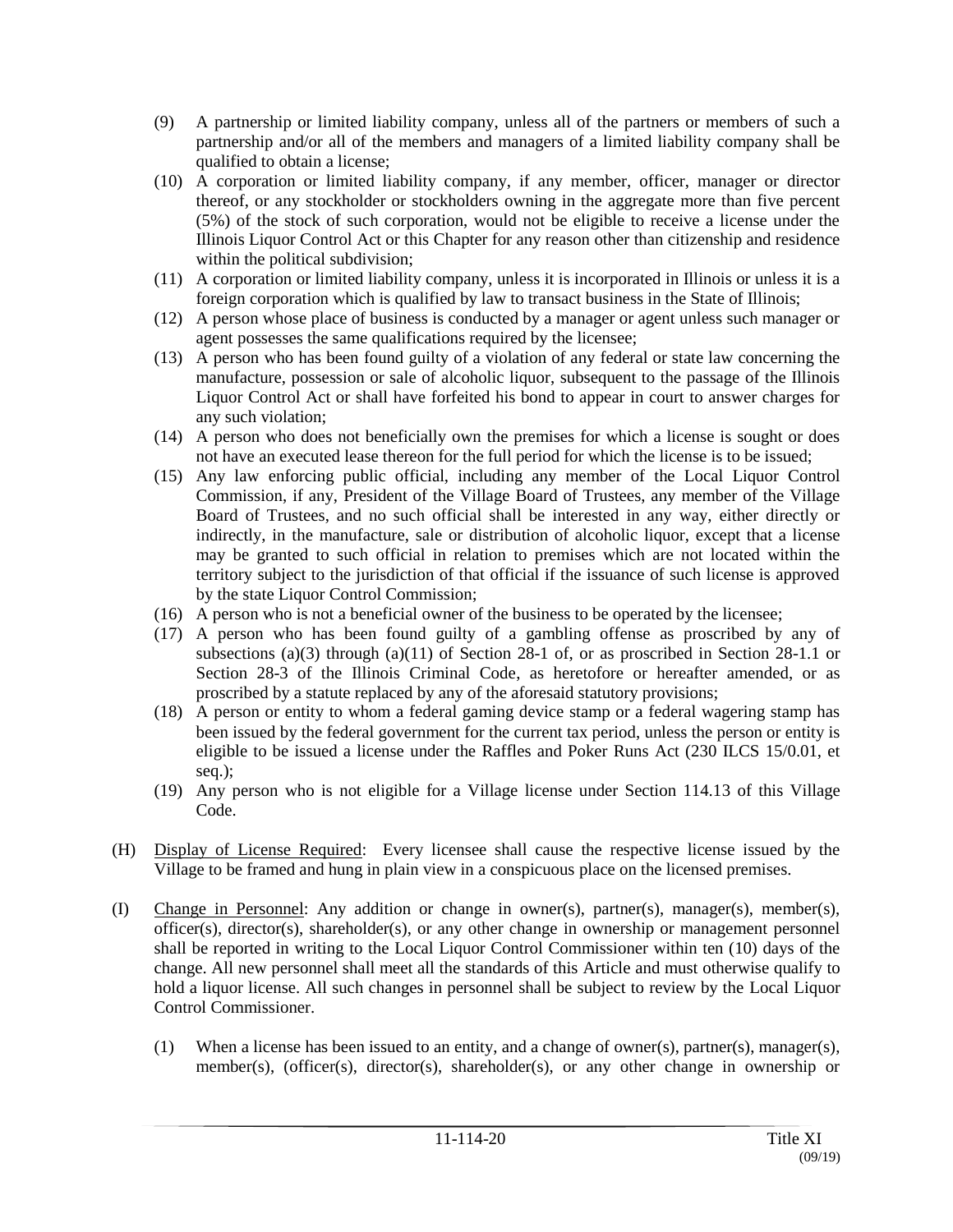management personnel occurs resulting in the licensee no longer being eligible to hold a liquor license, said license shall be revoked.

(2) When a license has been issued to an individual who is no longer eligible for a license, said license shall be revoked.

(Ord. 3-4-A, passed 04/15/09; Amd. Ord. 2018-12-01, passed 12/19/2018)

# ' **114.28 LIQUOR CONTROL AUTHORITIES:**

The Village President shall be and serve as the Local Liquor Control Commissioner and shall be charged with the administration of the provisions of this Chapter, of the Illinois Liquor Control Act, and of such ordinances of the Village relating to alcoholic liquor. The Local Liquor Control Commission may appoint up to three (3) members of the Board of Trustees of the Village to assist in these duties. Together, the above members shall constitute the Village Liquor Control Commission.

(Ord. 3-4-A, passed 04/15/09; Amd. Ord. 2018-12-01, passed 12/19/2018)

# ' **114.29 OTHER INFORMATION REQUIRED:**

In addition to any information otherwise required on an application for a liquor license, each person shall provide to the Village the following information:

- (A) Proof of ownership and/or occupancy of the business premises in the nature of a recorded deed and/or executed lease for the business premises;
- (B) Proof of insurance as required by Section 114.27(D) of this Chapter;
- (C) State sales tax number;
- (D) State retailers license, if applicable;
- (E) Federal tax stamp from Bureau of Alcohol, Tobacco, and Firearms; and
- (F) Any corporation or limited liability company applying for a permit pursuant to this Article II is also required to provide with said application a copy of the Articles of Incorporation for said entity.
- (Ord. 3-4-A, passed 4/15/2009; Amd. Ord. 2018-12-01, passed 12/19/2018)

## ' **114.30 NUMBER OF LIQUOR LICENSES AUTHORIZED, LICENSE FEES, AND HOURS OF OPERATION:**

In addition to any annual or special event license fee required to be paid by a licensee hereunder, a licensee shall also be required to pay to the Village those applicable non-refundable fee(s) and costs(s) set forth in Article I of this Chapter. However, if an application for a liquor license hereunder is denied by the Village, only the respective license fee paid by an applicant shall be refunded to the respective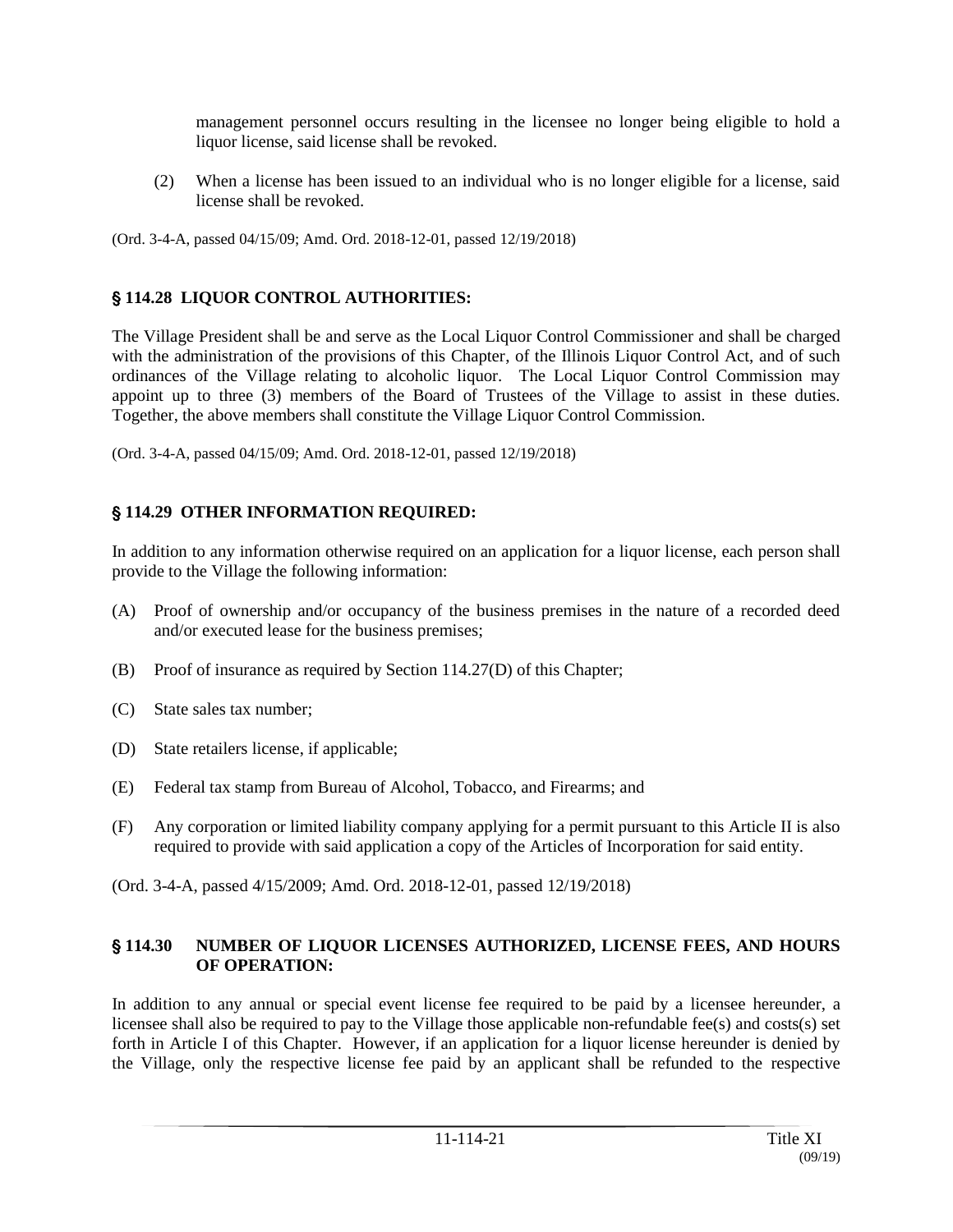applicant. The following classes and numbers of licenses authorizing the sale and/or serving of alcoholic beverages within the Village shall be as set forth below:

- (A) *Class A.*
	- (1) A Class A liquor license authorizes consumption of alcoholic liquor indoors on the licensed premises only, unless a Special Use Permit has been issued for the licensee at a temporary location authorized by the Illinois Liquor Control Commission and the Village's Local Liquor Control Commissioner.
	- (2) Weekdays: 8:00 a.m. to 2:00 a.m.;
	- (3) Friday and Saturday: 8:00 a.m. to 3:00 a.m.;
	- (4) Sunday: 8:00 a.m. to 2:00 a.m.;
	- (5) No retail package goods shall be sold on the licensed premises;
	- (6) Annual license fee: \$750;
	- (7) The applicant/licensee shall provide to the Village proof of current dram shop (liquor liability) insurance coverage as required by Section 114.27(D) of this Chapter.
	- (8) There are no Class A liquor licenses presently authorized.
- (B) *Class AA.*
	- (1) A Class AA liquor license authorizes the retail sales of alcohol on the licensed premises for consumption on the licensed premises only, unless a Special Use Permit has been issued for the licensee at a temporary location authorized by the Illinois Liquor Control Commission and the Village's Local Liquor Control Commissioner. May also sell liquor and packaged goods not for consumption on the licensed premises;
	- (2) Same hours as a Class A liquor license.
	- (3) Annual license fee: \$1,312.00;
	- (4) The applicant/licensee shall provide to the Village proof of current dram shop (liquor liability) insurance coverage as required by Section 114.27(D) of this Chapter.
	- (5) There shall be not more than three (3) Class AA liquor licenses authorized.
- (C) *Class B*.
	- (1) Retail sales only, but not for consumption on the licensed premises: beer, wine, liquor, pop, and the like;
	- (2) Hours: 10:00 a.m. to 11:00 p.m., Monday through Sunday;
	- (3) Annual license fee: \$1,062.00;
	- (4) The applicant/licensee shall provide to the Village proof of current dram shop (liquor liability) insurance coverage as required by Section 114.27(D) of this Chapter.
	- (5) There are no Class B liquor licenses presently authorized.
- (D) *Class C.*
	- (1) A Class C Not-for-Profit Special Event Liquor License may only be issued by the Village's Local Liquor Control Commissioner to a not-for-profit or governmental organization for the sale and serving of alcoholic liquor only, whether indoors or outdoors, at a location specifically approved in advance by the Village Board and by the Illinois Liquor Control Commissioner. A Class C license shall be valid for not more than two days, except with specific prior Village Board approval. A Class C License shall not be issued for any premises already having a Class A, Class AA, or Class B License;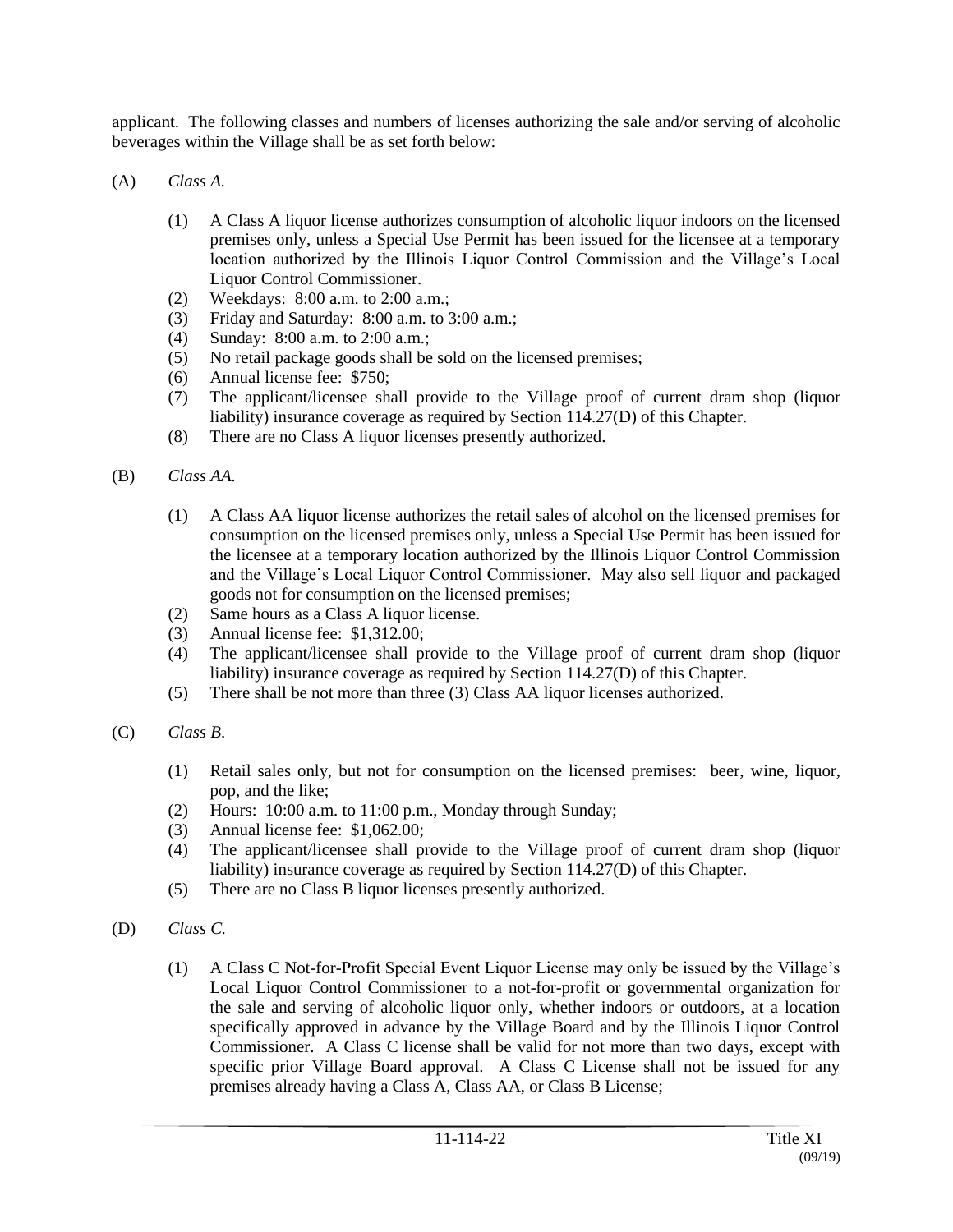- (2) Hours: 11:00 a.m. to 10:00 p.m.;
- (3) The applicant/licensee shall provide to the Village proof of current dram shop (liquor liability) insurance coverage as required by Section 114.27(D) of this Chapter;
- (4) Per event license fee: \$31.00;
- (5) There shall be no limit to the number of Class C liquor licenses which may be specifically authorized by the Village Board.

(Ord. 3-4-A, passed 4/15/2009; Amd. Ord. 2013-3-5-A, passed 8/21/2013; Amd. Ord. 2015-01-01, passed 1/21/2015; Amd. Ord. 2015-06-02, passed 6/17/15; Amd. Ord. 2018-12-01, passed 12/19/2018; Amd. Ord. 2019-09- 03, passed 09/18/2019)

### ' **114.31 BASSET TRAINING REQUIRED; HAPPY HOURS REGULATED:**

- (A) BASSET Training Required: Licensees shall comply with the Illinois Liquor Control Act (235 ILCS 5/1-1, et seq.), and without any limitation on the foregoing, with the requirements of that Act relative to responsible alcohol service servers training [i.e., Beverage Alcohol Sellers and Servers Education and Training ("BASSET")] and relative to "happy hours" and product sampling.
- (B) Happy Hours Regulated: All licensees authorized to sell and serve any alcoholic liquor of any type on the licensed premises shall maintain a schedule of the prices charged for all drinks of alcoholic liquor to be served and consumed on the licensed premises or in any room or part thereof. Whenever a hotel or multiuse establishment which holds a valid liquor license operates on its premises more than one establishment at which drinks of alcoholic liquor are sold at retail, the hotel or multiuse establishment shall maintain at each such establishment a separate schedule of the prices charged for such drinks at that establishment.
	- (1) Prohibited: No liquor licensee, employee or agent of such licensee shall:
		- (a) Sell more than one drink of alcoholic liquor for the price of one drink of alcoholic liquor;
		- (b) Sell, offer to sell or serve to any person an unlimited number of drinks of alcoholic liquor during any set period of time for a fixed price, except at private functions not open to the general public, or except as permitted by the Illinois Liquor Control Act;
		- (c) Increase the volume of alcoholic liquor contained in a drink or the size of a drink of alcoholic liquor without increasing proportionately the price regularly charged for the drink on that day;
		- (d) Encourage or permit on the licensed premises, any game or contest which involves drinking alcoholic liquor or the awarding of drinks of alcoholic liquor as prizes for such game or contest on the licensed premises; or
		- (e) Advertise or promote in any way, whether on or off the licensed premises, any of the practices prohibited under subsections B1 through B3 of this Section.
	- (2) Allowed: Nothing in this Section shall be construed to prohibit a licensee from:
		- (a) Offering free food or entertainment at any time;
		- (b) Including drinks or alcoholic liquor as part of a meal package;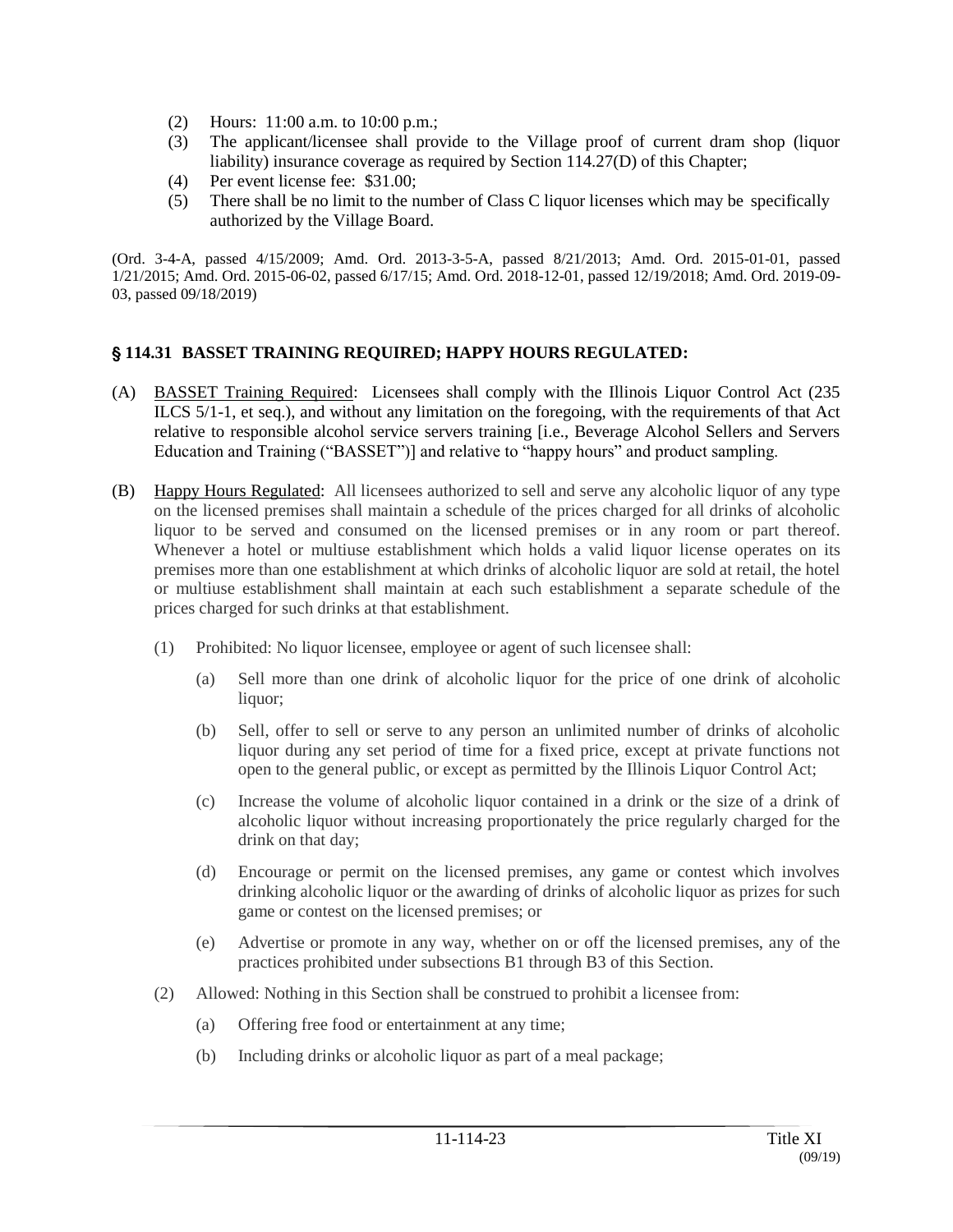- (c) Selling or offering for sale a party package only if the liquor licensee: a) offers food in the dedicated event space; b) limits the party package to no more than three (3) hours; c) distributes wristbands, lanyards, shirts, or any other such wearable items to identify party package attendees so the attendees may be granted access to the dedicated event space; and d) excludes individuals not participating in the party package from the dedicated event space;
- (d) Including drinks or alcoholic liquor as part of a hotel package;
- (e) Negotiating drinks of alcoholic liquor as part of a hotel package;
- (f) Providing room service to persons renting rooms at a hotel;
- (g) Selling pitchers (or the equivalent, including, but not limited to, buckets of bottled beer), carafes or bottles of alcoholic liquor which are customarily sold in such manner or selling bottles of spirits;
- (h) Increasing prices of drinks of alcoholic liquor in lieu of, in whole or in part, a cover charge to offset the cost of special entertainment not regularly scheduled; or
- (i) Discounting any drink of alcoholic liquor during a specified time period only if:
	- (i) The price of the drink of alcoholic liquor is not changed during the time that it is discounted;
	- (ii) The period of time during which any drink of alcoholic liquor is discounted does not exceed four (4) hours per day and fifteen (15) hours per week; however, this period of time is not required to be consecutive and may be divided by the licensee in any manner;
	- (iii) The drink of alcoholic liquor is not discounted between the hours of ten o'clock (10:00) P.M. and the licensed premises' closing hour; and
	- (iv) Notice of the discount of the drink of alcoholic liquor during a specified time is posted on the licensed premises or on the licensee's publicly available website at least seven (7) days prior to the specified time. All licensees affected by this Section must also comply with all other applicable provisions of the Illinois Liquor Control Act and of this Village Code, as amended from time to time.
- (3) Private Functions: Notwithstanding the provisions of this section, a liquor licensee, or an employee or agent thereof, may offer an unlimited number of drinks during any set period of time for a fixed price at a "private function" as that term is defined in the Illinois liquor control act.
- (C) Violation: A violation of this section shall be grounds for the suspension or revocation of a licensee's license by the Village's Local Liquor Control Commissioner.
- (D) Product Sampling:
	- (1) Retailer, distributor, importing distributor, manufacturer and nonresident dealer licensees may conduct product sampling for consumption at a licensed retail location. Up to three (3) samples, consisting of no more than: a) one-fourth  $\binom{1}{4}$  ounce of distilled spirits, b) one ounce of wine, or c) two (2) ounces of beer may be served to a consumer in one day.
	- (2) Notwithstanding the provisions of Paragraph B of this section, an on-premises liquor licensee may offer for sale and serve more than one drink per person for sampling purposes.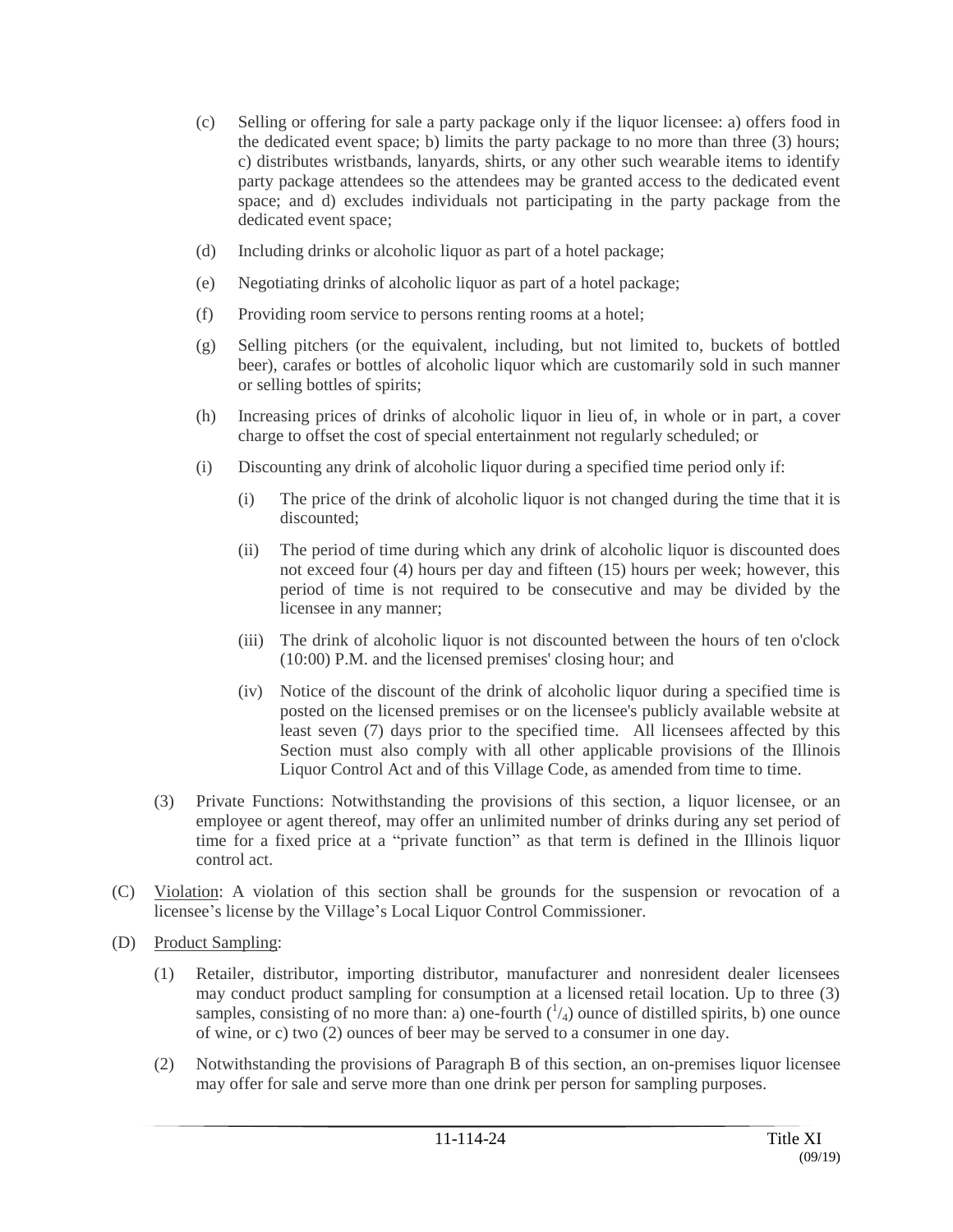(3) In any event, all provisions of section 6-28 of the Illinois Liquor Control Act and of this section relative to happy hour restrictions shall apply to an on-premises liquor licensee that conducts product sampling.

(Ord. 2015-09-02, passed 09/16/2015; Amd. Ord. 2018-12-01, passed 12/19/2018)

# ' **114.32 LOCATION RESTRICTIONS:**

No license shall be issued for the sale at retail of any alcoholic liquor within one hundred feet (100') of any church, school, hospital, home for the aged or indigent persons or for veterans, their spouses or children or any military or naval station; provided that this prohibition shall not apply to hotels offering restaurant service, or to restaurants, food shops or other places where the sale of alcoholic liquors is not the principal business carried on, nor to the renewal of a license for the sale at retail of alcoholic liquor on premises within one hundred feet (100') of any church or school where such church or school has been established within such one hundred feet (100') since the issuance of the original license.

(Ord. 2018-12-01, passed 12/19/2018)

## ' **114.33 VIOLATION OF RETAILER OCCUPATION TAX ACT:**

In addition to other grounds specified herein, the Local Liquor Control Commissioner, upon the complaint of the Illinois Department of Revenue, may refuse the issuance or renewal of a Village liquor license or suspend or revoke such license for any of the following violations of the "Retailer Occupation Tax Act", as amended:

- (A) Failure to make a tax return.
- (B) The filing of a fraudulent return.
- (C) Failure to pay all or part of any tax or penalty finally determined to be due.
- (D) Failure to keep books and records.
- (E) Failure to secure and display a certificate or subcertificate of registration.
- (F) Willful violation of any rule or regulation of the Illinois Department of Revenue relating to the administration and enforcement of tax liability.

(Ord. 2018-12-01, passed 12/19/2018)

## ' **114.34 COMPLAINTS FOR VIOLATION:**

(A) Any person shall have the right to file a complaint with the Local Liquor Control Commissioner stating that any licensee within the Village has been or is violating any of the provisions of Illinois statutes, including but not limited to the provisions of the Illinois Liquor Control Act, any regulations of the Illinois Liquor Control Commission, and/or any provisions of the Code of Ordinances of the Village, and/or any of the rules, regulations, and orders of the Local Liquor Control Commissioner. Such complaint shall be in the form prescribed by the Local Liquor Control Commissioner and shall be in writing and shall be signed and sworn to by the parties complaining. The complaint shall state the particular statute, ordinance, rule, regulation, or order believed to have been violated and the facts in detail upon which such belief is based. If the Local Liquor Control Commissioner is satisfied that the complaint substantially charges a violation and that from the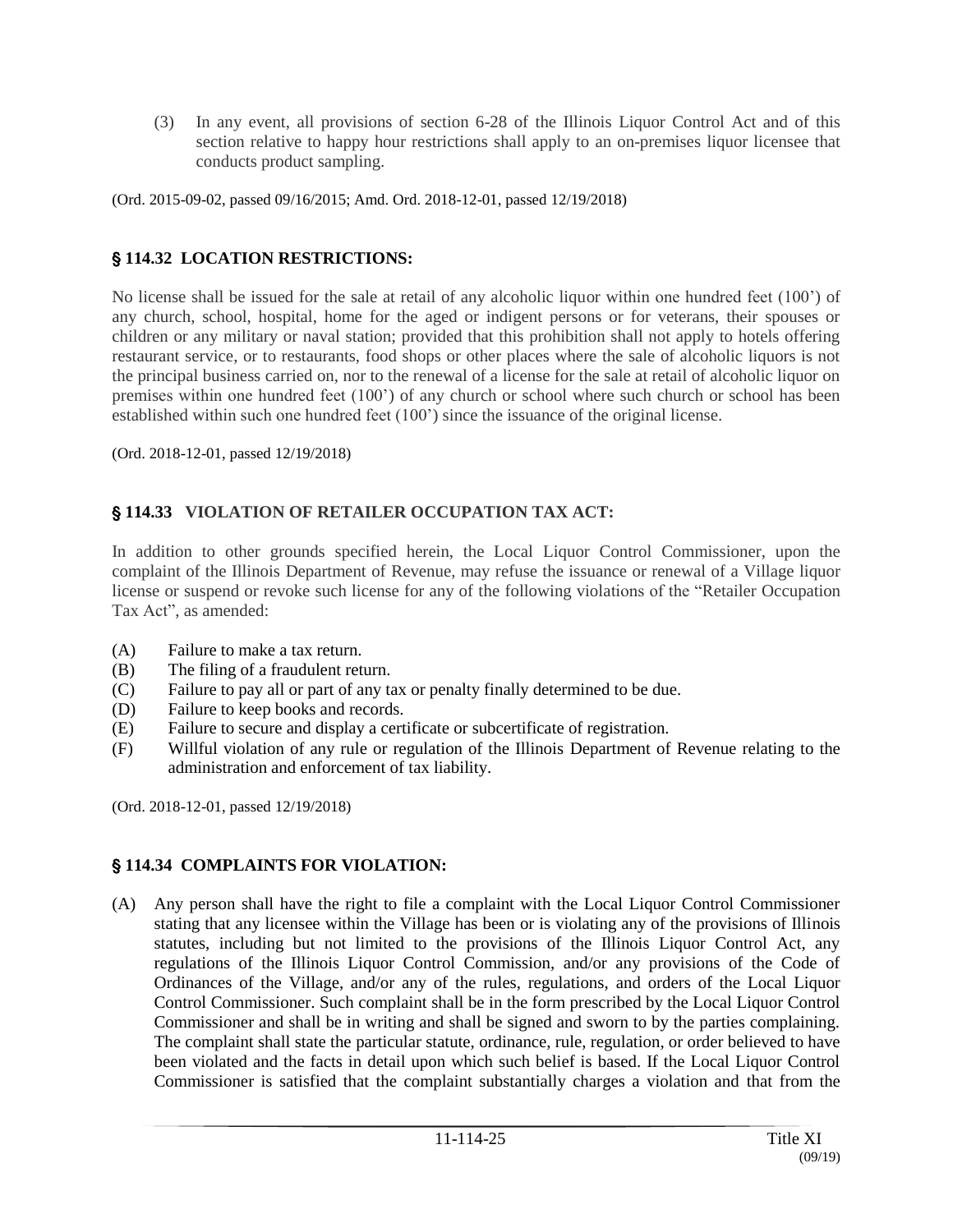facts alleged there is reasonable cause for such belief, the Local Liquor Control Commissioner shall set the matter for hearing and shall serve notice of such complaint upon the licensee of the time and place of such hearing and of the particular charge in the complaint.

- (B) Any liquor license(s) issued by the Village may be suspended and/or revoked for cause by the Village President after notice thereof to the licensee, and a hearing and opportunity to be heard thereon. In addition to any of the other remedies of the Village provided for in this Section and/or in this Chapter, or as otherwise provided in this Code, including but not limited to the fines and other remedies provided for in Section 114.99 of this Chapter and/or as provided in the Illinois Liquor Control Act, any violation of any of the provisions of Illinois statutes, including but not limited to the provisions of the Illinois Liquor Control Act, of any regulations of the Illinois Liquor Control Commission, and/or of any provisions of the Village of Port Barrington Code of Ordinances, and/or any of the rules, regulations, and orders of the Local Liquor Control Commissioner may be grounds for the suspension or revocation of the Village liquor license(s) applicable to the licensed premises and/or the suspension or revocation of any Special Event Permit issued by the Village to such licensee.
- (C) Each of the fines and other remedies of the Village set forth in this Section and/or as provided in Section 114.99 of this Chapter and/or as provided in the Illinois Liquor Control Act shall be cumulative, and none of such fines and other remedies shall constitute an exclusive remedy of the Village. Without any limitation on the foregoing, any suspension or revocation of a liquor license, if ordered, shall not preclude prosecution for and/or imposition of any other penalties provided for the violation of other applicable provisions of this Chapter, of this Article, and/or of other applicable provisions of this Village Code.

(Ord. 2018-12-01, passed 12/19/2018; Amd. Ord. 2019-09-03, passed 09/18/2019)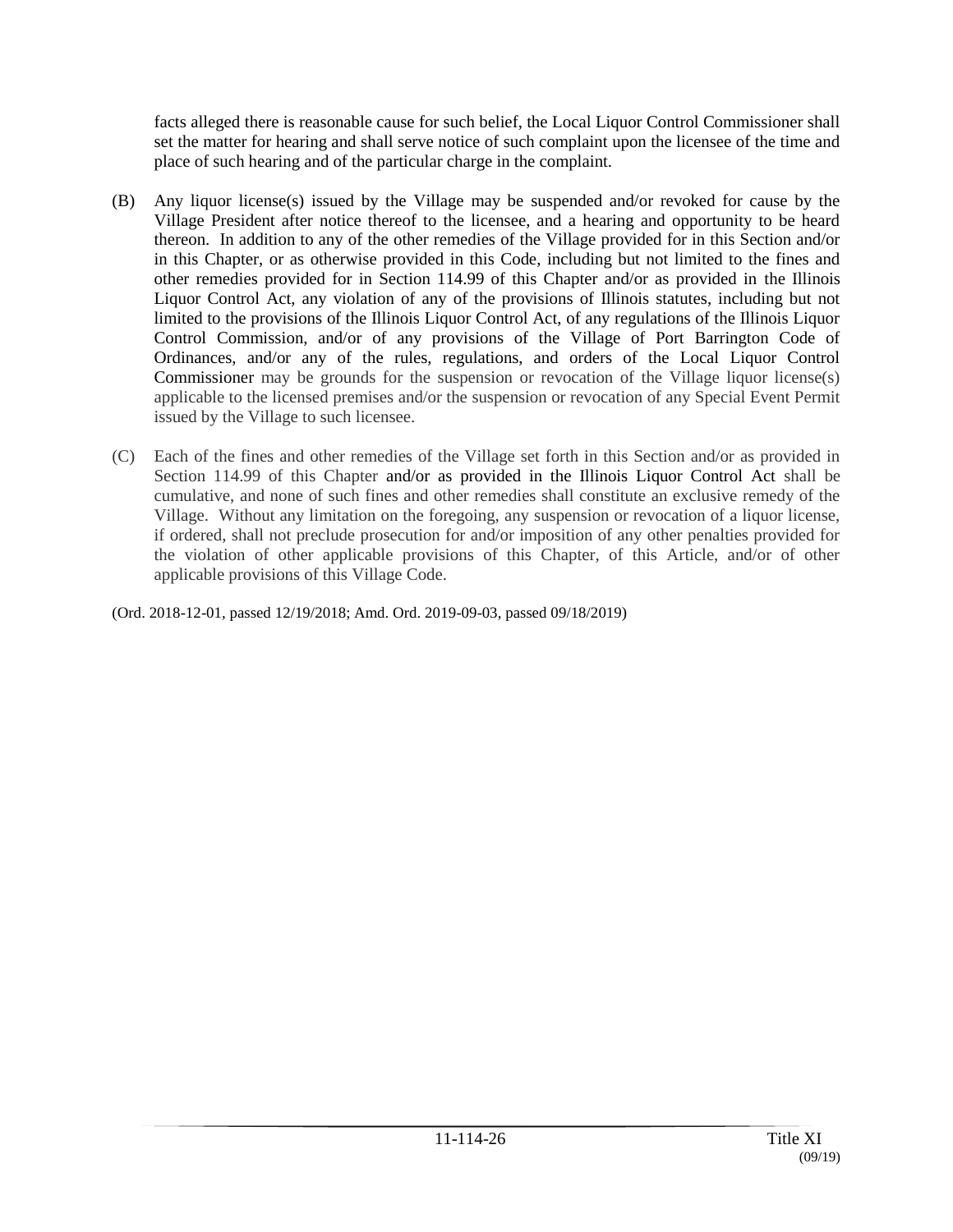### *ARTICLE III: AMUSEMENT DEVICES AND VENDING MACHINES*

## ' **114.40 AMUSEMENT AND VENDING MACHINE FEES; LICENSE REQUIRED:**

It shall be unlawful to operate any amusement device and/or vending machine for gain on a premises within the Village without first having applied to the Village for and having obtained the required license(s) therefor and paying to the Village the required fee(s) as set forth below:

- (A) Any person desiring to keep and/or operate any vending machine and/or amusement device(s) for gain on a premises within the Village shall be required to apply to the Village for a license therefor on an application form provided by the Village Clerk and pay to the Village any associated fee(s) and/or cost(s) relative thereto. The licensing period for each amusement device and/or vending machine located within the Village shall be from May 1 to April 30 of the year following issuance of the respective license;
- (B) The annual fees to be paid to the Village for the keeping and/or operation for gain on a premises within the Village of any vending machine, pool table, video machine, juke box, bowling machine, dart machine, or similar amusement device(s) are non-refundable and shall be as follows:
	- (1) Operator's fee for one to fifteen (15) vending machines and/or amusement devices: \$125 annual fee, per location, plus \$50.00 per vending machine or amusement device; and
	- (2) Operator's fee for sixteen (16) or more (constitutes arcade) vending machines and/or amusement devices: \$500 annual fee, per location, plus \$50 per machine.
- (C) Cigarette Vending Machines: It shall be unlawful to operate any such cigarette vending machine within the Village except in compliance with Section 114.54 of this Chapter.
- (D) Inspections Required: Any premises upon which any amusement device(s) and/or vending machine(s) is or are operated for gain will be inspected by the Village a minimum of twice annually. The owner(s) and/or operator(s) of the premises shall be required to pay the Village the required fee(s) for the Village's issuance of the required Business Registration Certificate and Business Inspection Certificate therefor as set forth in Article I of this Chapter; and
- (E) Licenses Are Not Transferable: Licenses issued by the Village for the operation of amusement device(s) and/or vending machine(s) pursuant to this Article III are not transferable and not refundable.
- (F) The Village President, or his or her designee, is authorized to issue any licenses required by this Article III.
- (Ord. 3-4-A, passed 4/15/2009; Amd. Ord. 2018-12-01, passed 12/19/2018)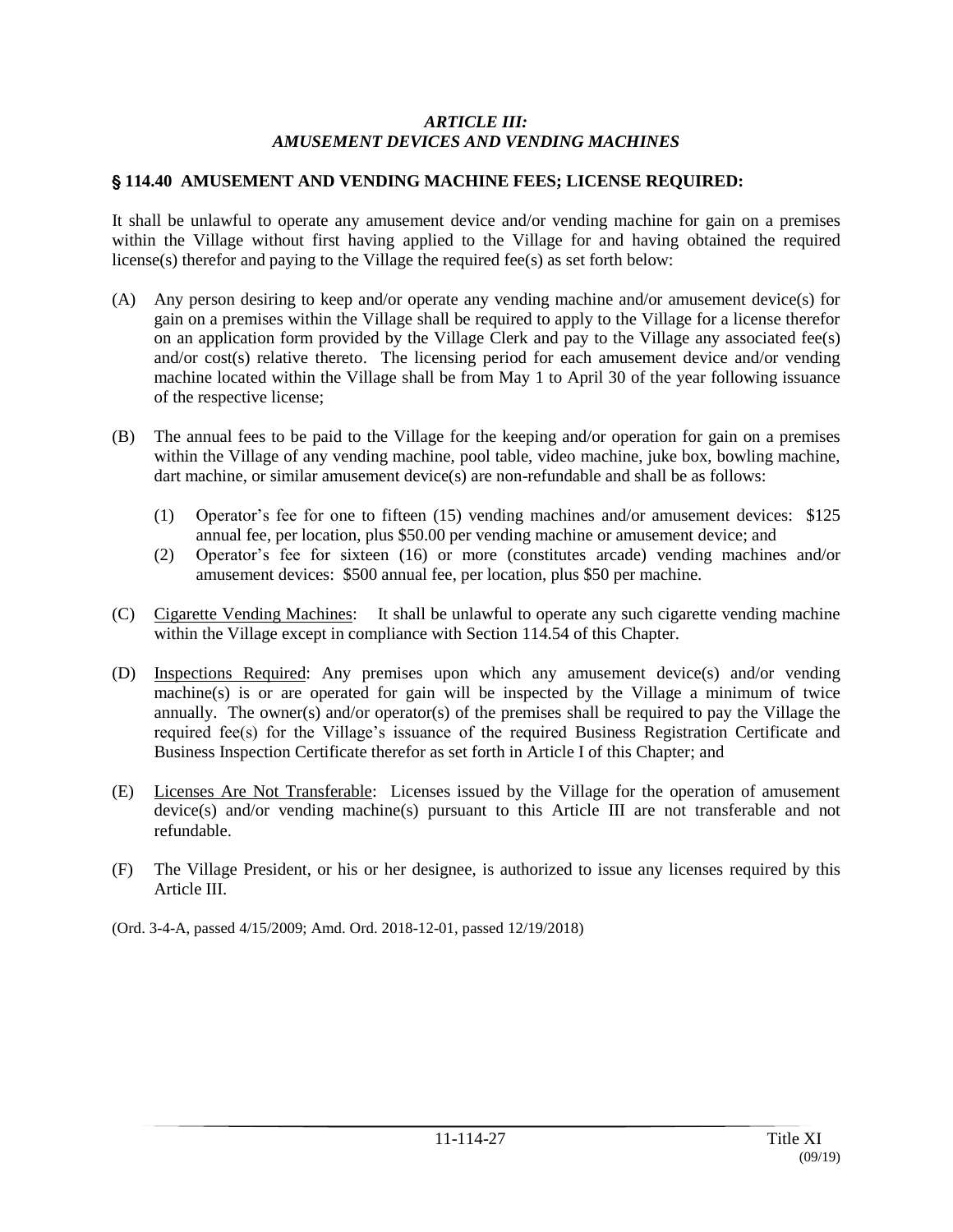### *ARTICLE IV: TOBACCO PRODUCTS AND ALTERNATIVE NICOTINE PRODUCTS*

### ' **114.50 DEFINITIONS**:

For the purposes of this Article IV, the following words and phrases shall have the following meanings:

*ALTERNATIVE NICOTINE PRODUCT*: A product, substance, or device not consisting of or containing tobacco that provides for the ingestion into the body of nicotine, whether by chewing, smoking, absorbing, dissolving, inhaling, snorting, sniffing, or by any other means. "Alternative nicotine product" excludes cigars, cigarettes, smokeless tobacco, or other tobacco products as these terms are defined in 720 ILCS 675/1 et seq., and any product approved by the United States Food and Drug Administration as a non-tobacco product for sale as a tobacco cessation product, as a tobacco dependence product, or for other medical purposes, and is being marketed and sold solely for that approved purpose.

*SMOKELESS TOBACCO*: Any tobacco products that are suitable for dipping or chewing.

*SMOKING or TO SMOKE*: The act of inhaling and/or exhaling the smoke from or carrying or possessing any form of lighted tobacco product(s), or the act of inhaling, exhaling, or otherwise ingesting or using, vaporizing, or vaping alternative nicotine products, smoking herbs, and/or smokeless tobacco products.

*SMOKING HERBS*: All substances of plant origin and their derivatives, including, but not limited to, broom, calea, California poppy, damiana, hops, ginseng, lobelia, jimsonweed and other members of the Datura genus, passionflower and wild lettuce, which are processed or sold primarily for use as smoking materials.

*TOBACCO ACCESSORIES*: Cigarette papers, pipes, holders of smoking materials of all types, cigarette rolling machines and other items designed primarily for the smoking or ingestion of tobacco products or of substances made illegal under any statute or of substances whose sale, gift, barter or exchange is made unlawful under this Article.

*TOBACCO PRODUCTS*: Any substance containing tobacco leaf, including, but not limited to, cigarettes, cigars, pipe tobacco, snuff, or smokeless tobacco.

*VAPING or TO VAPE*: The act of inhaling, exhaling, vaporizing, or otherwise using or ingesting alternative nicotine product(s).

*VENDING MACHINE*: Any mechanical, electric or electronic self-service device which, upon insertion of money, tokens or any other form of payment, dispenses tobacco products or alternative nicotine products.

(Ord. 2018-12-01, passed 12/19/2018)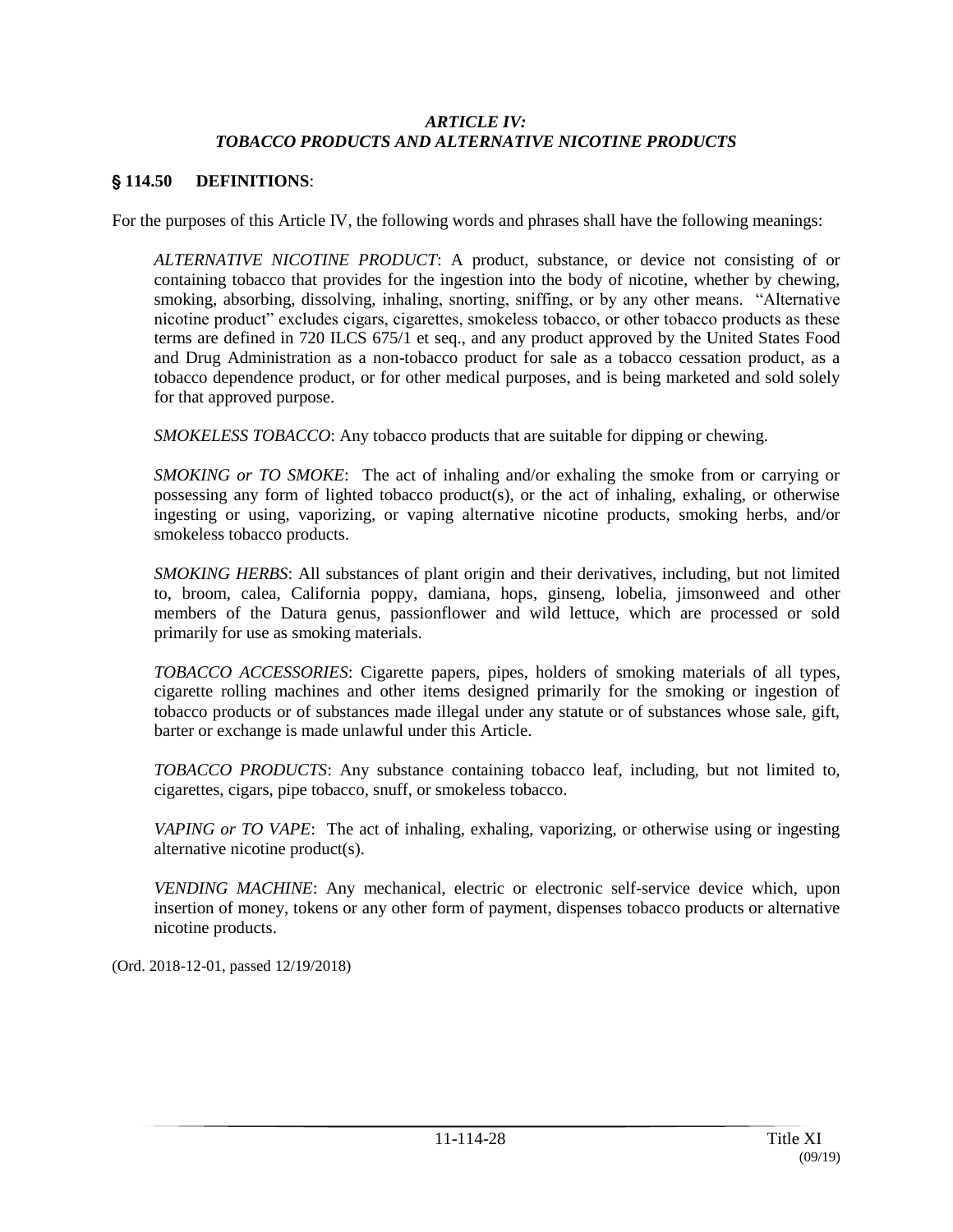## ' **114.51 TOBACCO VENDOR'S LICENSE REQUIRED**:

No person shall sell tobacco products, tobacco accessories, alternative nicotine products, or smoking herbs within the corporate limits of the Village unless they have a current and valid tobacco vendor's license issued by the Village President, or his or her designee.

(Ord. 2018-12-01, passed 12/19/2018)

### ' **114.52 UNDERAGE PERSONS:**

- (A) Tobacco Products, Alternative Nicotine Products, and Smoking Herbs:
	- (1) No person under twenty-one (21) years of age shall buy, possess, smoke, or inhale any tobacco product(s), alternative nicotine product(s), and/or smoking herbs in any of their respective forms.
	- (2) No person, including but not limited to any licensee, shall sell, buy for, distribute samples of or furnish any tobacco product(s), alternative nicotine product(s), and/or smoking herbs in any of their respective forms to any person under twenty-one (21) years of age.
	- (3) It shall be unlawful for any licensee or any officer, associate, member, representative, agent or employee of such licensee to engage, employ or permit any person under twenty-one (21) years of age to sell tobacco products, tobacco accessories, alternative nicotine product(s), and/or smoking herbs in any of their respective forms.
- (B) Tobacco Accessories:
	- (1) No person shall knowingly sell, barter, exchange, deliver or give away or cause or permit or procure to be sold, bartered, exchanged, delivered or given away any tobacco accessory(ies) to any person under twenty-one (21) years of age.
	- (2) No person under twenty-one (21) years of age shall buy or possess any tobacco accessory(ies).
- (C) Sale(s) to Persons Under the Age of Twenty-One Prohibited: Before selling, offering for sale, giving, or furnishing any tobacco product(s), tobacco accessory(ies), alternative nicotine product(s), and/or smoking herbs, or any cartridge, component, or part thereof to another person, the person selling, offering for sale, giving, or furnishing any such product(s) and/or accessory(ies) shall verify that the person receiving any such product(s) and/or accessory(ies) is at least twenty-one (21) years of age by:
	- (1) Obtaining from any person who appears to be under thirty (30) years of age and examining such person's government-issued photographic identification that establishes that such person is at least twenty-one (21) years of age, or
	- (2) For sales made through the Internet or other remote sales methods, performing an age verification through an independent, third-party age verification service that compares information available from public records to the personal information entered by the person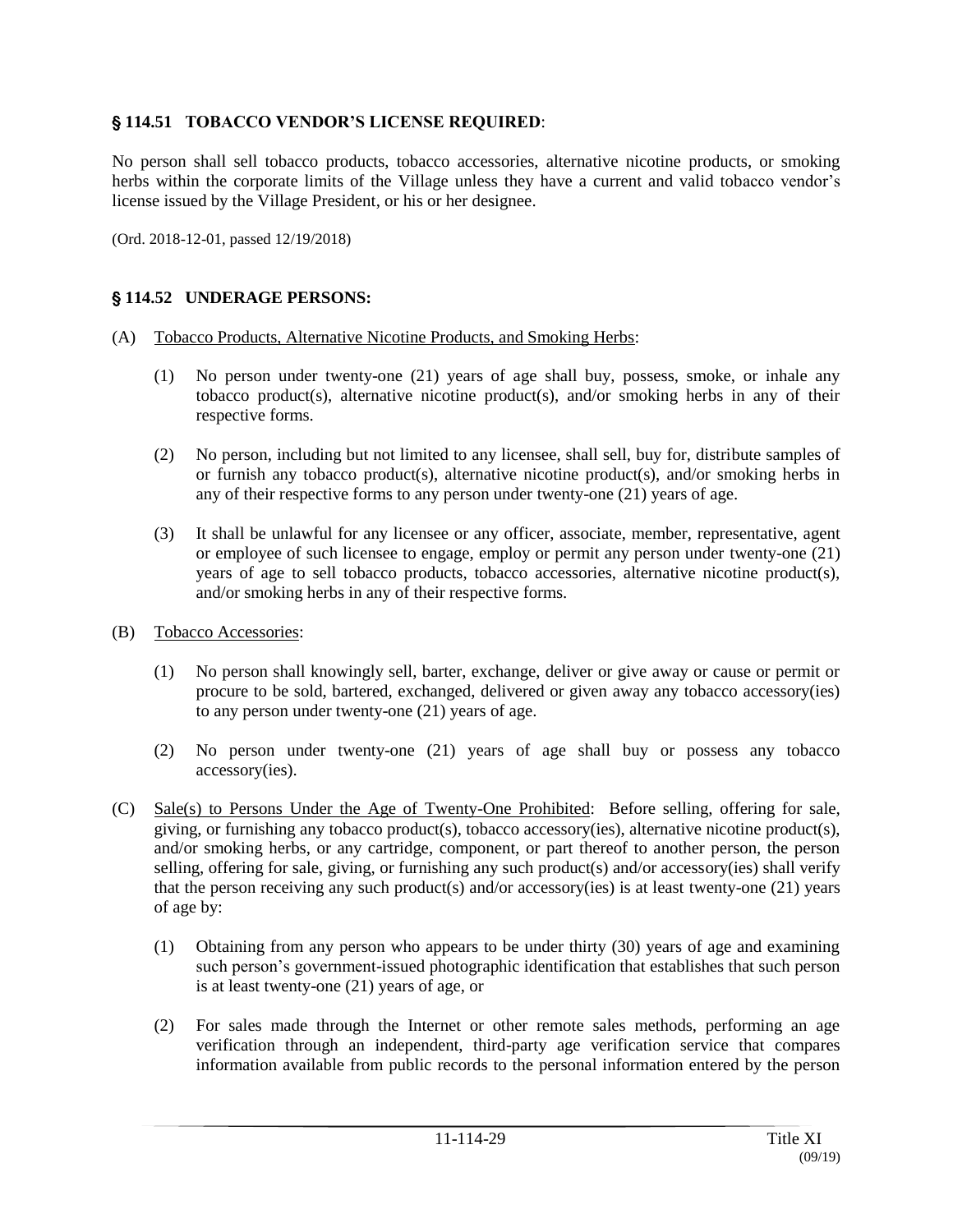placing such order during the ordering process that establishes the person is twenty-one (21) years of age or older.

(D) False Identification Cards: It shall be unlawful for any person to display or use a false or forged form of identification or to transfer, alter or deface any government-issued form of identification for the purpose of obtaining any tobacco product(s), tobacco accessory(ies), alternative nicotine product(s), and/or smoking herbs in any of their respective form.

## (E) Warning To Underage Persons:

(1) Any person, firm, partnership, company or corporation operating a place of business wherein tobacco products, tobacco accessories, alternative nicotine products and/or smoking herbs in any of their respective forms are sold or offered for sale shall post in a conspicuous place upon the business premises near every display of tobacco products, tobacco accessories, alternative nicotine products and/or smoking herbs a sign upon which there shall be imprinted the following statement:

SALE OF TOBACCO PRODUCTS, TOBACCO ACCESSORIES, ALTERNATIVE NICOTINE PRODUCTS, AND/OR SMOKING HERBS TO PERSONS UNDER TWENTY-ONE (21) YEARS OF AGE OR THE MISREPRESENTATION OF ONE'S AGE FOR THE PURPOSE OF PROCURING ANY OF SUCH ITEMS IS PROHIBITED BY LAW. POSSESSION OF TOBACCO PRODUCTS, TOBACCO ACCESSORIES, ALTERNATIVE NICOTINE PRODUCTS, AND/OR SMOKING HERBS BY ANY SUCH UNDERAGE PERSON IS ALSO PROHIBITED BY LAW.

- (2) Such a sign shall be printed on a white card in red letters at least one-half inch  $(1/2)$ " in height.
- (F) Smoking and/or Vaping Prohibited: No person shall smoke or vape in a public place on Village property except in that portion of a public place which may be established by the Village Board as a smoking area.

(Ord. 2018-12-01, passed 12/19/2018; Amd. Ord. 2019-07-01, passed 07/17/2019)

## ' **114.53 SAMPLE DISTRIBUTION**:

No person shall distribute without charge sample(s) of any tobacco product(s) or of any alternative nicotine product(s) to any other person, regardless of age:

- (A) Within a retail establishment selling tobacco product(s) and/or alternative nicotine product(s), unless the retailer has verified that the recipient is twenty-one (21) years of age or older by the recipient's presentation of a government-issued form of photographic identification; or
- (B) From any mobile vehicle; or
- (C) On a public way as a promotion or advertisement of a distributor and/or manufacturer of tobacco, tobacco product(s), and/or alternative nicotine product(s).

(Ord. 2018-12-01, passed 12/19/2018; Amd. Ord. 2019-07-01, passed 07/17/2019)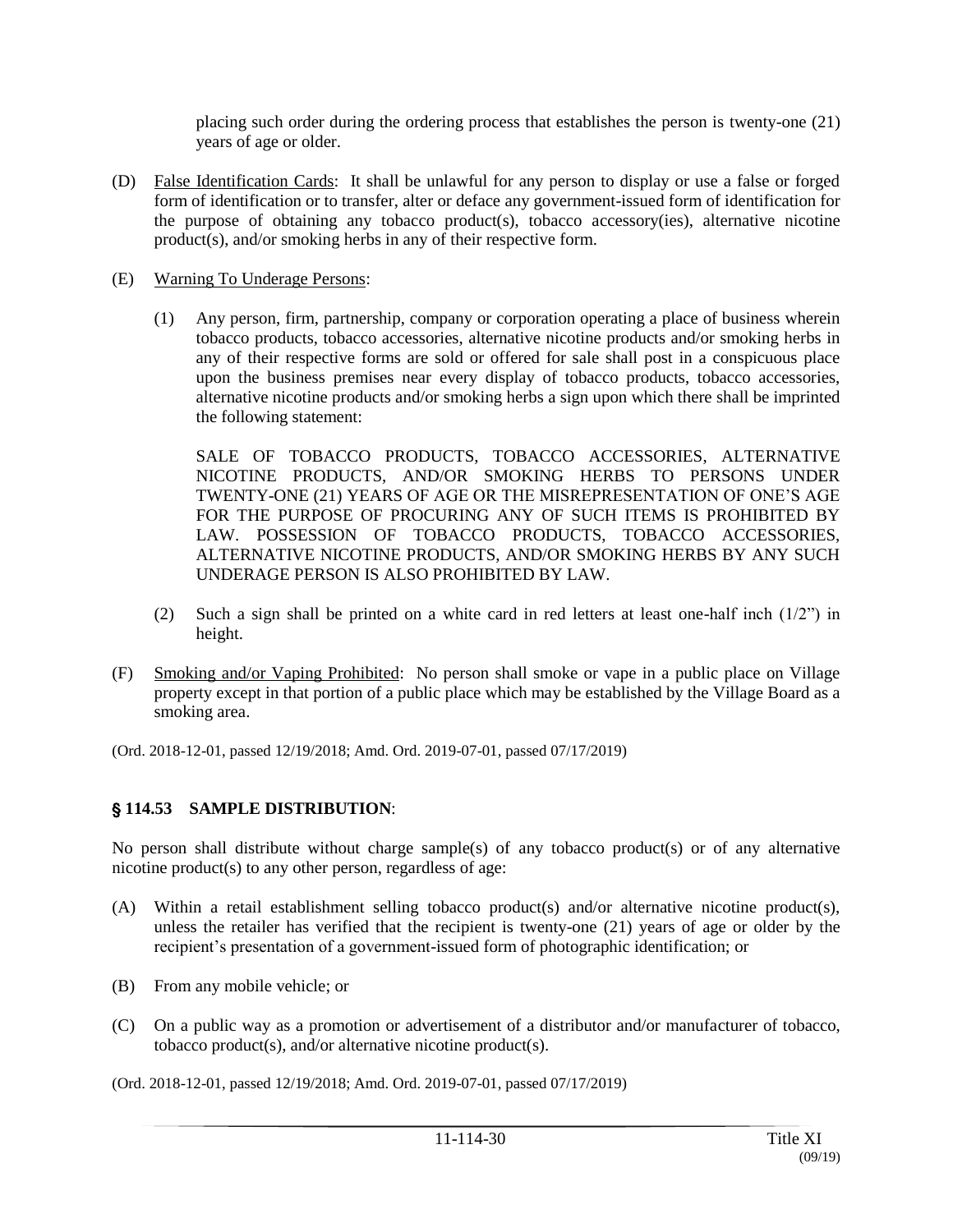## ' **114.54 VENDING MACHINES; LOCKING DEVICES:**

It shall be unlawful for any licensee to sell or offer for sale, give away, deliver or to keep with the intention of selling, giving away or delivering tobacco products and/or alternative nicotine products by use of a vending machine unless such vending machine is equipped with a manual, electric or electronic locking device controlled by the licensee so as to prevent its operation by persons under the age of twenty-one (21) years. Any premises where access by persons under the age of twenty-one (21) years is prohibited by law or premises where the public is generally not permitted and where vending machines are strictly for the use of employees of a business located at such premises shall be exempt from the requirements of this Section.

(Ord. 2018-12-01, passed 12/19/2018; Amd. Ord. 2019-07-01, passed 07/17/2019)

## ' **114.55 SMOKE-FREE ILLINOIS ACT:**

The "Smoke-Free Illinois Act" (410 ILCS 82/1, et seq.) is hereby incorporated into this Village Code by reference as fully as if set forth herein in its entirety, provided, however, for the purposes of this Section and the Smoke-Free Illinois Act as adopted herein, the terms "to smoke" or "smoking" and "to vape", or "vaping" shall be as defined in this Article.

(Ord. 2018-12-01, passed 12/19/2018)

#### *ARTICLE V: MASSAGE ESTABLISHMENTS*

### ' **114.60 DEFINITIONS:**

For purposes of this Chapter, the following definitions shall apply unless the context clearly indicates or requires a different meaning:

*APPLICANT*: The applicant for any massage establishment license shall mean and include, but shall not be limited to, any person (as herein defined) who applies to the Village for a license to permit the establishment, operation, and maintenance of a massage establishment on property located within the corporate limits of the Village, which term shall include but not limited to any partner or limited partner of a partnership applicant, any officer or director of a corporate applicant, any stockholder holding more than five percent (5%) of the stock of a corporate applicant, and any member, manager, or owner of any limited liability company.

*EMPLOYEE*: Any and all persons other than the massage therapist, who render any service to the licensee, who work on the premises and/or who receive compensation directly or indirectly from the licensee, and who have physical contact with customers and clients.

*LICENSE*: A massage establishment license as provided in this Article.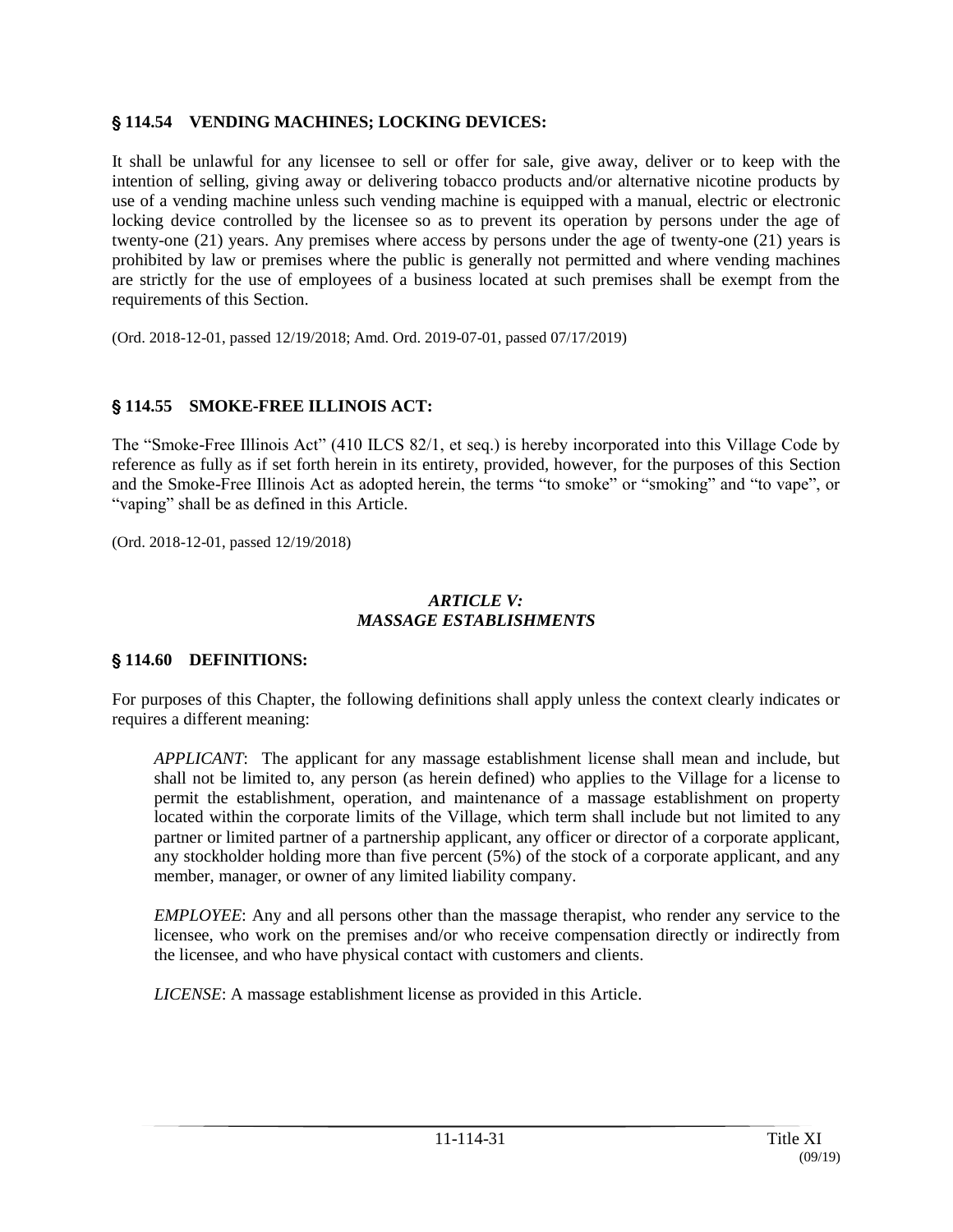*LICENSED MASSAGE THERAPIST*: Any person who is holds a current, valid massage therapist license issued by the State of Illinois pursuant to the Illinois Massage Therapy Licensing Act and who, for any consideration whatsoever, engages in the practice of "massage" as herein defined, whether or not there is any consideration provided in every specific massage.

*LICENSEE*: The person to whom or entity to which a license is issued by the Village pursuant to this Article to permit the establishment, operation, and maintenance of a massage establishment within the Village.

*MASSAGE*: Any method of pressure on or friction against or stroking, kneading, rubbing, tapping, pounding, vibrating or stimulating of the external soft parts of the body with the hands or with the aid of any mechanical or electrical apparatus or appliance, or by the application of air, liquid, or vapor baths of any kind, with or without such supplementary aids as rubbing alcohol, liniments, antiseptics, oils, powder, creams, lotions, ointments or other similar preparations commonly used in this practice.

*MASSAGE ESTABLISHMENT*: Any establishment having a source of income or compensation derived from the practice of "massage" as defined in this Section, and which has a fixed place of business where any person engages in, or carries on, or permits to be engaged in or carried on any of the activities or practices of "massage" as defined in this Article.

*MASSAGE THERAPIST*: Any person who engages in the practice of "massage" as herein defined, whether or not there is any consideration provided in every specific massage.

*OUTCALL MASSAGE*: Any business, the function of which is to engage in or carry on massage at a location other than a licensed massage establishment.

*PATRON*: An individual who receives a massage at a massage establishment under such circumstances that it is reasonably expected that he or she will pay money or give any other consideration therefor.

*PERSON*: Any individual, partnership, association, joint stock company, limited liability company, corporation, or combination of individuals of any form, kind or character whatsoever, or any other legal entity.

*SEXUAL OR GENITAL AREA*: The genitals, pubic area, buttocks, anus or perineum of any person, or the vulva or breasts of a female.

(Ord. 2018-12-01, passed 12/19/2018)

## ' **114.61 EXEMPTIONS**:

(A) The provisions of this Article shall not apply and no license shall be required for any units of government, hospitals, or nursing homes, or for any individual while engaged in the personal performance of their respective professions, provided such individual is holding a current, valid (i.e., not suspended or revoked) license or certificate to practice certain of the healing arts under the laws of the State of Illinois (i.e., physicians, surgeons, dentists, chiropractors, naprapaths, osteopaths, physical therapists, nurses, and athletic trainer licensees who administer athletic related massages in the normal course of training duties and who are registered with the state of Illinois)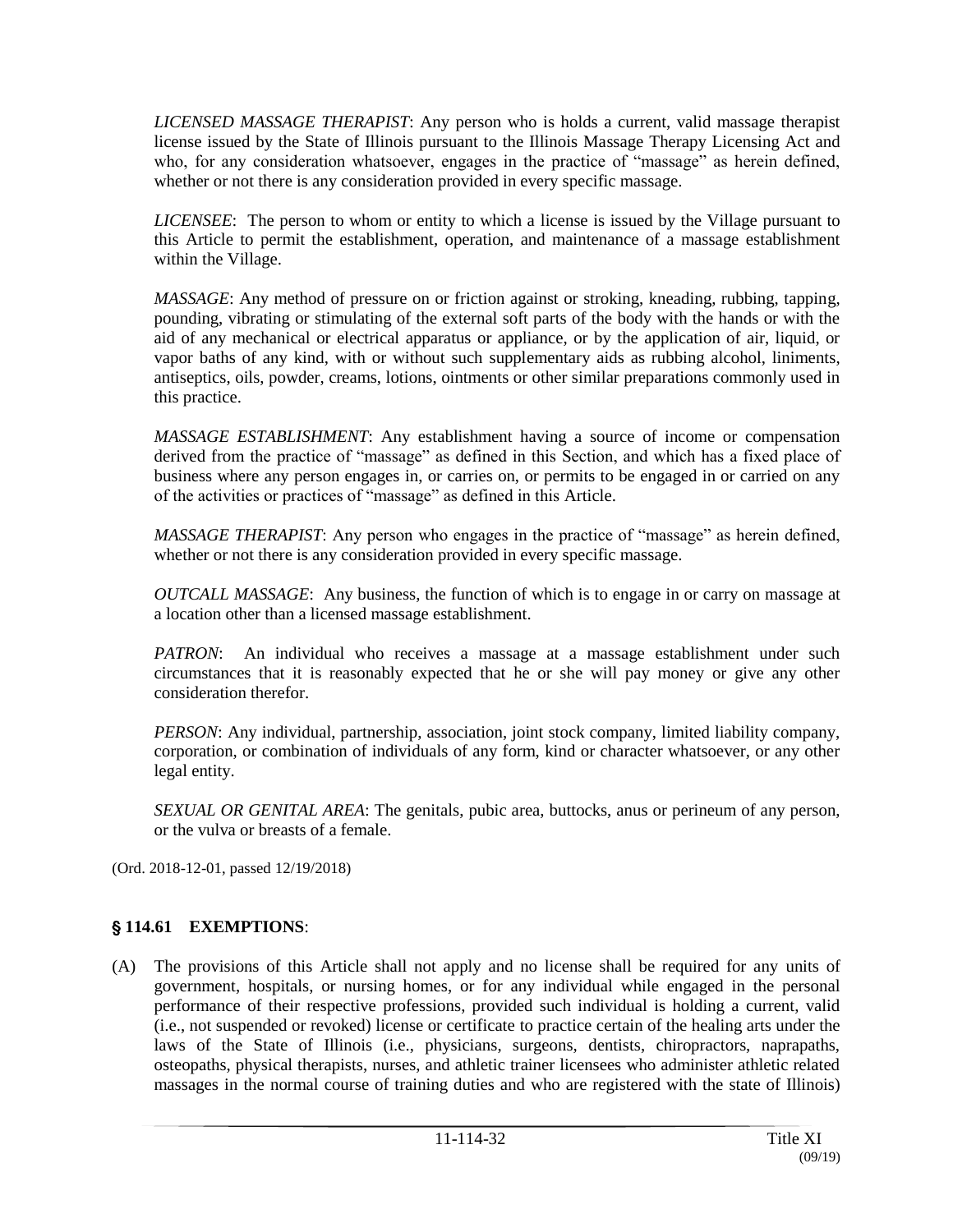("a licensed professional in the healing arts") or to any massage therapist(s) holding a current, valid massage therapy license from the State of Illinois working under the direction of any such licensed professional in the healing arts if such licensed professional in the healing arts executes and files with the Village an affidavit stating that the person(s) employed by them to provide massage therapy on their premises are and will remain duly licensed by the State of Illinois as a massage therapist and will work only under the direct supervision of such a licensed professional in the healing arts and only while such a licensed professional in the healing arts is and remains present on the premises.

(B) No license shall be required for any barber, beautician or cosmetologist lawfully carrying on their respective businesses to the extent authorized under a valid unrevoked license or certificate of registration issued by the State of Illinois. Notwithstanding the foregoing, this exemption is only intended to permit normal and customary barber, beautician or cosmetologist services which involve incidental physical contact, such as hair, scalp and neck rubs and facials, which would otherwise qualify as a massage. This exemption is not intended to, and does not permit massage activities as part of any barber, beautician or cosmetologist business beyond that authorized by their respective Illinois license or certification.

(Ord. 2018-12-01, passed 12/19/2018)

# ' **114.62 MASSAGE ESTABLISHMENT LICENSE REQUIRED**:

It shall be unlawful for any person to engage in, conduct, carry on, or to permit to be engaged in, conducted, or carried on, in or upon any premises in the Village, the business of operating a massage establishment without first having obtained a valid and current license therefor issued by the Village President, or his or her designee, pursuant to the terms of this Chapter. A separate license shall be required for each massage establishment location regardless of whether such multiple establishments are operated by the same person. The requirements set forth in this Article V shall be in addition to those requirements set forth in Article I, "Registration Requirements Applicable to All Businesses", of this Chapter. In the case of a conflict between the provisions of Article I and this Article V, the more restrictive provisions shall apply. Any location used as a massage establishment in violation of this Article V is hereby declared to be a nuisance.

(Ord. 2018-12-01, passed 12/19/2018)

# ' **114.63 APPLICATION FOR MASSAGE ESTABLISHMENT LICENSE***;* **TERM:**

(A) Application:

An application for a massage establishment license as required in this Chapter shall be submitted to the Village Administrator, upon a form provided by said Village Administrator, together with the payment to the Village of a non-refundable application fee of Five Hundred Dollars (\$500.00). The application shall be fully and accurately completed and signed by each of the Applicant(s), if an individual or by a duly authorized agent thereof, if not an individual, verified by oath or affidavit, that all of the information in the application is complete, true and correct and shall include, but shall not be limited to, the following: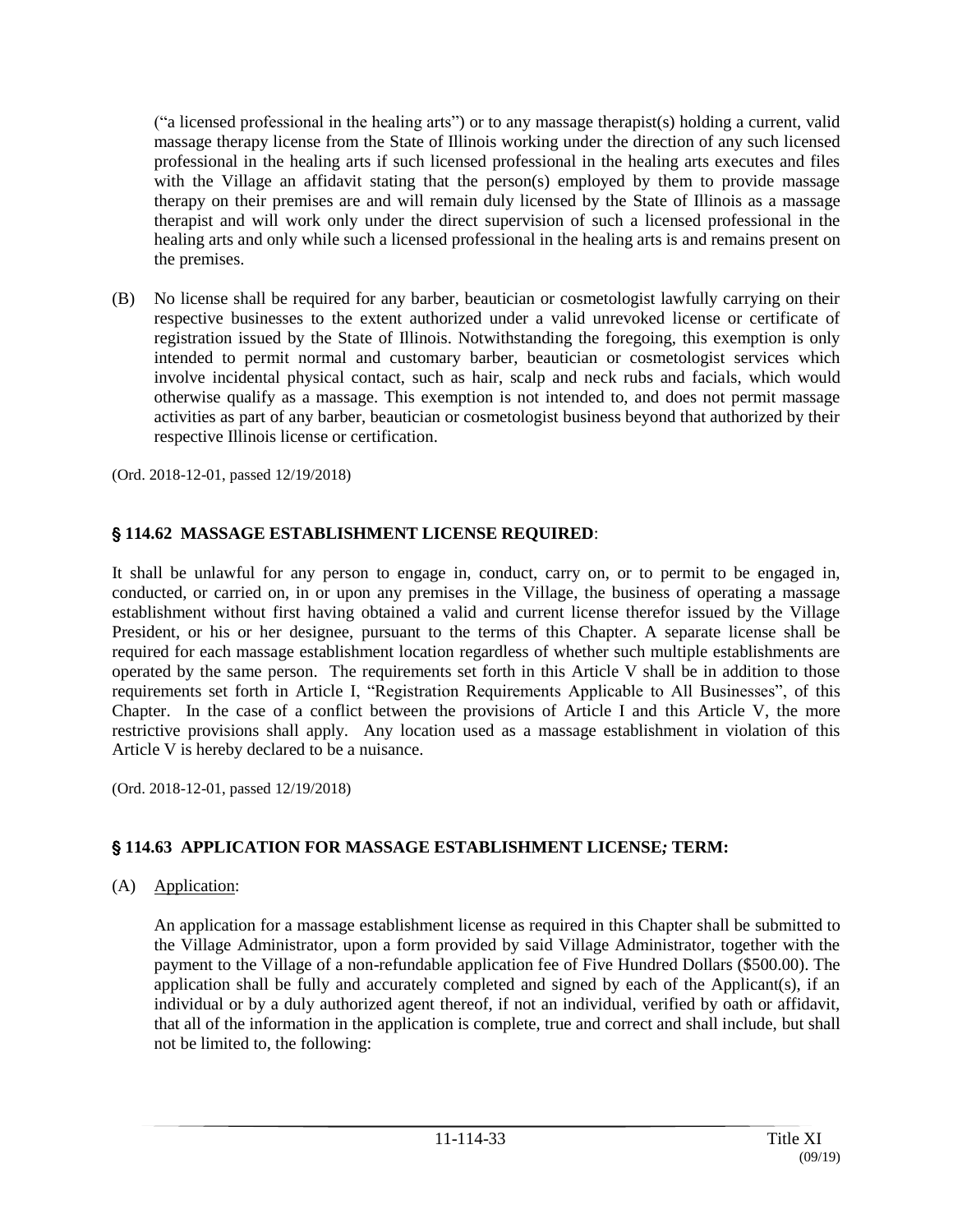- (1) For each Applicant, the full name, home address with zip code, social security number, date of birth, sex and a physical description of each and every Applicant including height, weight, and color of hair and eyes.
- (2) All residential addresses of each Applicant for the past ten (10) years.
- (3) The application must be accompanied by written proof that each of the Applicant(s) is at least eighteen (18) years of age.
- (4) The type of ownership of the business, i.e., whether individual, partnership, corporation, or otherwise.
- (5) The exact name of the entity under which the business is to be conducted and any "doing business as" ("d/b/a") assumed name(s).
- (6) The location and description of the premises or place of business which is to be operated under such license as well as all telephone numbers where the business is to be operated.
	- (a) If a leased premises, a copy of the lease shall be provided. The term of such lease must not end until after the expiration date of the license for which application is being made.
	- (b) The name and address of the owner(s) of the premises, and, if said premises is held in trust, the names and addresses of all the owners of the beneficial interest of a trust.
	- (c) Whether any other activities or business will be conducted at the same location and the physical facilities to be used.
- (7) The application for a license to operate a massage establishment shall set forth the exact nature of the massage to be administered, and the proposed place of business and facilities therefor.
- (8) The business, occupation or employment of each and every Applicant for the ten (10) years immediately preceding the date of Application.
- (9) The massage or similar business license history of each and every Applicant; whether such person, in previously operating in this or another city or state under license, has had such license revoked or suspended, the reason therefor, and the business activity or occupation subsequent to such action of suspension or revocation.
- (10) As to each and every Applicant, whether such Applicant has committed any crime or ordinance violation(s) resulting in conviction(s), finding(s) of guilt, default judgment, forfeiture of bonds, or finding of liability, except traffic offenses, within the last ten (10) years.
- (11) The fingerprints and photograph of each of the Applicant(s).
- (12) The date of formation of the partnership, if a partnership, the date of incorporation, if an Illinois corporation or an Illinois limited liability company, or the date of becoming qualified under the Illinois business corporation act, 805 Illinois Compiled Statutes 5/1.01 et seq., to transact business in Illinois, if a foreign (out of state) entity.
- (13) A complete list of the names and residence addresses of all licensed massage therapists and of all other employees employed by the business and the names and residence addresses of all managers, assistant managers or other persons principally in charge of the operation of the business.
- (14) The business, occupation, and employment of Applicant, if an individual, for three (3) years preceding the date of application.
- (15) Whether any of the Applicant(s) have ever made an application for a license under this Article, or a massage business license or similar license to a state or county, city, village or other unit of local government, and if so, where and when, and if such application was granted or denied, and if such application was denied, the reasons for the denial.
- (16) Whether a license was ever issued to any of the Applicant(s) under this Article or a massage business license or similar license was ever issued by any state or county, city or village or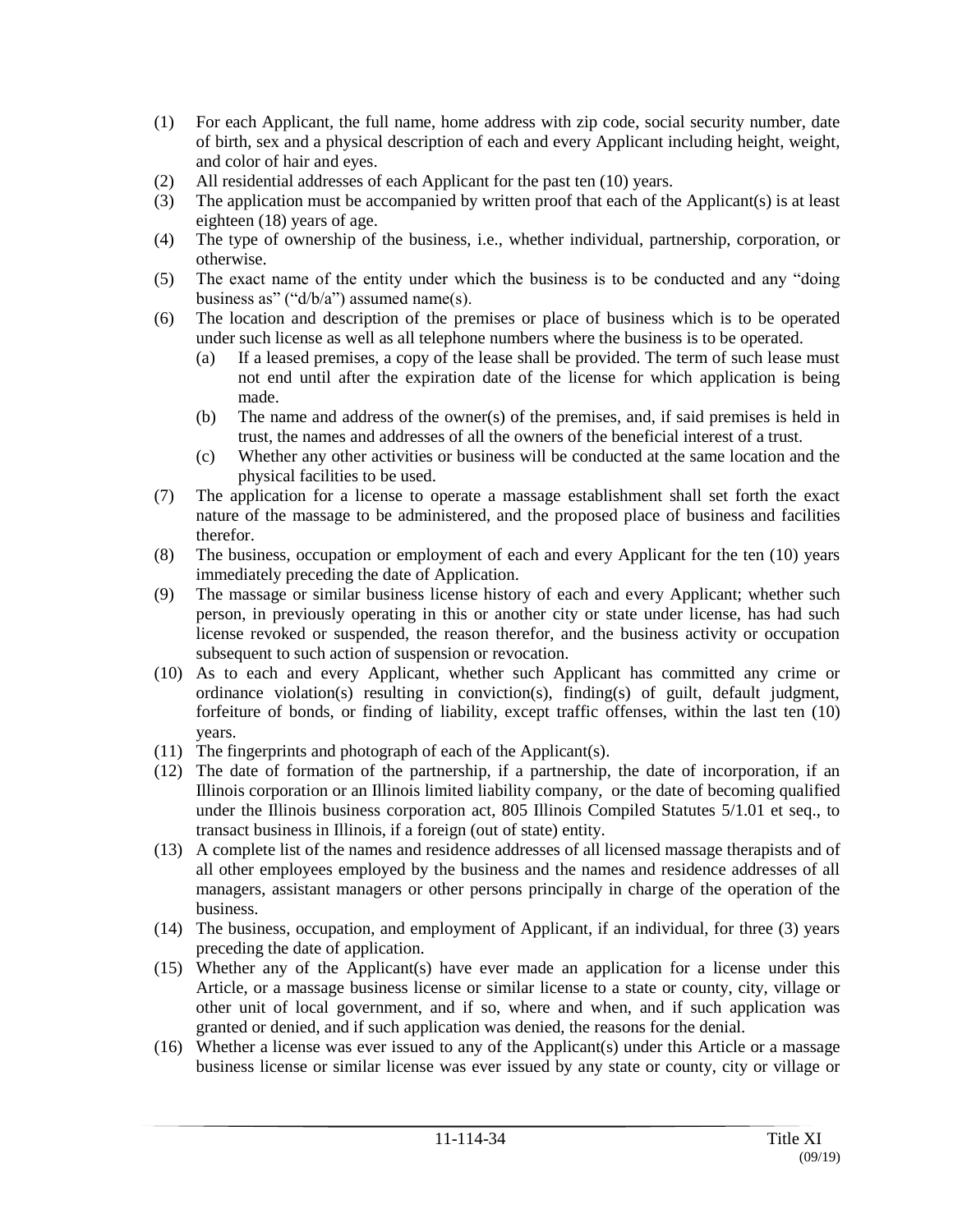other unit of local government, and if so, where and when, and if such license has ever been suspended or revoked and the reasons for the suspension or revocation.

- (17) Whether any of the Applicant(s) have ever pled guilty to or liable for or been found guilty of or liable for a violation of any of the provisions of this Article or any ordinance of any municipality or unit of government which regulates massage establishments or the providing of massages, or any statute regulating massage establishments by a court or an administrative tribunal.
- (18) As to each and every Applicant, a complete statement of all instances in which each such Applicant has pled guilty or has been found guilty or has been found liable under the laws of any state or under the laws of the United States as provided in this section, or under the ordinances of any municipality. Such statement shall be submitted for each of the Applicant(s), as that term is defined in this Article. Such listing shall include but not be limited to the following:
	- (a) Any offense involving sexual misconduct with children or other sex offenses as defined in 720 Illinois Compiled Statutes 5/1-1 et seq.
	- (b) Any felony based upon conduct or involvement in such related business activity or similar business activity.
	- (c) Any felony unrelated to conduct or involvement in such related business activity or similar business activity, but which felony involved the use of a deadly weapon, traffic in narcotic drugs or controlled substances, or violence against another person, including rape or other sexual misconduct.
	- (d) All misdemeanor and ordinance violation(s) of each Applicant and of each business entity with which each such Applicant has been associated for the past ten (10) years.
- (B) All applicants for the establishment, operation, and/or maintenance of any new massage establishment business within the Village, and all applicants for the annual renewal of any existing massage establishment business within the Village, shall be subject to fingerprinting and a criminal history background check which will be conducted by the applicable law enforcement agency in which such business is or is proposed to be located in compliance with Article I, "Registration Requirements Applicable to All Businesses" of this Chapter.
- (C) Each of the Applicant(s) shall submit a written authorization for the Village, its agents and employees to seek information and conduct an investigation into the truth of the statements set forth in the application and the qualifications of each of the Applicant(s) for a license.
- (D) Each of the Applicant(s) shall submit a copy of identification which shall include, but shall not be limited to, a driver's license, if any, and a social security card and two (2) copies of a current portrait photograph of each such Applicant at least two inches by two inches  $(2'' \times 2'')$ . The portrait shall include the head and shoulder area with the face forward pose. A new and current portrait shall be required with each renewal application. The Village, in its sole discretion, may require that any portrait photograph required by these provisions be taken by the applicable law enforcement agency.
- (E) Each of the Applicant(s) shall submit such other information, documentation, and identification of each such Applicant as the Village Administrator, or a Village employee designated by him, and/or the applicable law enforcement agency shall deem necessary to determine the identity of each the Applicant(s) or to process the application.
- (F) Notification; Inspection: The Village Administrator shall forward copies of the application to the Building Department and the applicable law enforcement agency. Each department shall inspect the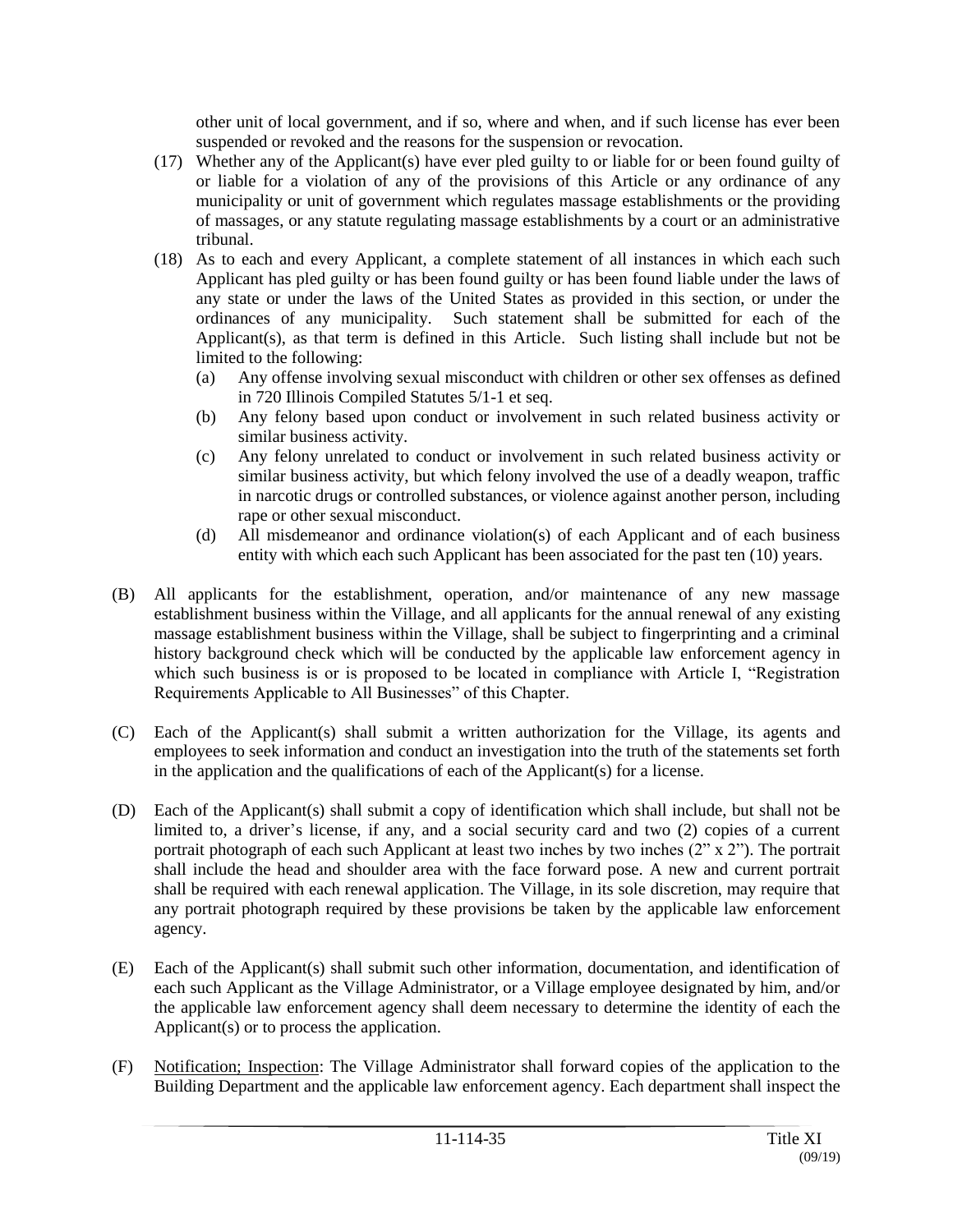premises proposed to be operated as a massage establishment and make written findings to the Village Administrator concerning compliance with this Village Code.

- (G) Issuance: Upon receipt of the findings and recommendation of each department, the Village President, or his or her designee, shall issue a license to establish, operate, maintain and/or conduct a massage establishment, unless it is found that the Applicant(s), or any of them, is ineligible to receive such license pursuant to any provisions of this Village Code.
- (H) Term: Every massage establishment license issued pursuant to this Article shall expire on April 30 following issuance of the license, unless sooner suspended, revoked, or renewed pursuant to provisions of this Article.
- (I) Display: Every licensee shall display a valid and current massage establishment license in a conspicuous place within the massage establishment so that the same may be readily seen by persons entering the premises.
- (J) Renewal: Applications for renewal of a massage establishment license must be filed with the Village Administrator not more than sixty (60) days nor less than thirty (30) days prior to expiration of an existing license.
- (Ord. 2018-12-01, passed 12/19/2018)

## ' **114.64**: **LIMITATIONS AND RESTRICTIONS ON ISSUANCE AND RENEWAL OF LICENSE:**

- (A) Investigation of Applicant(s): Upon receipt of a fully, properly, and accurately completed application including payment in full of all fees in connection therewith for a massage establishment license, the Village Administrator, or a Village employee designated by him or her, shall submit the completed application to the applicable law enforcement agency for fingerprinting of the respective applicant(s) and criminal background check(s) as required by and in compliance with Article I of this Chapter.
- (B) Inspection Of Premises; Recommendations: The applicant(s) for a massage establishment license shall permit the Village's inspection of the premises to be licensed as required by and in compliance with Article I of this Chapter.
- (C) Issuance/Denial Of License: Upon receipt of a fully-completed application for the establishment, operation, and/or maintenance of a massage establishment business within the Village and payment in full by the applicant(s) of any and all fees and/or costs relative thereto, the Village Clerk shall forward such application and all supporting documentation to the Village President for his or her review, approval, or disapproval as required by and in compliance with Article 1 of this Chapter.
- (D) Conditions of Denial and/or Renewal:
	- (1) No massage establishment license shall be issued to or renewed for:
		- (a) Any Applicant(s) where one or more of the Applicant(s) has pled guilty to, or has been found guilty by a court of competent jurisdiction of, or liable by an administrative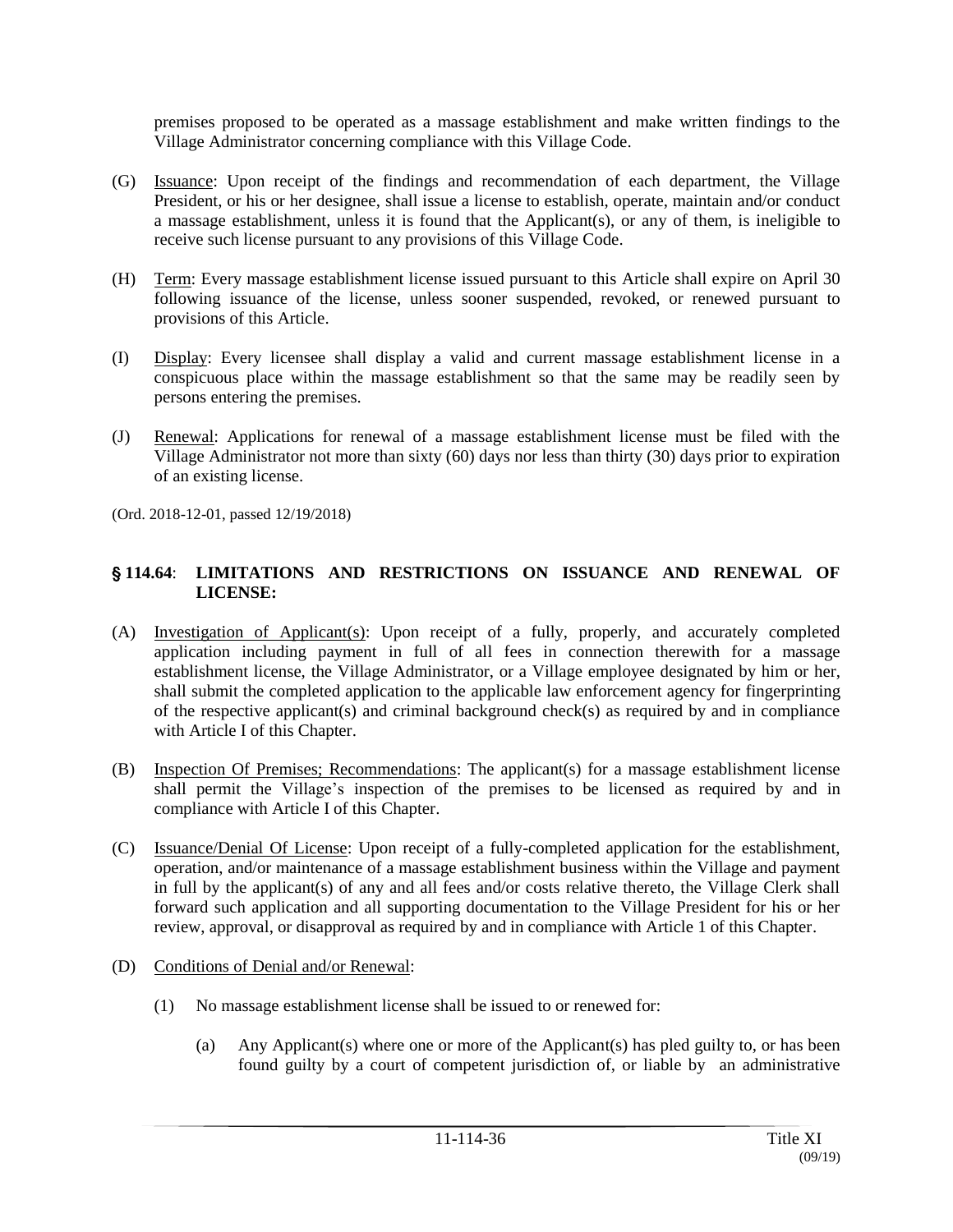adjudication hearing officer or by any administrative tribunal for any one or more of the following offenses:

- (i) Any offense involving sexual misconduct with children or other sex offenses as defined in 720 Illinois Compiled Statutes 5/1-1 et seq., and/or any offense involving prostitution, soliciting for a prostitute, pandering, keeping a place of prostitution, pimping or other offense or crime involving moral turpitude and/or opposed to decency and morality, or has been found guilty of or has pled guilty to a reduced charge related to any of the foregoing, and/or any offense involving the licensing and/or regulation of a massage establishment or massage therapist(s).
- (ii) Any felony.
- (iii) Any misdemeanor or ordinance violation based upon conduct or involvement in such related business activity or similar business activity;
- (iv) The denial, suspension or revocation of such a similar license held by any of the Applicant(s) by any state or other unit of local government has occurred within two (2) years of the date of the present application.
- (b) Any Applicant(s) where one or more of such Applicant(s) has had a license issued under this Article revoked for cause or one or more of the Applicant(s) has pled guilty to or has been found guilty of any violation of any provision of this Article.
- (c) Any Applicant(s) where one or more of them at the time of application for renewal of any license issued hereunder would not be eligible for such license upon a first application.
- (d) Any Applicant(s) where one or more of them is under the age of eighteen (18) years of age.
- (e) Any Applicant(s) where one or more of them employs anyone under eighteen (18) years of age.
- (f) Any Applicant(s) where one or more of them has failed to submit a complete application/
- $(g)$  Any Applicant(s) where none of them have cured any defect(s) in said application within ten (10) days after written notice of any such failure to cure.
- (h) Any Applicant(s) where one or more of them has pled guilty to, been found guilty of, or found liable for any other crime or offense or ordinance violation involving dishonesty, fraud, deceit or moral turpitude, or opposed to decency and morality.
- (i) Any Applicant(s) where one or more of them has had any massage establishment license, or massage therapist license, denied, revoked, or suspended within two (2) years prior to the date of the application.
- (j) An application may also be disapproved for any of the reasons stated in Section 114.13 of this Chapter.
- (2) In addition to the provisions in subsection D1 of this Section, no massage establishment license shall be issued to or renewed for:
	- (a) Any Applicant(s) whose place of business is conducted by a manager unless every officer, director, stockholder, manager, member and partner possesses the same qualifications required of the licensee.
	- (b) Any Applicant(s) who is not a beneficial owner of the business to be operated by the licensee.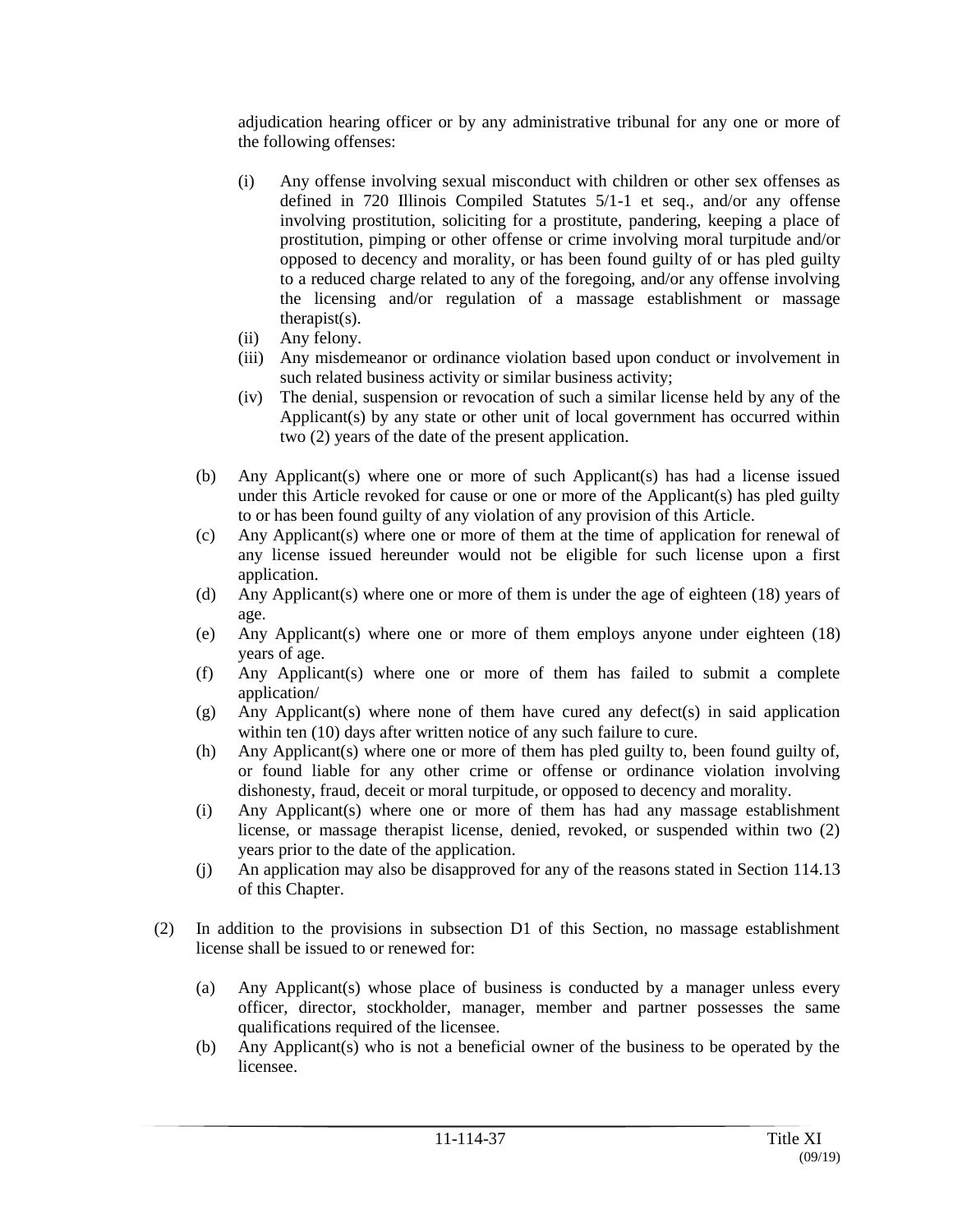- (c) A partnership, if any general partners thereof, or any limited partner owning any interest in such partnership, or an LLC, if any member or manager has pled guilty to, or liable for, or has been found guilty by a court of competent jurisdiction of, or liable by an administrative adjudication hearing officer or other administrative tribunal for any one or more of the offenses listed in this Article.
- (d) A corporation, if any officer, director, or any stockholder(s) owning any of the stock of such corporation has pled guilty to, or liable for, or has been found guilty by a court of competent jurisdiction of, or liable by an administrative adjudication hearing officer or other administrative tribunal for any one or more of the offenses listed in this Article.
- (e) A corporation unless it is incorporated in Illinois or unless it is a foreign corporation which is qualified under the Illinois Business Corporation Act, 805 Illinois Compiled Statutes 5/1.01 et seq., to transact business in Illinois.
- (f) Any Applicant(s) if the premises in which the massage establishment is to be operated shall not be in compliance with all applicable codes and ordinances of the Village, including, but not limited to, zoning, building, and life safety codes.

(Ord. 2018-12-01, passed 12/19/2018)

## ' **114.65**: **REVIEW BY CORPORATE AUTHORITIES OF DENIAL OF LICENSE**:

The denial by the Village President, or a Village officer designated by him or her, to issue a license pursuant to an application made therefor shall be subject to review by the Corporate Authorities of the Village, provided that a request for such review shall be made in writing by the Applicant to the Village President and submitted to the Village President within ten (10) days of the issuance by U.S. mail to the Applicant(s) of the written denial of the application. The Corporate Authorities shall conduct a hearing to review the application submitted to the Village by the Applicant, any reports of the applicable law enforcement agency and/or any other reports of inspections made and of any other relevant facts and evidence determined. The Applicant(s) may present any relevant evidence in support of his, her, or its request that the denial of the application be reviewed and reversed. The Corporate Authorities of the Village shall determine whether the denial of the application shall be affirmed or whether the denial shall be reversed and the application approved. If the Corporate Authorities of the Village reverses the decision and approves the application, the license applied for shall be issued. The decision of the Corporate Authorities of the Village to affirm the denial of the application shall be final and subject to judicial review only by a court of competent jurisdiction.

(Ord. 2018-12-01, passed 12/19/2018)

## ' **114.66**: **REGULATIONS APPLICABLE TO EMPLOYEES**:

The following regulations shall be applicable to all massage establishment licensees:

(A) Massage therapists and all other employees and agents of a massage establishment are required to be at least eighteen (18) years of age and are required to wear clean, nontransparent outer garments covering their sexual and genital areas which shall include the genitals, pubic area, buttocks, anus or perineum of any person or the vulva or breasts of a female.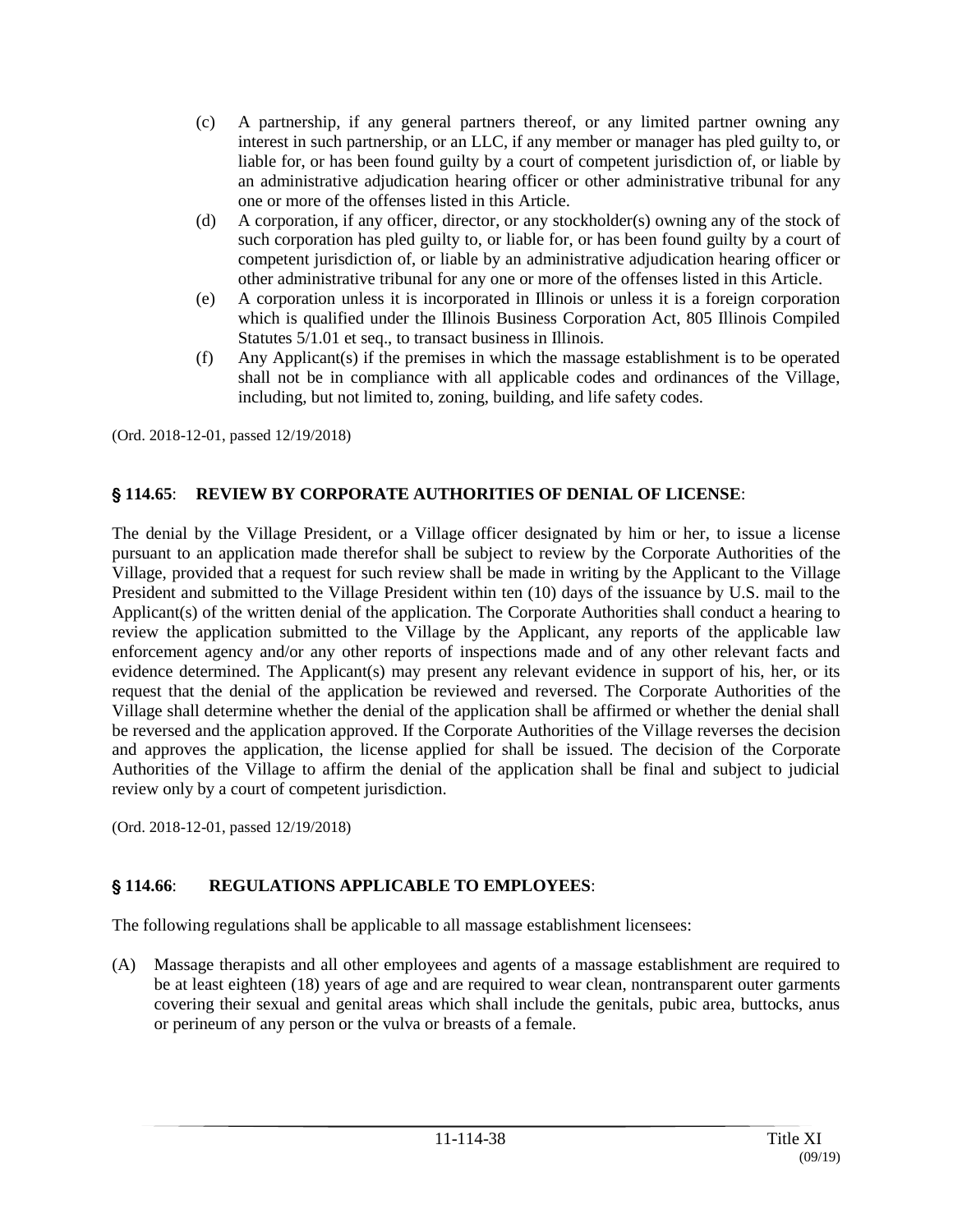- (B) Patrons to be Covered: The sexual or genital areas of patrons shall be completely covered at all times by towels, cloths or undergarments when in the presence of an employee of the massage establishment or in the presence of any massage therapist on the premises.
- (C) No massage therapist or employee or agent of a massage establishment shall place his or her hand upon, to touch with any part of his or her body, with intent to fondle in any manner, a sexual or genital area of any other person.
- (D) No massage therapist or employee or agent of a massage establishment shall perform, offer or agree to perform any act which would require the touching of a patron's genital or sexual area.
- (E) No massage therapist or employee or agent of a massage establishment shall administer a massage to any part of a patron's body which exhibits any skin fungus, skin infection, skin inflammation or skin eruption, unless a physician duly licensed by the State certifies in writing that such persons may be safely massaged, and which prescribes the conditions thereof.
- (F) The occurrence of any event which would render the holder of a massage establishment license or massage therapist license unqualified for issuance of such license pursuant to this Article shall be grounds for revocation or suspension of the existing license.
- (G) Any license issued under this Article shall be displayed in a conspicuous location within the customer area of a licensed massage establishment.

(Ord. 2018-12-01, passed 12/19/2018)

## ' **114.67**: **FACILITY REQUIREMENTS:**

No license to conduct a massage establishment shall be issued unless an inspection by the Village reveals that the establishment complies with each of the following minimum requirements:

- (A) Premises Generally: The massage establishment premises shall be in compliance with all applicable codes and ordinances of the Village, including, but not limited to, zoning, building and life safety codes.
- (B) Electrical Requirements: All electrical equipment shall be installed in accordance with the requirements of this Village Code.
- (C) Waterproof Construction; Plumbing Requirements:
	- (1) Construction of rooms used for toilets, tubs, steam baths and showers shall be made waterproof with approved waterproof materials and shall be installed in accordance with this Village Code. Plumbing fixtures shall be installed in accordance with this Village Code.
	- (2) Steam rooms and shower compartments shall have waterproof floors, walls and ceilings approved by the Village.
	- (3) Floors of wet and dry heat rooms shall be adequately pitched to one or more floor drains properly connected to the sewer. (Exception: Dry heat rooms with wooden floors need not be provided with pitched floors and floor drains.)
	- (4) A source of hot water must be available within the immediate vicinity of dry and wet heat rooms to facilitate cleaning.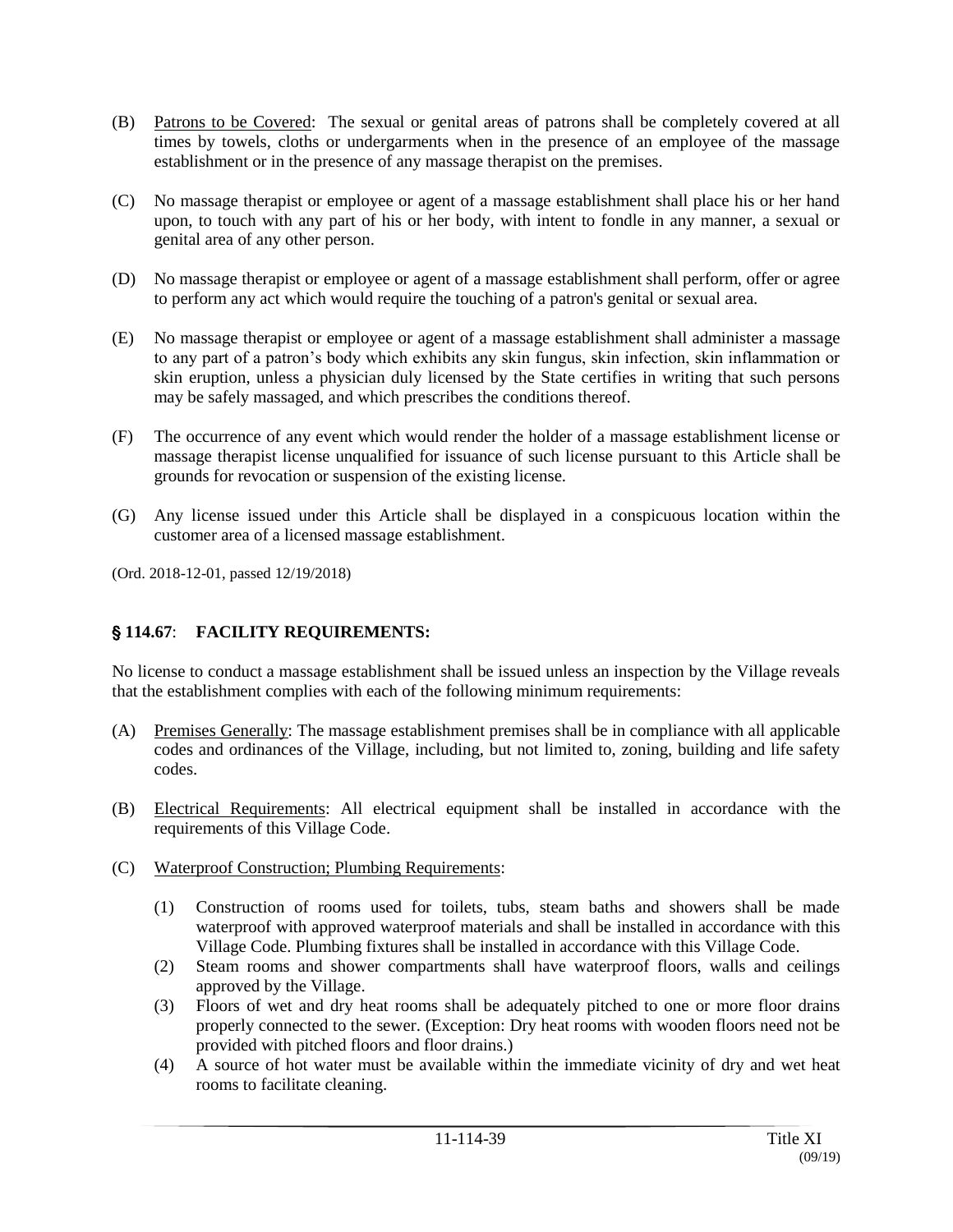- (D) Disinfection and Sterilization Equipment: The premises shall have adequate equipment for disinfecting and sterilizing non-disposable instruments and materials used in administering massages. Such non-disposable instruments and materials shall be disinfected after use on each patron.
- (E) Storage of Linens:
	- (1) Closed cabinets shall be provided and used for the storage of clean linen, towels, and other materials used in connection with administering massages.
	- (2) All soiled linens, towels, and other materials shall be kept in properly covered containers or cabinets, which containers or cabinets shall be kept separate from the clean storage areas.

## (F) Toilet Facilities:

- (1) Toilet facilities shall be provided in convenient locations.
- (2) At a minimum, a single unisex water closet shall be provided in an establishment when less than twenty (20) (in the aggregate) employees and patrons of different sexes are reasonably calculated to be on the premises at the same time.
- (3) When twenty (20) or more (in the aggregate) employees and patrons of different sexes are reasonably calculated to be on the premises at the same time, the following shall be applicable: Separate toilet facilities shall be provided for each sex. A single water closet per sex shall be provided for each twenty (20) or more employees or patrons of that sex on the premises at any one time.
- (G) Lavatories or Washbasins: Lavatories or washbasins provided with both hot and cold running water shall be installed in either the toilet room or a vestibule. Lavatories or washbasins shall be provided with soap and a dispenser and with sanitary towels.
- (H) Dressing or Locker Facilities: Adequate dressing or locker facilities shall be provided for the patrons to be served at any given time. In the event male and female patrons are to be served simultaneously, segregated dressing, locker and massage room facilities shall be provided.

(Ord. 2018-12-01, passed 12/19/2018)

## ' **114.68**: **OTHER OPERATING REQUIREMENTS**:

- (A) Licenses Displayed: The current massage establishment license issued by the Village as required by this Article and a current copy of the current massage therapist license issued by the State of Illinois of each and every massage therapist employed in the massage establishment shall be displayed in an open and conspicuous place in the licensed premises.
- (B) Rates Posted: Price rates for all services shall be prominently posted in the reception area in a location available to all prospective patrons.
- (C) Advertising: No massage establishment issued a license under the provisions of this Article shall place, publish or distribute or cause to be placed, published, or distributed any advertising matter that depicts any portion of the human body that would reasonably suggest to prospective patrons that any services are available, other than those services permitted by this Article, and/or any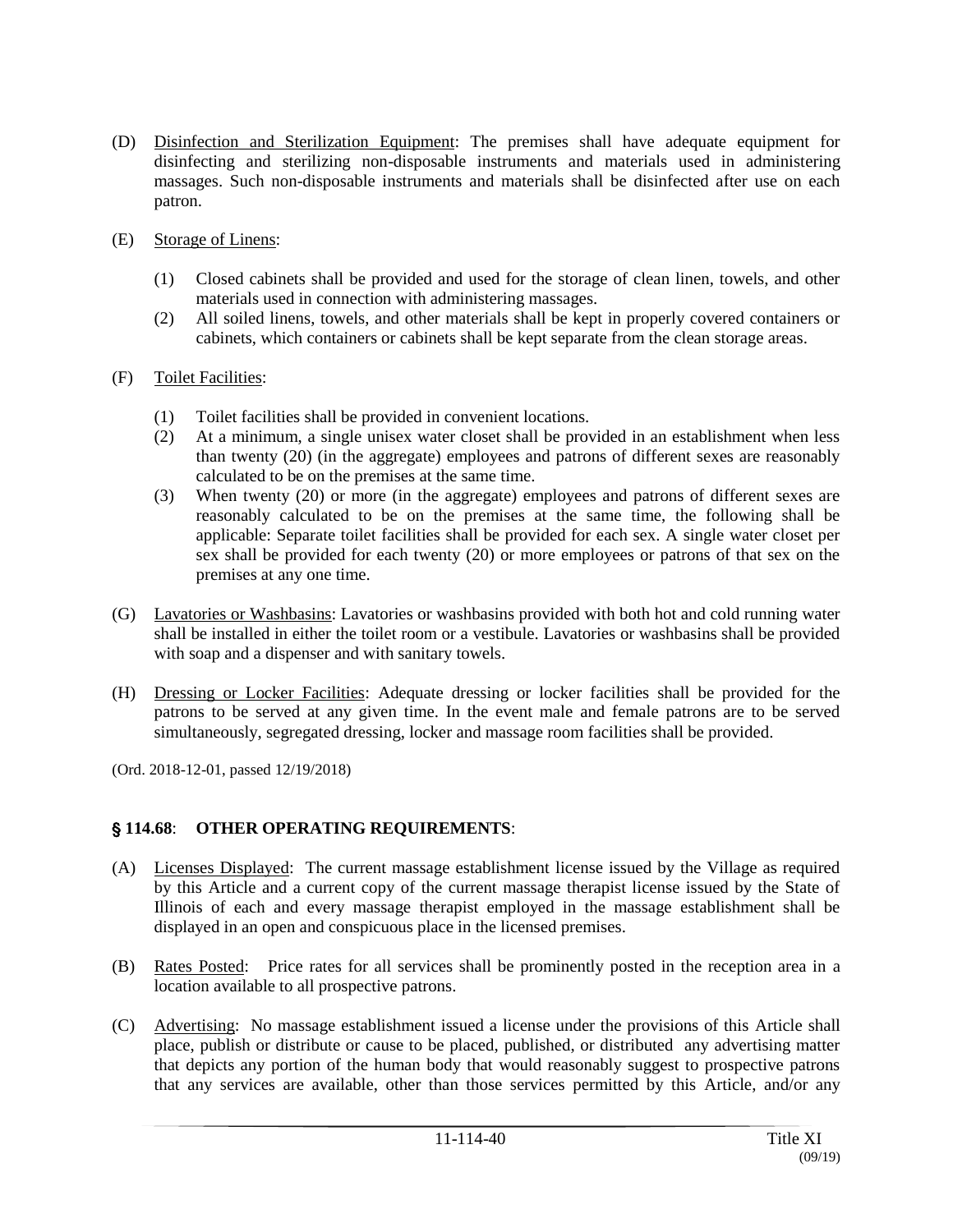advertisement, picture, or statement which is known or through the exercise of reasonable care should be known to be false, deceptive or misleading in order to induce any person to purchase or utilize any massage services.

- (D) Sanitary Conditions: All licensed massage establishments operating within the Village shall be maintained in sanitary condition, including but not limited to the following:
	- (1) Every portion of the massage establishment, including appliances and apparatus, shall be kept clean and operated in a sanitary condition.
	- (2) All employees, including massage therapists, shall be in good health, clean and shall be fully covered by wearing clean, nontransparent outer garments, completely covering the sexual and genital areas.
	- (3) All massage establishments shall maintain a sufficient quantity of clean, sanitary, laundered sheets, towels, and any other items of clothing provided to patrons, to serve each patron, which sheets and towels, and other such items shall be laundered after each use thereof and stored in a sanitary manner.
	- (4) Each massage therapist shall wash his or her hands in hot running water with proper disinfectant before administering a massage to each patron.
	- (5) Oils, creams, lotions or other preparations used in administering massages shall be kept in clean, closed containers or cabinets and shall be dispensed in unit doses so that bulk containers are not contaminated between clients.
	- (6) Eating in the massage work areas shall not be permitted.
	- (7) Animals, except guide dogs, shall not be permitted in the massage work areas.
- (E) Manager and Licensed Massage Therapist On Premises: At all times during the hours of operation of a massage establishment, there shall be present a manager or other employee of the licensee, and a licensed massage therapist, each of whom shall not be less than eighteen (18) years of age. A licensed massage therapist may also serve as a manager.
- (F) Hours of Operation: No massage establishment shall be open for business or in operation between the hours of ten o'clock (10:00) P.M. and seven o'clock (7:00) A.M.
- (G) Name and Place of Business: No person issued a massage establishment license pursuant to this Article shall operate the massage establishment under a name not specified in the license, nor shall the business be conducted under any different designation or at any location not specified in the massage establishment license.
- (H) Liquor Prohibited: No person shall sell, give, dispense, provide or keep, or cause to be sold, given, dispensed, provided or kept, any alcoholic beverage on the premises of any massage establishment, and no massage establishment shall be located on any premises for which a license to sell alcoholic liquor has been issued.
- (I) Indecent, Obscene Conduct: No massage establishment licensee under the provisions of this Article shall permit any person to remain in or upon the licensed premises who commits any act of public indecency or obscenity as provided in this Village Code or as provided in the Illinois Criminal Code.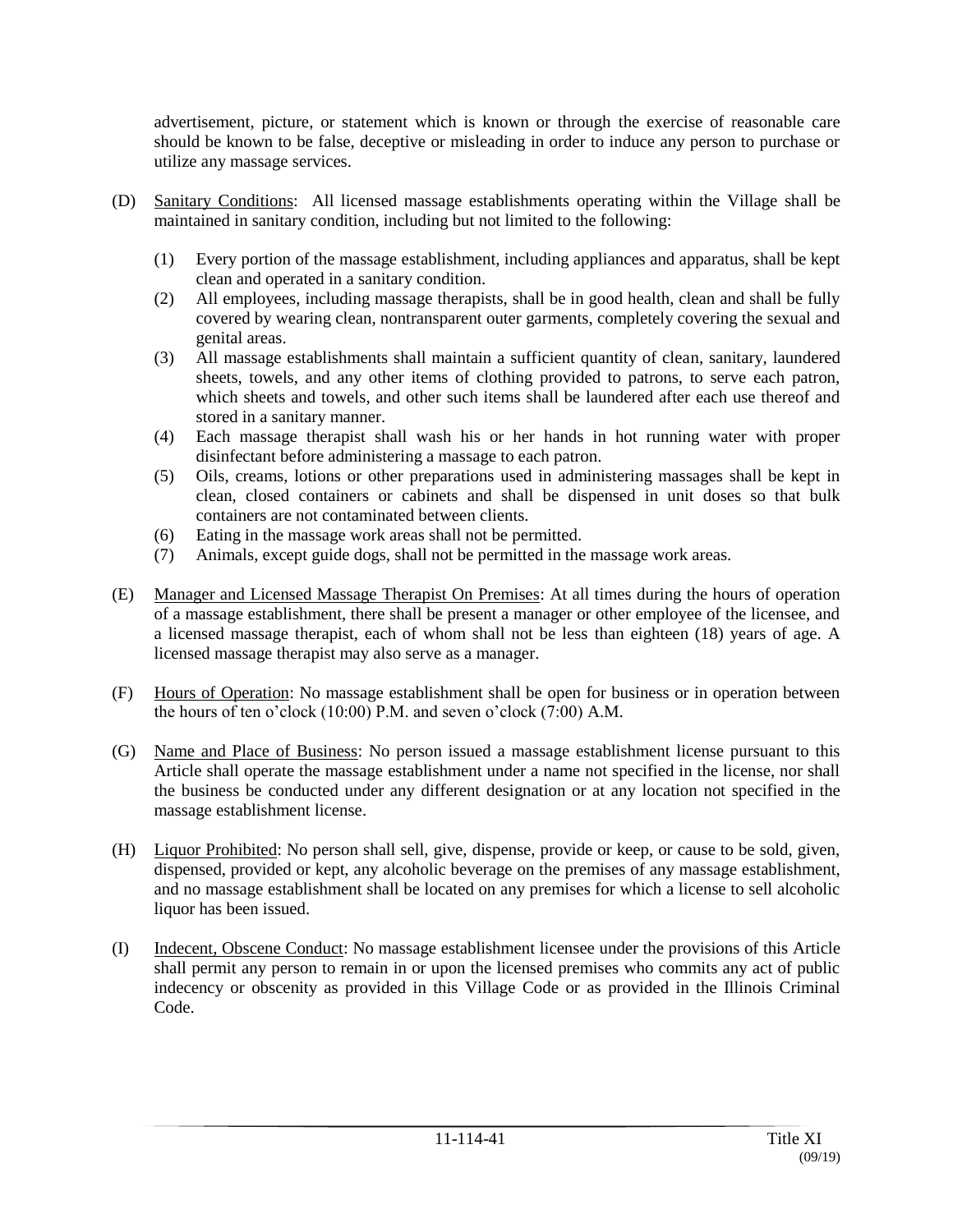(J) Compliance With Other Laws: Each massage establishment shall operate in compliance with all applicable local, State and federal laws and regulations, including, but not limited to, any such laws and regulations relating to discrimination based on any protected status, as such laws and regulations may be amended from time to time.

(Ord. 2018-12-01, passed 12/19/2018)

### ' **114.69**: **CHANGE OF LOCATION OR MANAGER; TRANSFER OF LICENSE:**

- (A) Change of Location: Any license issued pursuant to this Article shall be applicable only to the specific licensee and location designated, and may not be sold, transferred, or otherwise assigned to another person or to another location.
- (B) Change of Licensee; Nontransferability: A transfer in the ownership or control of a massage establishment shall constitute a change in the licensee, and the existing license shall be deemed surrendered and extinguished. A new application and license shall be filed and processed as provided in this Article prior to such transfer taking effect. Any transfer in the ownership or control of a massage establishment in violation of this Article shall constitute the operation of an unlicensed massage establishment.
- (C) Change of Manager: Notice shall be provided prior to any change of the designated manager conducting business for the massage establishment licensee. The new manager shall be qualified to operate the massage establishment as provided in this Article. The licensee shall, not less than ten (10) business days before such change is to take effect, give the Village Administrator, or a Village officer designated by him or her, notice of such change. The notice shall include any information concerning the new manager which is required in this Article.

(Ord. 2018-12-01, passed 12/19/2018)

## ' **114.70 EMPLOYMENT OF MASSAGE THERAPIST REQUIRED**:

- (A) No person shall employ as a massage therapist any person unless said person is a licensed massage therapist.
- (B) No person shall perform any massage on another person in a massage establishment unless the person performing such massage is a licensed massage therapist.
- (C) No person shall perform any massage on another person in a massage establishment unless a copy of the current, valid massage therapist license issued by the State of Illinois to the person performing the massage is on file with the Village Administrator, or with a Village officer designated by the Village Administrator.

(Ord. 2018-12-01, passed 12/19/2018)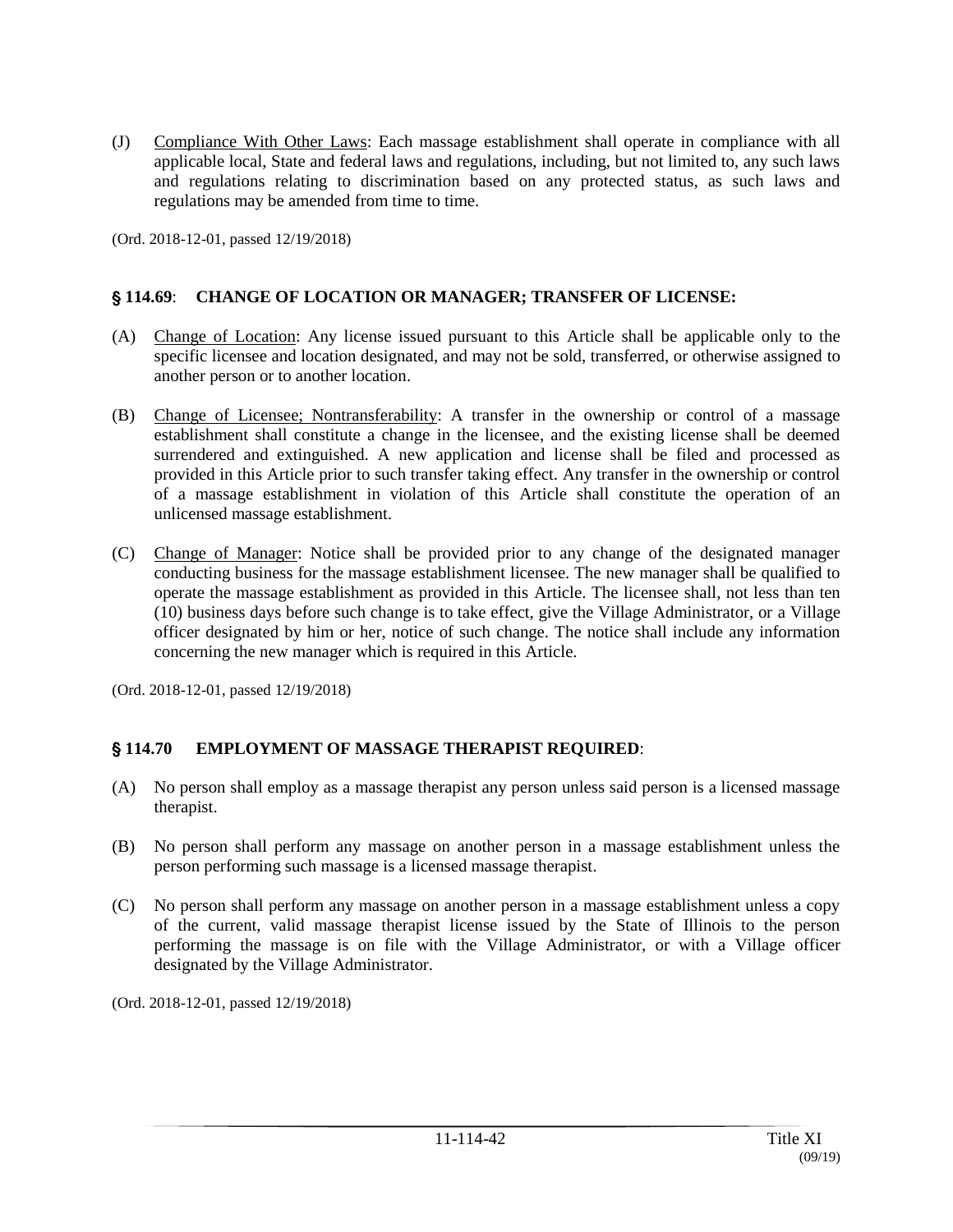# ' **114.71 UNLAWFUL ACTS:**

It shall be unlawful:

- (A) For any individual, in a massage establishment, to place his or her hand or hands upon, to touch with any part of his or her body, to fondle in any manner, or to massage a sexual or genital area or part of any other person.
- (B) For any individual, in a massage establishment, to expose his or her sexual or genital parts, or any portion thereof, to any other individual.
- (C) It shall also be unlawful for any individual, in a massage establishment, to expose the sexual or genital parts, or any portions thereof, of any other individual.
- (D) For any individual, while in the presence of any other individual in a massage establishment, to fail to conceal with a fully opaque covering, the sexual or genital parts of his or her body.
- (E) For any massage therapist, employee or operator to perform, offer to perform, or agree to perform any act which would require a touching of a patron's genital or sexual area.
- (F) For any individual owning, operating, or managing a massage establishment, to cause, allow or permit in or about such massage establishment any agent, employee, or any other individual under his control or supervision to perform any such acts as prohibited by this Article.
- (G) For any person who holds a license to operate a massage establishment within the Village, or any employee of such establishment, to fail to comply with any of the conditions and regulations set forth in this Article.

(Ord. 2018-12-01, passed 12/19/2018)

## ' **114.72 INSPECTIONS:**

- (A) The Building Inspector shall from time to time, and at least twice a year, make an inspection of each massage establishment for the purposes of determining that the provisions of this Article are complied with. Such inspections shall be made at reasonable times and in a reasonable manner.
- (B) Whenever inspections of the premises used for or in connection with the operation of a licensed massage establishment are provided for or required by this Article, or any other ordinance of the Village, or are reasonably necessary to assure compliance with the provisions of any ordinance or regulation of the Village, or to detect violations thereof, it shall be the duty of the licensee or the person in charge of the premises to admit thereto for the purpose of making the inspection any officer or employee of the Village who is duly authorized to make such inspection at any reasonable time that such admission or entry is requested. Each such inspection shall be made at a reasonable time and in a reasonable manner. It shall be unlawful for any licensee to fail to allow such inspection officer or employee of the Village access to the premises or to hinder such inspection officer(s) or employee in any manner.

(Ord. 2018-12-01, passed 12/19/2018)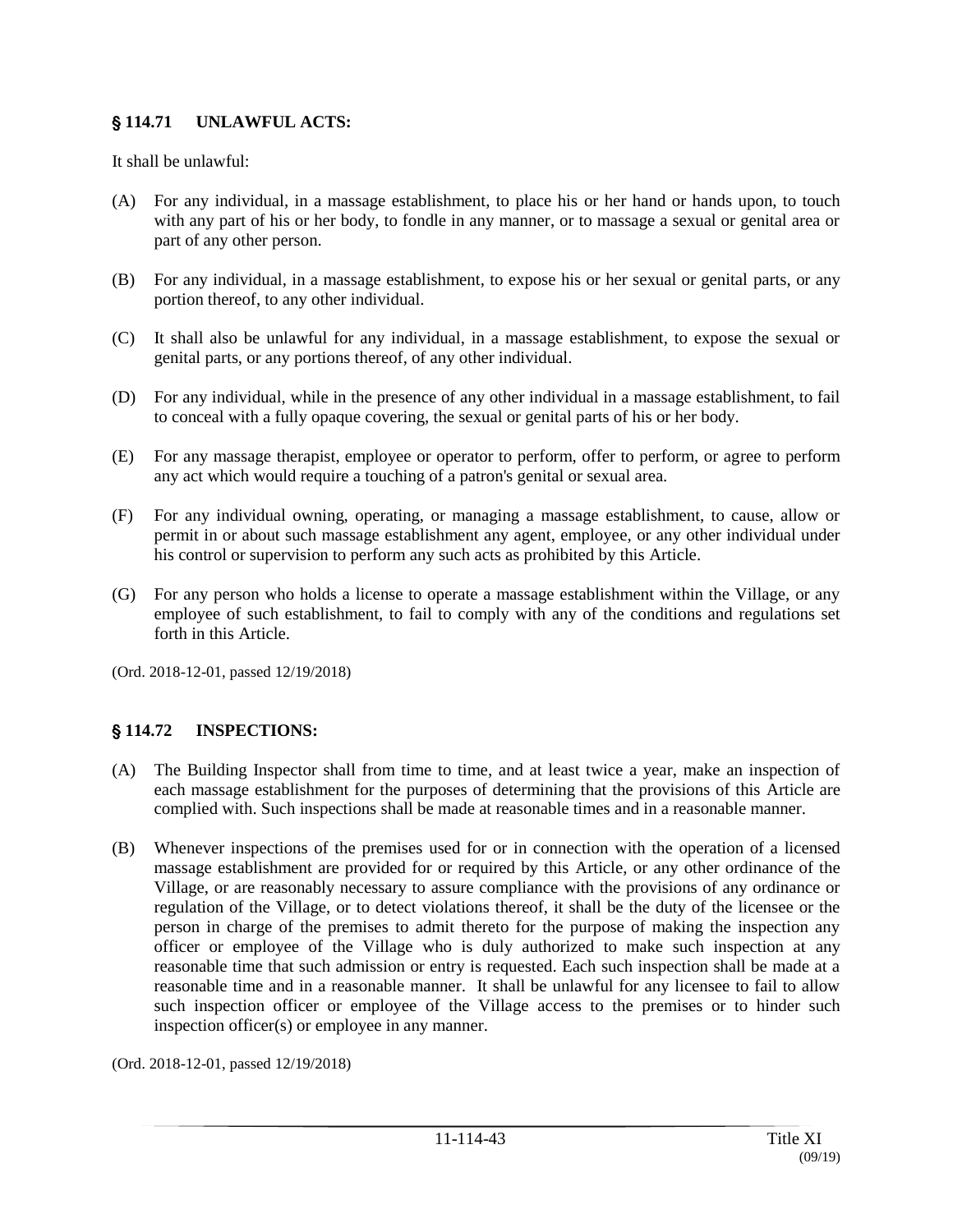# ' **114.73 SUSPENSION OR REVOCATION OF ESTABLISHMENT LICENSE**:

### (A) Suspension or Revocation of License:

- (1) Procedures: Any license issued for a massage establishment may be suspended for a period not to exceed thirty (30) days or revoked by the Village President upon written notice to the license holder, which notice shall state a basis or charge. The notice shall be served by mailing a copy thereof by regular U.S. mail, addressed to the licensee at the address of the licensed premises, and shall be deemed served on the date of mailing (the "service date") and by delivering a copy of the notice to the manager of the licensed premises or to any other employee on the licensed premises. The license holder may file with the Village Administrator a request in writing for a hearing before the Corporate Authorities of the Village within ten (10) days of the service date. If a written request for a hearing is not filed with the Village Administrator within ten (10) days of the service date, the Village President may suspend any license for a period not to exceed thirty (30) days or revoke any license for any of the reasons hereinafter set forth in the provision of this subsection. Upon receiving a timely written request for such a hearing, the Corporate Authorities of the Village shall conduct the hearing within a reasonable time thereafter and may thereafter suspend a license for a period of time not to exceed thirty (30) days or may revoke a license for any of the following reasons:
	- (a) If any of the provisions of this Article are violated by the licensee or any employee of the licensee, or any employee of the licensee is engaged in any conduct at licensee's place of business which violates any of the provisions of this Article or any other ordinances of the Village relating to the license, the licensed premises, or any state law; and/or
	- (b) Where any applicant has committed any fraud, misrepresentation or made a false statement on an application for a license under this Article; and/or
	- (c) In any case where the licensee refuses to permit any duly authorized police officer or inspector of the Village to inspect the premises or the operations therein; and/or
	- (d) For a failure or refusal of the licensee to pay any fee(s), fine, penalty, and/or charge owed to the Village; and/or
	- (e) In the event that the licensee would not now qualify for the issuance of an initial license or for the renewal thereof; and/or
	- (f) If a massage therapist engages in any conduct on the licensed premises which violates any of the provisions of this Article of this Village Code, and/or of other provisions of this Village Code, or of any Illinois statute; and/or
	- $(g)$  Any of the Applicant(s) has made a false statement on an application for a license under this Article; and/or
	- (h) If such business is being managed, conducted or maintained without regard for the public health and safety, without regard for the health and safety of employees and/or patrons, and/or without due regard for proper sanitation or hygiene.
	- (i) A licensee conducted massage activities in the Village during a period of time when the licensee's license was suspended.
	- (j) A licensee, or an employee of a licensee, has allowed any act of sexual intercourse, sodomy, oral copulation, masturbation, bestiality, prostitution, or flagellation to occur in or on the licensed premises.
	- (k) There is no licensed massage therapist employed by the licensee or otherwise engaged to provide massage services on the licensed premises.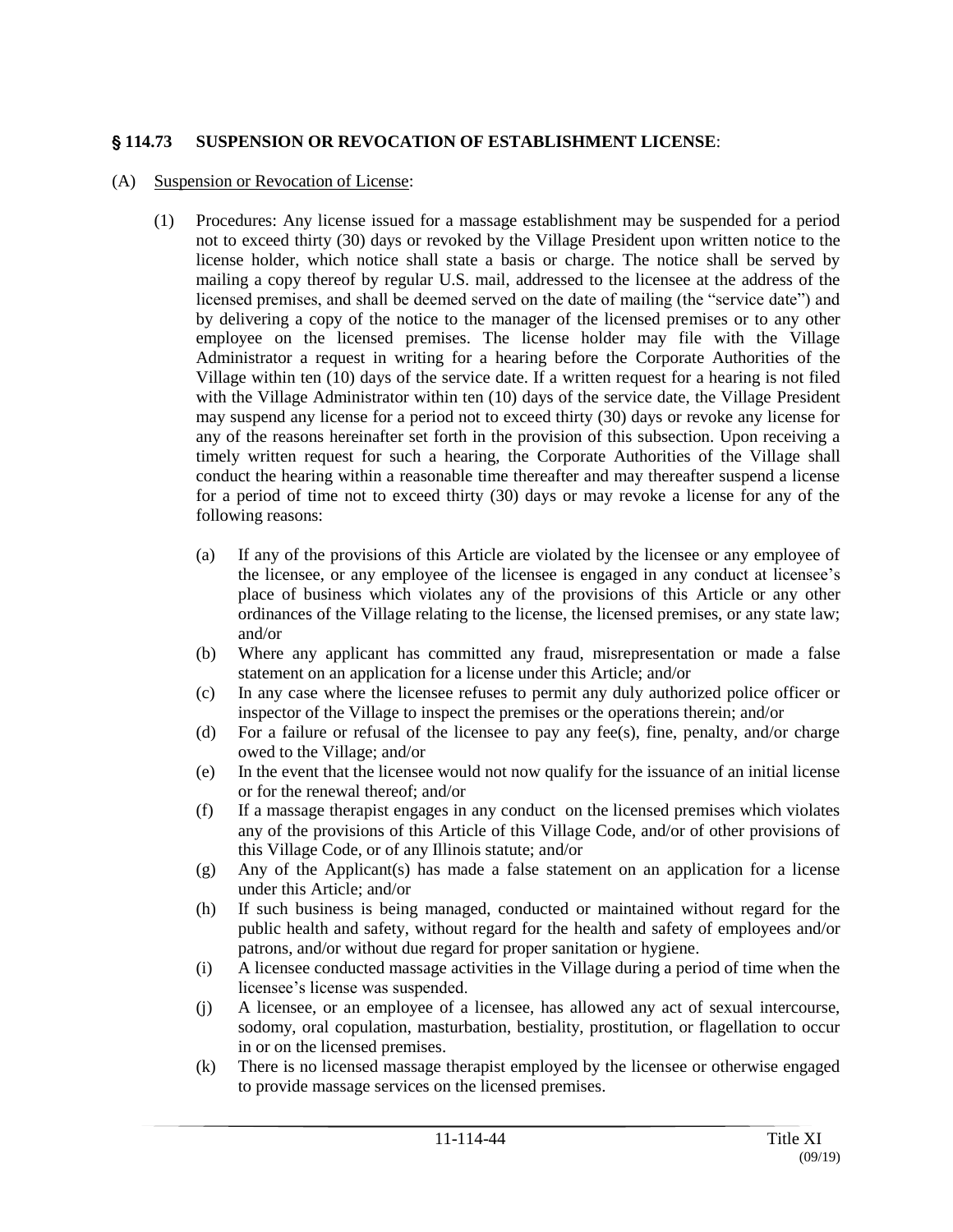- (l) For any of the reasons stated in Section 114.13 of this Village Code.
- (2) The licensee shall be deemed to have actual or constructive knowledge of any violations of this Chapter if they occur on the licensed premises.
- (3) Appeals: Any decision of the Village President to suspend or revoke a license may be appealed to the Corporate Authorities of the Village by filing such appeal in writing with the Village Administrator within ten (10) days after the date of issuance by the Village President of any order of suspension or revocation. Within a reasonable time after any such appeal is filed, the Corporate Authorities of the Village shall review the record of the hearing held before the Village President, if any was held, or if no hearing was held, the basis for such order of suspension, and based upon such review, shall make a decision to either affirm or reverse the decision of the Village President to suspend or revoke the license. If the Corporate Authorities of the Village decide to affirm the decision to suspend or revoke the license, the Corporate Authorities of the Village may also modify the term of the suspension or revocation; provided that in no event shall a suspension exceed thirty (30) days. Any suspension or revocation ordered by the provisions hereof shall be stayed until all administrative appeals made to officials of the Village as provided herein have been concluded. The decision of the Corporate Authorities of the Village shall be final and subject to judicial review only by a court of competent jurisdiction.
- (4) Period of Revocation: Any licensee whose license has been revoked is barred from applying for a new license for a minimum period of twenty four (24) months from the date of revocation.
- (5) Location Restricted After Revocation: If a license has been revoked for any cause, no license shall be granted to any person for the conduct of the business of a massage establishment at that same location for a period of twenty four (24) months.
- (B) Other Penalties Applicable: Any suspension or revocation of the license, if ordered, shall not preclude prosecution and imposition of any other penalties provided for the violation of other applicable provisions of this Article or other applicable provisions of this Village Code.

(Ord. 2018-12-01, passed 12/19/2018)

### *ARTICLE VI: VIOLATIONS/ PENALTIES*

## ' **114.99 VIOLATIONS; PENALTIES:**

(A) Petty Offense: Any person who shall be found guilty by a court of competent jurisdiction or found liable by an administrative adjudication hearing officer duly authorized by this Village of violating any provisions of this Chapter, of failing to comply with any of the requirements hereof, or who shall violate a license, any approval or condition of approval, or any directive of the Local Liquor Control Commissioner or of the Board of Trustees of the Village, issued under the provisions of this Chapter shall be guilty of a petty offense, punishable by mandatory fine(s) of not less than \$200.00 per day and not more than \$750.00 per day for each offense. A separate offense shall be deemed committed on each day during or on which a violation occurs or continues.